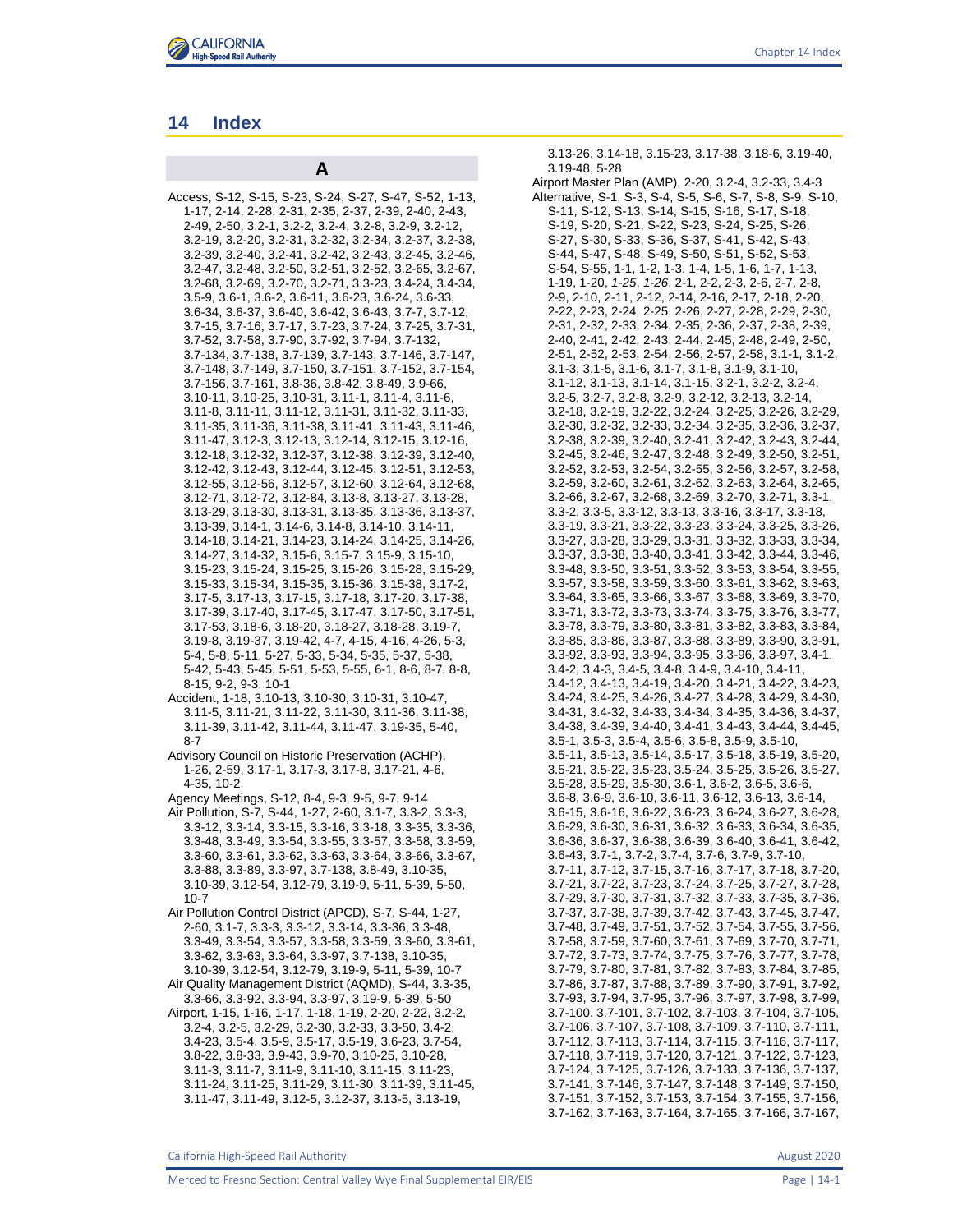3.7-168, 3.7-169, 3.7-170, 3.7-171, 3.7-172, 3.7-173, 3.7-174, 3.7-175, 3.7-176, 3.7-177, 3.7-178, 3.7-179, 3.7-180, 3.7-181, 3.7-182, 3.8-1, 3.8-2, 3.8-4, 3.8-5, 3.8-7, 3.8-12, 3.8-13, 3.8-14, 3.8-18, 3.8-19, 3.8-20, 3.8-21, 3.8-22, 3.8-23, 3.8-24, 3.8-25, 3.8-26, 3.8-27, 3.8-28, 3.8-30, 3.8-31, 3.8-33, 3.8-34, 3.8-35, 3.8-36, 3.8-37, 3.8-38, 3.8-39, 3.8-40, 3.8-41, 3.8-42, 3.8-43, 3.8-44, 3.8-45, 3.8-46, 3.8-47, 3.8-48, 3.8-49, 3.8-50, 3.8-51, 3.8-52, 3.8-53, 3.8-54, 3.8-55, 3.8-56, 3.9-1, 3.9-2, 3.9-3, 3.9-5, 3.9-7, 3.9-8, 3.9-9, 3.9-10, 3.9-11, 3.9-12, 3.9-13, 3.9-14, 3.9-15, 3.9-16, 3.9-17, 3.9-18, 3.9-19, 3.9-20, 3.9-22, 3.9-26, 3.9-27, 3.9-28, 3.9-30, 3.9-31, 3.9-32, 3.9-33, 3.9-34, 3.9-36, 3.9-37, 3.9-39, 3.9-40, 3.9-42, 3.9-44, 3.9-45, 3.9-46, 3.9-48, 3.9-51, 3.9-52, 3.9-53, 3.9-54, 3.9-55, 3.9-56, 3.9-57, 3.9-58, 3.9-59, 3.9-60, 3.9-61, 3.9-62, 3.9-64, 3.9-65, 3.9-66, 3.9-67, 3.9-68, 3.9-69, 3.9-70, 3.9-71, 3.9-72, 3.9-73, 3.9-74, 3.9-75, 3.9-76, 3.9-77, 3.9-78, 3.9-79, 3.9-80, 3.9-81, 3.9-82, 3.9-83, 3.9-84, 3.10-1, 3.10-2, 3.10-4, 3.10-5, 3.10-7, 3.10-8, 3.10-9, 3.10-10, 3.10-11, 3.10-12, 3.10-13, 3.10-14, 3.10-16, 3.10-17, 3.10-18, 3.10-19, 3.10-20, 3.10-21, 3.10-22, 3.10-23, 3.10-24, 3.10-25, 3.10-28, 3.10-29, 3.10-30, 3.10-31, 3.10-32, 3.10-33, 3.10-34, 3.10-35, 3.10-36, 3.10-37, 3.10-38, 3.10-39, 3.10-40, 3.10-41, 3.10-42, 3.10-43, 3.10-44, 3.10-45, 3.10-46, 3.10-47, 3.10-48, 3.11-1, 3.11-2, 3.11-3, 3.11-4, 3.11-6, 3.11-7, 3.11-10, 3.11-11, 3.11-12, 3.11-13, 3.11-14, 3.11-15, 3.11-16, 3.11-18, 3.11-20, 3.11-21, 3.11-22, 3.11-23, 3.11-24, 3.11-25, 3.11-26, 3.11-27, 3.11-28, 3.11-29, 3.11-30, 3.11-31, 3.11-32, 3.11-33, 3.11-34, 3.11-35, 3.11-36, 3.11-37, 3.11-38, 3.11-39, 3.11-40, 3.11-41, 3.11-42, 3.11-43, 3.11-44, 3.11-45, 3.11-46, 3.11-47, 3.11-48, 3.11-49, 3.12-1, 3.12-2, 3.12-3, 3.12-4, 3.12-6, 3.12-9, 3.12-10, 3.12-11, 3.12-13, 3.12-14, 3.12-15, 3.12-16, 3.12-17, 3.12-18, 3.12-19, 3.12-20, 3.12-22, 3.12-25, 3.12-27, 3.12-30, 3.12-32, 3.12-33, 3.12-34, 3.12-35, 3.12-36, 3.12-37, 3.12-38, 3.12-39, 3.12-40, 3.12-41, 3.12-42, 3.12-43, 3.12-44, 3.12-45, 3.12-46, 3.12-47, 3.12-48, 3.12-49, 3.12-50, 3.12-51, 3.12-52, 3.12-53, 3.12-54, 3.12-55, 3.12-56, 3.12-57, 3.12-58, 3.12-59, 3.12-60, 3.12-61, 3.12-62, 3.12-63, 3.12-64, 3.12-65, 3.12-66, 3.12-67, 3.12-68, 3.12-69, 3.12-70, 3.12-71, 3.12-73, 3.12-75, 3.12-77, 3.12-79, 3.12-80, 3.12-81, 3.12-82, 3.12-83, 3.12-84, 3.12-85, 3.12-86, 3.12-87, 3.13-1, 3.13-2, 3.13-3, 3.13-6, 3.13-7, 3.13-8, 3.13-9, 3.13-10, 3.13-11, 3.13-18, 3.13-21, 3.13-22, 3.13-23, 3.13-24, 3.13-25, 3.13-26, 3.13-27, 3.13-28, 3.13-29, 3.13-30, 3.13-31, 3.13-32, 3.13-33, 3.13-35, 3.13-36, 3.13-37, 3.13-38, 3.13-39, 3.13-40, 3.13-41, 3.14-1, 3.14-2, 3.14-4, 3.14-5, 3.14-6, 3.14-7, 3.14-8, 3.14-9, 3.14-10, 3.14-11, 3.14-12, 3.14-15, 3.14-17, 3.14-18, 3.14-19, 3.14-20, 3.14-21, 3.14-20, 3.14-22, 3.14-23, 3.14-24, 3.14-25, 3.14-26, 3.14-27, 3.14-28, 3.14-29, 3.14-30, 3.14-31, 3.14-32, 3.14-33, 3.15-1, 3.15-3, 3.15-5, 3.15-6, 3.15-7, 3.15-9, 3.15-10, 3.15-11, 3.15-16, 3.15-17, 3.15-20, 3.15-23, 3.15-24, 3.15-25, 3.15-26, 3.15-27, 3.15-28, 3.15-29, 3.15-30, 3.15-31, 3.15-32, 3.15-33, 3.15-34, 3.15-35, 3.15-36, 3.15-37, 3.15-38, 3.15-39, 3.16-1, 3.16-2, 3.16-4, 3.16-5, 3.16-6, 3.16-7, 3.16-8, 3.16-9, 3.16-10, 3.16-11, 3.16-12, 3.16-13, 3.16-14, 3.16-16, 3.16-19, 3.16-24, 3.16-25, 3.16-26, 3.16-27, 3.16-29, 3.16-30, 3.16-31, 3.16-32, 3.16-33, 3.16-34, 3.16-35, 3.16-36, 3.16-37, 3.16-38, 3.16-39, 3.16-40, 3.16-41, 3.16-42, 3.16-43, 3.16-44, 3.16-45, 3.16-46, 3.16-47, 3.16-48, 3.16-49, 3.16-50, 3.16-51, 3.16-52, 3.16-54, 3.16-55, 3.16-56, 3.16-57, 3.16-58, 3.16-59, 3.17-1, 3.17-2, 3.17-3, 3.17-5, 3.17-7, 3.17-8, 3.17-9, 3.17-10, 3.17-11, 3.17-12, 3.17-13, 3.17-15, 3.17-16,

3.17-17, 3.17-18, 3.17-19, 3.17-21, 3.17-22, 3.17-23, 3.17-24, 3.17-25, 3.17-38, 3.17-39, 3.17-40, 3.17-41, 3.17-42, 3.17-43, 3.17-44, 3.17-45, 3.17-46, 3.17-47, 3.17-48, 3.17-49, 3.17-50, 3.17-51, 3.17-52, 3.17-53, 3.18-1, 3.18-2, 3.18-3, 3.18-5, 3.18-6, 3.18-7, 3.18-8, 3.18-9, 3.18-10, 3.18-11, 3.18-12, 3.18-13, 3.18-18, 3.18-20, 3.18-21, 3.18-22, 3.18-23, 3.18-24, 3.18-25, 3.18-26, 3.18-27, 3.18-28, 3.18-29, 3.18-30, 3.19-1, 3.19-2, 3.19-3, 3.19-4, 3.19-5, 3.19-6, 3.19-7, 3.19-8, 3.19-9, 3.19-10, 3.19-11, 3.19-12, 3.19-13, 3.19-14, 3.19-15, 3.19-16, 3.19-17, 3.19-18, 3.19-19, 3.19-20, 3.19-21, 3.19-22, 3.19-23, 3.19-24, 3.19-25, 3.19-26, 3.19-27, 3.19-28, 3.19-29, 3.19-30, 3.19-31, 3.19-32, 3.19-33, 3.19-34, 3.19-35, 3.19-36, 3.19-37, 3.19-38, 3.19-39, 3.19-40, 3.19-41, 3.19-42, 3.19-43, 3.19-44, 3.19-45, 3.19-46, 3.19-47, 3.19-48, 3.19-49, 4-1, 4-2, 4-3, 4-5, 4-6, 4-8, 4-9, 4-10, 4-11, 4-12, 4-13, 4-14, 4-15, 4-16, 4-25, 4-26, 4-27, 4-28, 4-29, 4-30, 4-31, 4-32, 4-33, 4-34, 4-35, 4-36, 4-37, 4-38, 4-39, 4-40, 4-41, 4-42, 5-1, 5-2, 5-4, 5-5, 5-8, 5-9, 5-11, 5-12, 5-14, 5-16, 5-22, 5-23, 5-24, 5-25, 5-26, 5-27, 5-28, 5-29, 5-30, 5-31, 5-32, 5-33, 5-34, 5-35, 5-37, 5-38, 5-39, 5-40, 5-41, 5-42, 5-43, 5-44, 5-45, 5-46, 5-47, 5-48, 5-49, 5-50, 5-52, 5-53, 5-54, 5-55, 6-2, 6-3, 6-4, 6-5, 7-1, 7-2, 7-3, 7-4, 8-1, 8-2, 8-3, 8-5, 8-6, 8-7, 8-8, 8-9, 8-10, 8-13, 8-14, 8-15, 8-16, 8-17, 8-18, 8-19, 8-20, 8-21, 9-1, 9-2, 9-3, 9-4, 9-5, 9-6, 9-8 Alview Elementary School, 3.2-29, 3.2-50, 3.3-41, 3.3-70, 3.4-20, 3.5-14, 3.5-21, 3.10-18, 3.10-19, 3.10-38, 3.11-25, 3.11-26, 3.12-35, 3.12-53, 3.12-54, 3.12-77, 3.12-81, 3.13-36, 3.15-16, 3.15-17, 4-15, 5-41, 5-51, 5-53, 10-8 American Antiquities Act, 3.9-6, 3.9-9, 3.17-4, 3.17-7 American Badger, S-33, 3.7-42, 3.7-68, 3.7-88, 3.7-89, 3.7-91, 3.7-92, 3.7-133, 3.7-135, 3.7-153, 3.7-166, 3.7-167, 3.7-173 American Indian Religious Freedom Act, 3.17-4, 3.17-7 Americans with Disabilities Act (ADA), 3.11-22, 3.12-3, 3.12-10, 3.15-33, 5-3 Amtrak, 1-14, 1-17, 1-18, 2-20, 2-22, 3.2-26, 3.2-30, 3.2-31, 3.2-34, 3.2-48, 3.2-49, 3.4-22, 3.11-22, 3.12-34, 3.18-4, 5-27, 6-6 Annual Average Daily Traffic (AADT), 3.2-19, 3.2-20 Archaeological and Historic Preservation Act, 3.17-4, 3.17-7 Archaeological Survey Report (ASR), 3.17-2, 3.17-12, 3.17-13, 3.17-16, 3.17-18, 3.17-21, 3.17-23, 4-9 Archaeological Treatment Plan, 4-9, 4-25 Area of Potential Effect (APE), 3.17-9, 3.17-12, 3.17-13, 3.17-14, 3.17-15, 3.17-16, 3.17-17, 3.17-18, 3.17-19, 3.17-20, 3.17-21, 3.17-22, 3.17-23, 3.17-24, 3.17-25, 3.17-40, 3.17-42, 3.17-46, 3.17-47, 3.17-51, 3.19-47, 3.19-48, 4-5, 4-14, 4-16, 4-25, 4-40 Artifacts, S-23, 3.17-1, 3.17-4, 3.17-6, 3.17-18, 3.17-39 Asbestos, S-25, S-28, 2-60, 3.3-2, 3.3-9, 3.3-25, 3.3-34, 3.3-37, 3.3-40, 3.3-50, 3.3-69, 3.3-70, 3.3-93, 3.3-95, 3.3-97, 3.6-17, 3.6-30, 3.10-2, 3.10-3, 3.10-11, 3.10-16, 3.10-28, 3.10-29, 3.10-31, 3.10-32, 3.10-33, 3.10-34, 3.10-35, 3.10-45, 3.10-46, 3.10-48, 3.12-54, 3.12-77, 5-39, 5-40, 5-50 Ash Slough, 2-24, 2-30, 2-33, 2-39, 3.6-16, 3.7-7, 3.7-36, 3.7-48, 3.7-51, 3.7-107, 3.8-23, 3.8-25, 3.8-28, 3.8-30, 3.8-31, 3.8-43, 3.8-45, 3.11-8, 3.12-33, 3.12-35, 3.12-41, 3.12-44, 3.13-19, 3.15-5, 3.15-6, 3.15-10, 3.15-11, 3.15-14, 3.15-15, 3.15-16, 3.15-23, 3.15-24, 3.15-25, 3.15-26, 3.15-29, 3.15-30, 3.15-33, 3.15-34, 3.15-37, 3.16-11, 3.16-12, 3.16-18, 3.16-19, 3.19-26, 3.19-29, 3.19-44, 3.19-45, 3.19-46, 4-15, 5-41, 5-51, 5-54, 8-15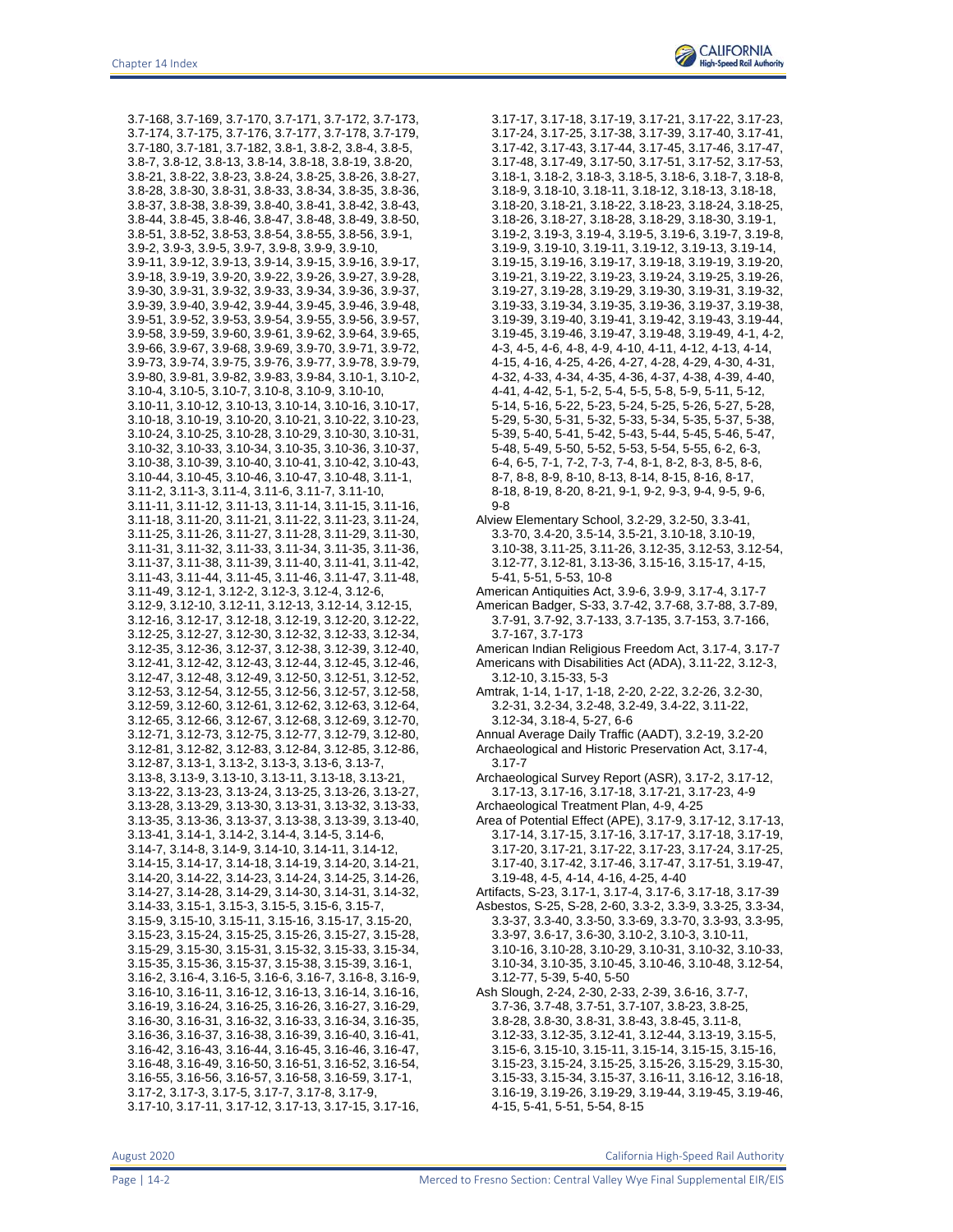Attainment, 3.3-4, 3.3-10, 3.3-11, 3.3-12, 3.3-16, 3.3-24, 3.3-28, 3.3-35, 3.3-36, 3.3-37, 3.3-48, 3.3-49, 3.3-55, 3.3-58, 3.3-60, 3.3-62, 3.3-64, 3.3-65, 3.3-66, 3.3-81, 3.3-94, 3.3-96, 3.12-2, 3.13-10, 3.18-5 Avenue 21 to Road 13 Wye, S-16, S-17, S-20, S-25, S-26, S-27, S-43, S-44, S-47, S-48, S-51, S-52, 2-10, 2-12, 2-33, 2-34, 2-35, 2-36, 2-37, 2-42, 2-44, 2-45, 2-50, 2-52, 3.2-24, 3.2-29, 3.2-35, 3.2-36, 3.2-38, 3.2-39, 3.2-40, 3.2-41, 3.2-42, 3.2-43, 3.2-44, 3.2-45, 3.2-47, 3.2-50, 3.2-52, 3.2-59, 3.2-60, 3.2-61, 3.2-66, 3.2-68, 3.2-69, 3.3-41, 3.3-61, 3.3-67, 3.3-68, 3.3-69, 3.3-70, 3.3-81, 3.3-93, 3.3-95, 3.3-96, 3.4-20, 3.4-21, 3.4-22, 3.4-25, 3.4-26, 3.4-31, 3.4-34, 3.4-35, 3.4-36, 3.4-38, 3.4-40, 3.4-41, 3.4-43, 3.4-45, 3.5-14, 3.5-21, 3.5-23, 3.5-24, 3.5-25, 3.6-15, 3.6-24, 3.6-28, 3.6-29, 3.6-30, 3.6-31, 3.6-32, 3.6-36, 3.6-39, 3.6-41, 3.7-27, 3.7-31, 3.7-32, 3.7-33, 3.7-36, 3.7-42, 3.7-45, 3.7-47, 3.7-48, 3.7-51, 3.7-55, 3.7-56, 3.7-61, 3.7-70, 3.7-73, 3.7-76, 3.7-80, 3.7-84, 3.7-87, 3.7-88, 3.7-89, 3.7-93, 3.7-94, 3.7-98, 3.7-99, 3.7-100, 3.7-102, 3.7-108, 3.7-163, 3.7-168, 3.7-172, 3.7-173, 3.7-174, 3.7-180, 3.8-30, 3.8-34, 3.8-35, 3.8-36, 3.8-37, 3.8-38, 3.8-40, 3.8-42, 3.8-43, 3.8-44, 3.8-52, 3.8-53, 3.9-34, 3.9-40, 3.9-44, 3.9-46, 3.9-48, 3.9-51, 3.9-52, 3.9-53, 3.9-54, 3.9-56, 3.9-57, 3.9-58, 3.9-59, 3.9-62, 3.9-64, 3.9-65, 3.9-66, 3.9-67, 3.9-68, 3.9-69, 3.9-74, 3.9-75, 3.9-76, 3.9-78, 3.9-79, 3.9-80, 3.9-81, 3.9-82, 3.10-2, 3.10-17, 3.10-18, 3.10-19, 3.10-20, 3.10-21, 3.10-23, 3.10-24, 3.10-25, 3.10-26, 3.10-30, 3.10-32, 3.10-33, 3.10-34, 3.10-36, 3.10-38, 3.10-39, 3.10-40, 3.10-42, 3.10-45, 3.10-47, 3.11-22, 3.11-23, 3.11-24, 3.11-25, 3.11-26, 3.11-27, 3.11-28, 3.11-29, 3.11-31, 3.11-32, 3.11-33, 3.11-34, 3.11-36, 3.11-37, 3.11-38, 3.11-39, 3.11-40, 3.11-42, 3.11-44, 3.11-46, 3.11-47, 3.11-48, 3.12-33, 3.12-35, 3.12-39, 3.12-40, 3.12-43, 3.12-44, 3.12-45, 3.12-46, 3.12-47, 3.12-48, 3.12-49, 3.12-50, 3.12-51, 3.12-52, 3.12-53, 3.12-54, 3.12-55, 3.12-56, 3.12-59, 3.12-60, 3.12-61, 3.12-62, 3.12-63, 3.12-64, 3.12-65, 3.12-66, 3.12-67, 3.12-69, 3.12-70, 3.12-71, 3.12-75, 3.12-80, 3.12-81, 3.12-82, 3.12-83, 3.12-85, 3.12-86, 3.13-18, 3.13-23, 3.13-27, 3.13-28, 3.13-29, 3.13-30, 3.13-31, 3.13-32, 3.13-33, 3.13-35, 3.13-36, 3.13-38, 3.13-39, 3.13-40, 3.13-41, 3.14-15, 3.14-17, 3.14-19, 3.14-20, 3.14-21, 3.14-22, 3.14-23, 3.14-24, 3.14-25, 3.14-26, 3.14-29, 3.14-30, 3.14-32, 3.15-16, 3.15-17, 3.15-20, 3.15-24, 3.15-25, 3.15-26, 3.15-27, 3.15-28, 3.15-29, 3.15-30, 3.15-31, 3.15-32, 3.15-34, 3.15-36, 3.15-37, 3.15-38, 3.15-39, 3.16-12, 3.16-14, 3.16-27, 3.16-29, 3.16-30, 3.16-31, 3.16-34, 3.16-35, 3.16-36, 3.16-37, 3.16-41, 3.16-45, 3.16-46, 3.16-50, 3.16-55, 3.16-57, 3.16-58, 3.16-59, 3.17-42, 3.17-43, 3.17-50, 3.17-51, 3.18-9, 3.18-20, 3.18-21, 3.18-22, 3.18-23, 3.18-29, 3.19-10, 3.19-13, 3.19-14, 3.19-17, 3.19-19, 3.19-21, 3.19-22, 3.19-24, 3.19-32, 3.19-39, 3.19-49, 4-10, 4-12, 4-13, 4-15, 4-27, 4-29, 4-31, 4-34, 4-38, 4-39, 4-40, 5-31, 5-32, 5-33, 5-34, 5-37, 5-39, 5-40, 5-41, 5-42, 5-43, 5-44, 5-45, 5-47, 5-48, 5-52, 5-53, 5-54, 5-55, 7-2, 8-6, 8-7, 8-10, 8-13, 8-14, 8-15, 8-16, 8-17, 8-18, 8-20, 8-21, 9-4

#### **B**

Badger, 3.7-88, 3.7-89, 3.7-91, 3.7-92, 3.7-153, 3.7-173 Berenda Creek, 3.8-23, 3.8-26, 3.8-28, 3.8-30 Berenda Slough, 2-24, 2-30, 2-35, 2-39, 3.3-41, 3.7-7, 3.7-36, 3.7-49, 3.7-51, 3.8-23, 3.8-25, 3.8-28, 3.8-30, 3.8-31, 3.8-43, 3.8-45, 3.11-8, 3.12-33, 3.12-35, 3.15-5, 3.15-6, 3.15-10, 3.15-11, 3.15-12, 3.15-13, 3.15-16, 3.15-23, 3.15-24, 3.15-25, 3.15-29, 3.15-30,

3.15-33, 3.15-34, 3.15-35, 3.15-36, 3.15-37, 3.16-11, 3.16-34, 3.19-29, 3.19-45, 3.19-46, 4-15, 4-34, 5-45, 5-51, 5-54, 8-12, 8-13, 8-15, 8-19, 8-20 Bicycle, S-27, S-37, S-52, 3.2-1, 3.2-2, *3.2-5*, 3.2-8, 3.2-9, 3.2-12, 3.2-19, 3.2-31, 3.2-32, 3.2-34, 3.2-36, 3.2-41, 3.2-43, 3.2-51, 3.2-52, 3.2-65, 3.2-68, 3.2-71, 3.8-10, 3.11-2, 3.11-3, 3.11-6, 3.11-11, 3.11-14, 3.11-15, 3.11-21, 3.11-22, 3.11-29, 3.11-31, 3.11-34, 3.11-35, 3.11-44, 3.11-47, 3.11-48, 3.12-2, 3.12-14, 3.12-20, 3.12-37, 3.12-39, 3.12-45, 3.12-53, 3.12-55, 3.12-56, 3.12-57, 3.12-72, 3.12-77, 3.12-80, 3.12-85, 3.13-7, 3.13-8, 3.15-2, 3.15-7, 3.15-33, 3.15-35, 3.19-7, 3.19-8, 3.19-28, 5-4, 5-8, 5-32, 5-33, 5-35, 5-53, 5-54, 5-55, 7-1, 7-2 Bicycle Transportation, 3.2-9, 5-4 Bicycle Transportation Plan, 3.2-5 Biological Resources Management Plan (BRMP), 3.7-15, 3.7-58, 3.7-59, 3.7-70, 3.7-72, 3.7-73, 3.7-75, 3.7-76, 3.7-78, 3.7-80, 3.7-82, 3.7-84, 3.7-86, 3.7-87, 3.7-90, 3.7-95, 3.7-96, 3.7-97, 3.7-98, 3.7-101, 3.7-103, 3.7-104, 3.7-105, 3.7-106, 3.7-108, 3.7-109, 3.7-110, 3.7-111, 3.7-112, 3.7-113, 3.7-114, 3.7-115, 3.7-116, 3.7-117, 3.7-118, 3.7-119, 3.7-120, 3.7-121, 3.7-122, 3.7-123, 3.7-124, 3.7-125, 3.7-126, 3.7-127, 3.7-129 Blainville's Horned Lizard, S-31, 3.7-41, 3.7-63, 3.7-79, 3.7-80, 3.7-82, 3.7-147, 3.7-148, 3.7-165, 3.7-173 Blunt-Nosed Leopard Lizard, S-31, 3.7-79, 3.7-80, 3.7-81, 3.7-144, 3.7-145, 3.7-159, 3.7-165, 3.7-173 BNSF, S-17, S-25, S-26, 1-14, 2-20, 2-21, 2-22, 2-23,

2-24, 2-28, 2-30, 2-33, 2-35, 2-37, 2-39, 2-40, 2-42, 2-52, 3.2-31, 3.2-34, 3.2-55, 3.2-58, 3.2-61, 3.2-64, 3.4-19, 3.4-20, 3.4-22, 3.4-35, 3.5-18, 3.5-23, 3.7-108, 3.8-48, 3.8-49, 3.10-16, 3.10-17, 3.11-16, 3.11-21, 3.11-22, 3.11-23, 3.12-32, 3.12-34, 3.12-42, 3.12-43, 3.12-44, 3.12-45, 3.13-19, 3.19-34, 4-10, 4-11, 4-12, 4-13, 8-1

## **C**

California Air Resources Board (CARB), 1-20, 1-21, *1-25*, 3.3-4, 3.3-7, 3.3-8, 3.3-9, 3.3-10, 3.3-11, 3.3-12, 3.3-16, 3.3-18, 3.3-20, 3.3-22, 3.3-24, 3.3-25, 3.3-27, 3.3-29, 3.3-39, 3.3-40, 3.3-42, 3.3-43, 3.3-45, 3.3-47, 3.3-48, 3.3-49, 3.3-55, 3.3-67, 3.3-77, 3.3-82, 3.3-89, 3.3-90, 3.6-4, 3.6-5, 3.10-39, 3.13-3, 3.14-4, 3.14-5, 3.14-6, 3.18-4, 10-3 California Ambient Air Quality Standards (CAAQS), 3.3-4, 3.3-12, 3.3-34, 3.3-36, 3.3-38, 3.3-40, 3.3-42, 3.3-55, 3.3-66, 3.3-67, 3.3-70, 3.3-71, 3.3-87, 3.3-95, 3.12-53, 3.12-55, 3.12-67, 3.12-68, 3.12-79, 5-39 California Aqueduct, 3.9-27, 3.16-29, 3.17-24, 3.17-25, 3.17-37, 3.17-41, 4-5

- California Clean Air Act (CCAA), 3.3-8
- California Department of Fish and Wildlife (CDFW), S-7, S-11, 1-26, 2-59, 3.1-7, 3.7-2, 3.7-3, 3.7-4, 3.7-5, 3.7-6, 3.7-18, 3.7-20, 3.7-21, 3.7-22, 3.7-24, 3.7-29, 3.7-37, 3.7-39, 3.7-42, 3.7-43, 3.7-46, 3.7-48, 3.7-49, 3.7-59, 3.7-74, 3.7-81, 3.7-85, 3.7-89, 3.7-92, 3.7-97, 3.7-107, 3.7-128, 3.7-129, 3.7-132, 3.7-141, 3.7-143, 3.7-144, 3.7-145, 3.7-146, 3.7-148, 3.7-149, 3.7-151, 3.7-152, 3.7-154, 3.7-156, 3.7-157, 3.7-160, 3.7-161, 3.8-3, 3.8-37, 3.19-25, 8-5, 9-3, 9-8, 9-11, 9-12, 9-13, 9-14, 10-3
- California Department of Forestry and Fire Protection (CAL FIRE), S-18, S-19, S-20, S-21, 2-8, 2-11, 2-19, 2-25, 2-29, 2-34, 2-38, 2-48, 2-51, 3.11-5, 3.11-18, 3.11-19, 3.11-20, 3.11-21, 3.11-39, 3.12-21, 3.12-31, 3.12-74, 3.13-11, 3.13-12, 3.13-13, 3.13-16, 3.13-17,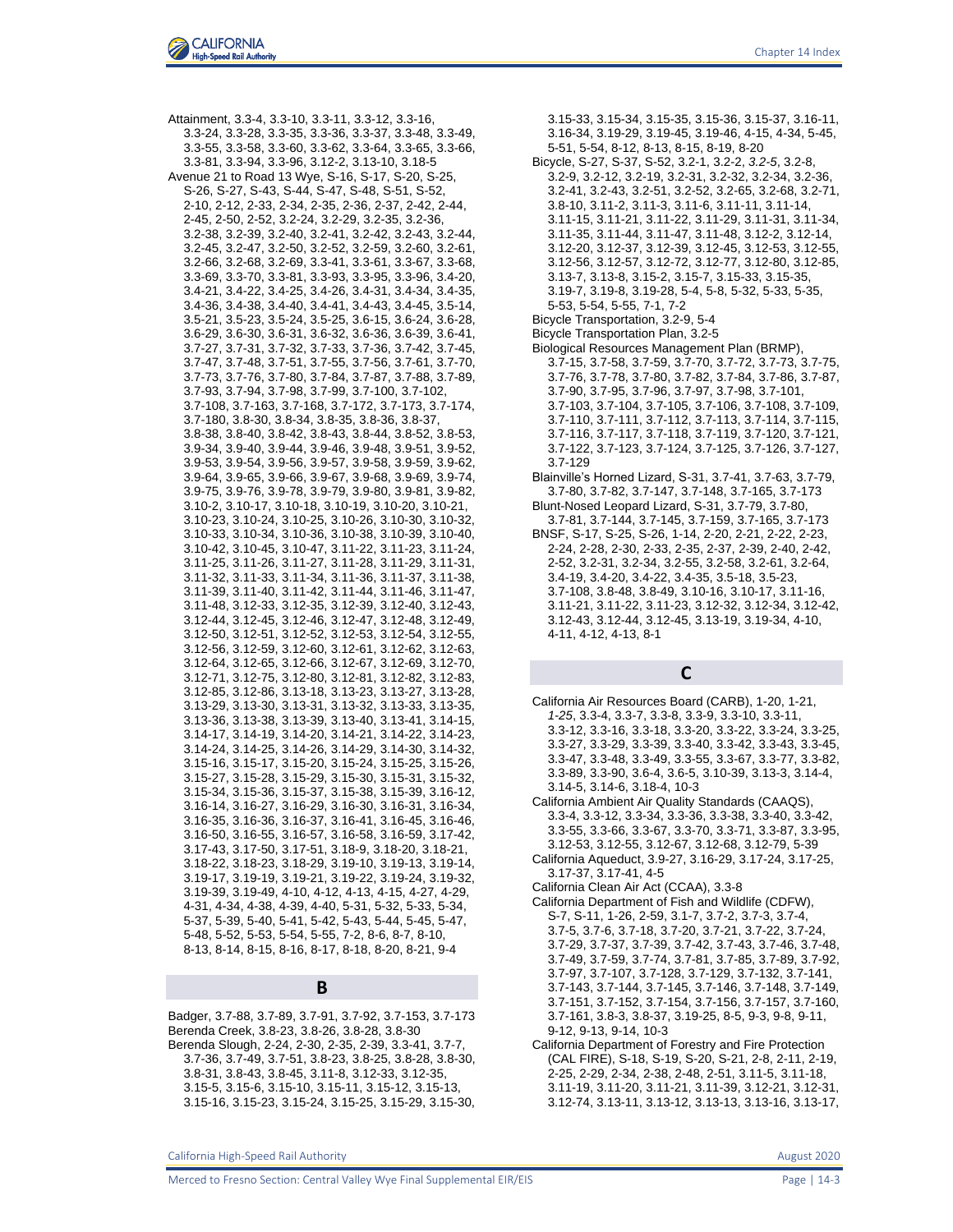3.15-8, 3.15-12, 3.15-13, 3.15-14, 3.15-15, 3.15-16, 3.15-18, 3.15-19, 3.15-21, 3.15-22, 3.16-13, 3.16-15, 3.17-28, 3.17-29, 3.17-30, 3.17-31, 3.17-32, 3.17-33, 4-4, 4-17, 4-20, 4-21, 4-22, 4-23, 4-24, 5-6, 5-7, 5-18, 8-2

California Department of Parks and Recreation, 10-3

- California Department of Transportation (CALTRANS), S-7, S-9, S-14, S-22, 1-13, 1-14, 1-17, 1-18, 1-26, 2-6, 2-15, 2-18, 2-21, 2-30, 2-33, 2-44, 2-45, 2-47, 2-49, 2-50, 2-59, 2-60, 3.1-6, 3.1-8, 3.2-2, 3.2-3, 3.2-4, 3.2-15, 3.2-19, 3.2-20, 3.2-21, 3.2-31, 3.2-34, 3.2-41, 3.3-15, 3.3-16, 3.4-5, 3.4-8, 3.4-9, 3.8-4, 3.8-42, 3.8-45, 3.9-10, 3.9-12, 3.9-16, 3.9-22, 3.9-27, 3.9-40, 3.9-45, 3.9-46, 3.9-53, 3.9-54, 3.9-57, 3.9-58, 3.9-59, 3.9-62, 3.9-67, 3.9-69, 3.9-72, 3.9-73, 3.9-78, 3.9-79, 3.9-80, 3.9-82, 3.10-12, 3.10-31, 3.11-16, 3.11-21, 3.11-32, 3.11-35, 3.11-36, 3.11-39, 3.11-42, 3.12-14, 3.12-26, 3.16-1, 3.16-4, 3.16-5, 3.16-7, 3.16-21, 3.18-8, 3.18-11, 3.18-15, 3.18-16, 3.18-19, 3.18-26, 3.18-29, 3.19-13, 3.19-29, 5-33, 5-46, 8-3, 8-6, 8-7, 8-18, 9-9, 9-10, 9-11, 9-12, 9-14, 10-3 California Department of Water Resources (DWR),
- 3.6-15, 3.6-20, 3.7-5, 3.7-28, 3.7-29, 3.7-48, 3.7-105, 3.8-3, 3.8-6, 3.8-14, 3.8-16, 3.8-19, 3.8-20, 3.8-22, 3.8-26, 3.8-27, 3.8-28, 3.8-31, 3.8-45, 3.8-49, 3.9-13, 3.9-22, 3.9-27, 3.9-32, 3.9-43, 3.9-61, 3.12-18, 3.17-25, 3.19-27, 3.19-30, 10-3
- California Endangered Species Act (CESA), S-6, S-46, S-46, S-53, 3.1-5, 3.7-3, 3.7-5, 3.7-9, 3.7-20, 3.7-21, 3.7-25, 3.7-30, 3.7-130, 3.7-135, 3.7-142, 3.7-143, 3.7-148, 3.7-151, 3.7-155, 3.7-156, 3.7-158, 3.7-159, 3.7-160, 3.7-161, 3.19-20
- California Environmental Protection Agency (Cal-EPA), 3.3-90, 3.10-4, 3.10-41, 10-3
- California Environmental Quality Act (CEQA), S-6, S-7, S-8, S-9, S-10, S-11, S-12, S-13, S-15, S-24, S-43, S-44, S-49, S-53, S-54, S-55, S-56, 1-1, 1-2, 1-3, 1-7, 1-26, 2-1, 2-3, 2-6, 2-12, 2-14, 2-37, 2-53, 2-58, 2-59, 2-60, 3.1-2, 3.1-3, 3.1-5, 3.1-6, 3.1-7, 3.1-9, 3.1-12, 3.1-13, 3.1-14, 3.1-15, 3.2-2, 3.2-3, 3.2-7, 3.2-8, 3.2-12, 3.2-13, 3.2-18, 3.2-19, 3.2-22, 3.2-36, 3.2-39, 3.2-40, 3.2-41, 3.2-42, 3.2-43, 3.2-44, 3.2-45, 3.2-46, 3.2-47, 3.2-48, 3.2-49, 3.2-50, 3.2-51, 3.2-52, 3.2-56, 3.2-59, 3.2-62, 3.2-69, 3.3-1, 3.3-9, 3.3-12, 3.3-14, 3.3-15, 3.3-16, 3.3-17, 3.3-21, 3.3-26, 3.3-27, 3.3-28, 3.3-32, 3.3-33, 3.3-34, 3.3-36, 3.3-37, 3.3-38, 3.3-51, 3.3-54, 3.3-55, 3.3-56, 3.3-57, 3.3-58, 3.3-59, 3.3-60, 3.3-61, 3.3-62, 3.3-63, 3.3-64, 3.3-65, 3.3-66, 3.3-68, 3.3-70, 3.3-71, 3.3-72, 3.3-73, 3.3-74, 3.3-75, 3.3-76, 3.3-77, 3.3-78, 3.3-79, 3.3-80, 3.3-81, 3.3-82, 3.3-83, 3.3-84, 3.3-85, 3.3-86, 3.3-87, 3.3-88, 3.3-91, 3.3-92, 3.3-96, 3.3-97, 3.4-8, 3.4-9, 3.4-11, 3.4-19, 3.4-20, 3.4-26, 3.4-28, 3.4-29, 3.4-30, 3.4-32, 3.4-34, 3.4-35, 3.4-36, 3.4-37, 3.4-44, 3.4-45, 3.5-6, 3.5-9, 3.5-10, 3.5-11, 3.5-12, 3.5-20, 3.5-22, 3.5-23, 3.5-24, 3.5-25, 3.5-26, 3.5-29, 3.5-30, 3.6-8, 3.6-9, 3.6-11, 3.6-13, 3.6-27, 3.6-28, 3.6-30, 3.6-32, 3.6-33, 3.6-34, 3.6-35, 3.6-36, 3.6-37, 3.6-38, 3.6-42, 3.6-43, 3.7-3, 3.7-9, 3.7-12, 3.7-15, 3.7-29, 3.7-30, 3.7-43, 3.7-58, 3.7-59, 3.7-71, 3.7-72, 3.7-74, 3.7-75, 3.7-77, 3.7-79, 3.7-81, 3.7-82, 3.7-83, 3.7-85, 3.7-86, 3.7-89, 3.7-90, 3.7-91, 3.7-95, 3.7-96, 3.7-101, 3.7-102, 3.7-103, 3.7-104, 3.7-106, 3.7-107, 3.7-108, 3.7-109, 3.7-110, 3.7-111, 3.7-112, 3.7-113, 3.7-114, 3.7-115, 3.7-116, 3.7-117, 3.7-118, 3.7-119, 3.7-120, 3.7-121, 3.7-122, 3.7-123, 3.7-124, 3.7-125, 3.7-126, 3.7-175, 3.8-12, 3.8-13, 3.8-18, 3.8-21, 3.8-35, 3.8-36, 3.8-38, 3.8-39, 3.8-41, 3.8-43, 3.8-44, 3.8-46, 3.8-47, 3.8-48, 3.8-49, 3.8-50, 3.8-51, 3.8-54, 3.8-55, 3.9-7, 3.9-8, 3.9-9, 3.9-11, 3.9-12, 3.9-14, 3.9-16, 3.9-18, 3.9-19, 3.9-46,

3.9-48, 3.9-51, 3.9-53, 3.9-56, 3.9-57, 3.9-61, 3.9-64, 3.9-66, 3.9-70, 3.9-73, 3.9-74, 3.9-75, 3.9-83, 3.10-7, 3.10-8, 3.10-10, 3.10-13, 3.10-20, 3.10-32, 3.10-34, 3.10-35, 3.10-37, 3.10-39, 3.10-41, 3.10-42, 3.10-43, 3.10-47, 3.10-48, 3.11-1, 3.11-10, 3.11-11, 3.11-12, 3.11-14, 3.11-15, 3.11-32, 3.11-33, 3.11-34, 3.11-35, 3.11-36, 3.11-37, 3.11-38, 3.11-39, 3.11-40, 3.11-41, 3.11-42, 3.11-43, 3.11-48, 3.12-9, 3.12-10, 3.12-11, 3.12-14, 3.12-19, 3.12-41, 3.12-45, 3.12-49, 3.12-50, 3.12-52, 3.12-53, 3.12-54, 3.12-55, 3.12-56, 3.12-57, 3.12-58, 3.12-60, 3.12-61, 3.12-62, 3.12-64, 3.12-65, 3.12-66, 3.12-67, 3.12-68, 3.12-69, 3.12-70, 3.12-71, 3.12-79, 3.12-84, 3.12-85, 3.12-86, 3.12-87, 3.13-1, 3.13-6, 3.13-7, 3.13-8, 3.13-9, 3.13-10, 3.13-27, 3.13-28, 3.13-29, 3.13-30, 3.13-31, 3.13-37, 3.13-40, 3.14-6, 3.14-7, 3.14-8, 3.14-9, 3.14-11, 3.14-19, 3.14-20, 3.14-21, 3.14-23, 3.14-25, 3.14-26, 3.14-27, 3.14-28, 3.14-29, 3.14-33, 3.15-5, 3.15-6, 3.15-7, 3.15-9, 3.15-25, 3.15-26, 3.15-28, 3.15-29, 3.15-30, 3.15-31, 3.15-32, 3.15-36, 3.15-37, 3.16-5, 3.16-6, 3.16-7, 3.16-10, 3.16-35, 3.16-36, 3.16-37, 3.16-39, 3.16-40, 3.16-41, 3.16-43, 3.16-45, 3.16-46, 3.16-48, 3.16-50, 3.16-51, 3.16-58, 3.16-59, 3.17-5, 3.17-7, 3.17-8, 3.17-12, 3.17-13, 3.17-16, 3.17-20, 3.17-21, 3.17-22, 3.17-23, 3.17-24, 3.17-40, 3.17-41, 3.17-44, 3.17-45, 3.17-46, 3.17-48, 3.17-49, 3.17-51, 3.17-52, 3.17-53, 3.18-3, 3.18-8, 3.18-9, 3.18-10, 3.18-12, 3.18-13, 3.19-2, 3.19-3, 3.19-6, 3.19-8, 3.19-12, 3.19-14, 3.19-15, 3.19-18, 3.19-20, 3.19-21, 3.19-23, 3.19-24, 3.19-25, 3.19-27, 3.19-31, 3.19-34, 3.19-35, 3.19-37, 3.19-40, 3.19-41, 3.19-43, 3.19-44, 3.19-47, 3.19-49, 5-1, 5-3, 5-4, 5-26, 5-45, 7-1, 7-2, 7-3, 8-3, 8-5, 8-21, 9-1, 9-5, 9-6

California Farmland Conservancy Program Act, 3.14-4, 3.14-7

California General Plan Law, 3.8-6, 3.11-4, 3.11-10

California Global Warming Solutions Act of 2006 (AB 32), 1-20, 1-21, 3.3-9, 3.3-10, 3.3-19, 3.3-34, 3.3-37, 3.3-68, 3.3-82, 3.3-86, 3.6-5, 3.18-6, 5-4

California High-Speed Rail Authority (Authority), S-1, S-2, S-3, S-5, S-6, S-7, S-8, S-9, S-10, S-11, S-12, S-13, S-14, S-15, S-16, S-17, S-22, S-23, S-24, S-42, S-43, S-49, S-50, S-52, S-53, S-54, S-55, S-56, 1-1, 1-2, 1-3, 1-5, 1-6, 1-7, 1-9, 1-12, 1-13, 1-14, 1-15, 1-16, 1-17, *1-22*, *1-23*, *1-24*, *1-25*, *1-26*, 2-1, 2-2, 2-3, 2-4, 2-5, 2-6, 2-7, 2-8, 2-9, 2-10, 2-12, 2-13, 2-14, 2-15, 2-16, 2-17, 2-21, 2-22, 2-23, 2-35, 2-42, 2-43, 2-44, 2-47, 2-49, 2-50, 2-51, 2-52, 2-53, 2-55, 2-56, 2-57, 2-58, 2-59, 2-60, 3.1-1, 3.1-2, 3.1-3, 3.1-4, 3.1-5, 3.1-6, 3.1-7, 3.1-8, 3.1-9, 3.1-10, 3.1-11, 3.1-12, 3.1-14, 3.1-15, 3.2-1, 3.2-2, 3.2-3, 3.2-4, 3.2-6, 3.2-7, 3.2-8, 3.2-9, 3.2-12, 3.2-13, 3.2-14, 3.2-18, 3.2-21, 3.2-22, 3.2-23, 3.2-35, 3.2-36, 3.2-41, 3.2-43, 3.2-44, 3.2-45, 3.2-46, 3.2-47, 3.2-48, 3.2-50, 3.2-52, 3.2-54, 3.2-56, 3.2-57, 3.2-59, 3.2-60, 3.2-63, 3.2-68, 3.2-71, 3.3-1, 3.3-2, 3.3-3, 3.3-4, 3.3-8, 3.3-12, 3.3-17, 3.3-19, 3.3-21, 3.3-22, 3.3-23, 3.3-24, 3.3-26, 3.3-27, 3.3-28, 3.3-29, 3.3-31, 3.3-33, 3.3-34, 3.3-37, 3.3-38, 3.3-41, 3.3-48, 3.3-52, 3.3-53, 3.3-54, 3.3-55, 3.3-56, 3.3-58, 3.3-60, 3.3-62, 3.3-64, 3.3-65, 3.3-66, 3.3-67, 3.3-69, 3.3-71, 3.3-74, 3.3-75, 3.3-76, 3.3-77, 3.3-78, 3.3-79, 3.3-80, 3.3-83, 3.3-84, 3.3-85, 3.3-86, 3.3-88, 3.3-89, 3.3-90, 3.3-91, 3.3-92, 3.3-94, 3.3-95, 3.3-97, 3.4-1, 3.4-2, 3.4-3, 3.4-4, 3.4-5, 3.4-9, 3.4-10, 3.4-11, 3.4-12, 3.4-13, 3.4-14, 3.4-18, 3.4-19, 3.4-20, 3.4-21, 3.4-22, 3.4-24, 3.4-25, 3.4-26, 3.4-27, 3.4-28, 3.4-30, 3.4-31, 3.4-32, 3.4-33, 3.4-35, 3.4-36, 3.4-37, 3.4-38, 3.4-39, 3.4-42, 3.4-45, 3.5-1, 3.5-3, 3.5-6, 3.5-7, 3.5-10, 3.5-11, 3.5-12, 3.5-13, 3.5-16, 3.5-17, 3.5-20, 3.5-21, 3.5-23, 3.5-25, 3.5-26,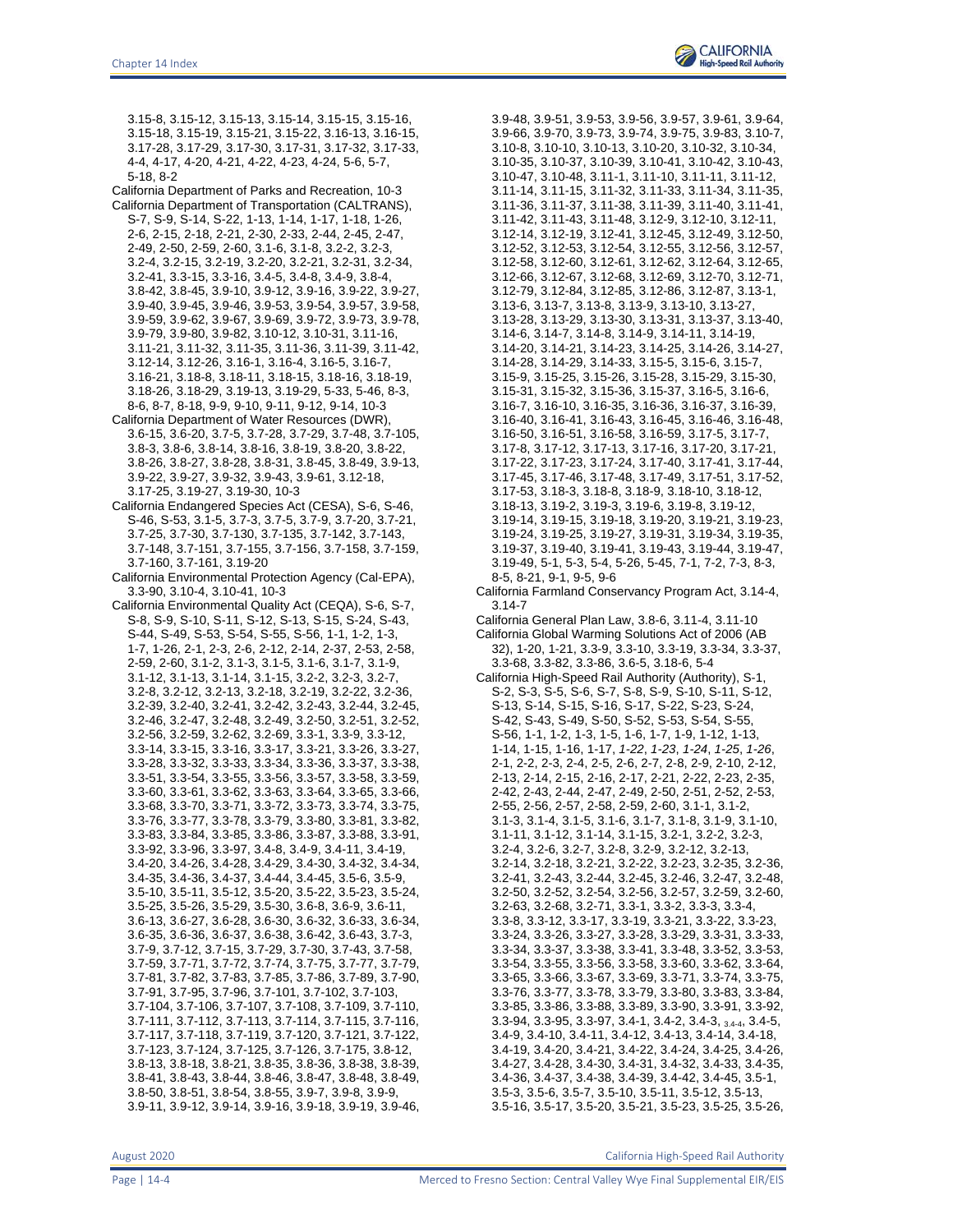3.5-27, 3.5-29, 3.5-30, 3.6-1, 3.6-2, 3.6-3, 3.6-4, 3.6-5, 3.6-9, 3.6-10, 3.6-11, 3.6-13, 3.6-14, 3.6-15, 3.6-16, 3.6-24, 3.6-28, 3.6-29, 3.6-31, 3.6-35, 3.6-36, 3.6-37, 3.6-38, 3.6-41, 3.6-43, 3.7-1, 3.7-3, 3.7-5, 3.7-6, 3.7-7, 3.7-9, 3.7-10, 3.7-11, 3.7-12, 3.7-13, 3.7-14, 3.7-15, 3.7-16, 3.7-18, 3.7-19, 3.7-21, 3.7-23, 3.7-24, 3.7-26, 3.7-27, 3.7-28, 3.7-29, 3.7-30, 3.7-31, 3.7-37, 3.7-39, 3.7-42, 3.7-43, 3.7-44, 3.7-45, 3.7-47, 3.7-49, 3.7-50, 3.7-51, 3.7-58, 3.7-59, 3.7-60, 3.7-69, 3.7-70, 3.7-71, 3.7-72, 3.7-73, 3.7-74, 3.7-75, 3.7-76, 3.7-77, 3.7-78, 3.7-80, 3.7-81, 3.7-82, 3.7-83, 3.7-84, 3.7-85, 3.7-86, 3.7-87, 3.7-89, 3.7-90, 3.7-91, 3.7-92, 3.7-93, 3.7-95, 3.7-96, 3.7-97, 3.7-99, 3.7-100, 3.7-101, 3.7-103, 3.7-104, 3.7-105, 3.7-106, 3.7-108, 3.7-109, 3.7-110, 3.7-111, 3.7-112, 3.7-113, 3.7-114, 3.7-115, 3.7-116, 3.7-117, 3.7-118, 3.7-119, 3.7-120, 3.7-121, 3.7-122, 3.7-123, 3.7-124, 3.7-125, 3.7-126, 3.7-127, 3.7-128, 3.7-129, 3.7-130, 3.7-131, 3.7-132, 3.7-135, 3.7-138, 3.7-139, 3.7-141, 3.7-142, 3.7-145, 3.7-146, 3.7-149, 3.7-150, 3.7-151, 3.7-152, 3.7-153, 3.7-154, 3.7-155, 3.7-156, 3.7-157, 3.7-158, 3.7-159, 3.7-160, 3.7-161, 3.7-171, 3.7-182, 3.8-1, 3.8-2, 3.8-3, 3.8-4, 3.8-5, 3.8-6, 3.8-7, 3.8-12, 3.8-13, 3.8-14, 3.8-18, 3.8-19, 3.8-20, 3.8-21, 3.8-22, 3.8-23, 3.8-24, 3.8-25, 3.8-26, 3.8-27, 3.8-30, 3.8-31, 3.8-34, 3.8-37, 3.8-38, 3.8-39, 3.8-40, 3.8-41, 3.8-42, 3.8-43, 3.8-44, 3.8-45, 3.8-46, 3.8-47, 3.8-50, 3.8-53, 3.8-56, 3.9-1, 3.9-3, 3.9-4, 3.9-5, 3.9-6, 3.9-7, 3.9-8, 3.9-9, 3.9-10, 3.9-11, 3.9-12, 3.9-14, 3.9-15, 3.9-16, 3.9-17, 3.9-18, 3.9-19, 3.9-20, 3.9-22, 3.9-23, 3.9-27, 3.9-28, 3.9-30, 3.9-36, 3.9-37, 3.9-39, 3.9-40, 3.9-45, 3.9-48, 3.9-51, 3.9-52, 3.9-54, 3.9-55, 3.9-56, 3.9-57, 3.9-58, 3.9-59, 3.9-60, 3.9-62, 3.9-64, 3.9-65, 3.9-66, 3.9-67, 3.9-68, 3.9-69, 3.9-74, 3.9-79, 3.9-80, 3.9-81, 3.9-82, 3.9-84, 3.10-1, 3.10-2, 3.10-3, 3.10-4, 3.10-8, 3.10-9, 3.10-10, 3.10-11, 3.10-13, 3.10-14, 3.10-26, 3.10-27, 3.10-31, 3.10-33, 3.10-34, 3.10-35, 3.10-36, 3.10-37, 3.10-38, 3.10-39, 3.10-40, 3.10-41, 3.10-42, 3.10-43, 3.10-46, 3.10-48, 3.11-1, 3.11-2, 3.11-3, 3.11-4, 3.11-6, 3.11-11, 3.11-12, 3.11-13, 3.11-14, 3.11-15, 3.11-18, 3.11-21, 3.11-27, 3.11-28, 3.11-31, 3.11-32, 3.11-34, 3.11-35, 3.11-36, 3.11-37, 3.11-38, 3.11-41, 3.11-42, 3.11-46, 3.11-49, 3.12-1, 3.12-3, 3.12-4, 3.12-5, 3.12-10, 3.12-11, 3.12-13, 3.12-14, 3.12-18, 3.12-19, 3.12-20, 3.12-22, 3.12-28, 3.12-33, 3.12-34, 3.12-39, 3.12-40, 3.12-41, 3.12-42, 3.12-43, 3.12-44, 3.12-45, 3.12-49, 3.12-52, 3.12-53, 3.12-54, 3.12-55, 3.12-58, 3.12-60, 3.12-61, 3.12-62, 3.12-64, 3.12-65, 3.12-66, 3.12-68, 3.12-70, 3.12-71, 3.12-72, 3.12-73, 3.12-79, 3.12-81, 3.12-84, 3.12-87, 3.13-1, 3.13-2, 3.13-3, 3.13-4, 3.13-6, 3.13-7, 3.13-8, 3.13-9, 3.13-10, 3.13-21, 3.13-22, 3.13-23, 3.13-24, 3.13-27, 3.13-29, 3.13-30, 3.13-31, 3.13-33, 3.13-35, 3.13-37, 3.13-38, 3.13-39, 3.13-41, 3.14-1, 3.14-4, 3.14-5, 3.14-7, 3.14-8, 3.14-9, 3.14-11, 3.14-12, 3.14-20, 3.14-22, 3.14-24, 3.14-25, 3.14-28, 3.14-29, 3.14-31, 3.14-32, 3.14-33, 3.15-1, 3.15-2, 3.15-6, 3.15-7, 3.15-9, 3.15-25, 3.15-26, 3.15-27, 3.15-29, 3.15-32, 3.15-33, 3.15-35, 3.15-36, 3.15-39, 3.16-1, 3.16-2, 3.16-3, 3.16-4, 3.16-5, 3.16-6, 3.16-7, 3.16-10, 3.16-12, 3.16-19, 3.16-35, 3.16-38, 3.16-39, 3.16-40, 3.16-41, 3.16-42, 3.16-43, 3.16-44, 3.16-45, 3.16-46, 3.16-52, 3.16-53, 3.16-54, 3.16-56, 3.16-59, 3.17-1, 3.17-2, 3.17-3, 3.17-4, 3.17-5, 3.17-7, 3.17-8, 3.17-9, 3.17-10, 3.17-11, 3.17-12, 3.17-13, 3.17-14, 3.17-15, 3.17-16, 3.17-18, 3.17-19, 3.17-20, 3.17-21, 3.17-22, 3.17-23, 3.17-26, 3.17-27, 3.17-28, 3.17-39, 3.17-40, 3.17-41, 3.17-42, 3.17-44, 3.17-45, 3.17-46, 3.17-47, 3.17-48, 3.17-49, 3.17-51, 3.17-53, 3.18-1, 3.18-2, 3.18-3, 3.18-5, 3.18-6, 3.18-8, 3.18-9, 3.18-10,

3.18-11, 3.18-12, 3.18-13, 3.18-16, 3.18-17, 3.18-21, 3.18-22, 3.18-23, 3.18-24, 3.18-25, 3.18-26, 3.18-27, 3.18-28, 3.18-29, 3.18-30, 3.19-1, 3.19-2, 3.19-3, 3.19-12, 3.19-16, 3.19-17, 3.19-43, 3.19-49, 4-1, 4-2, 4-4, 4-6, 4-7, 4-9, 4-11, 4-14, 4-18, 4-19, 4-25, 4-26, 4-28, 4-29, 4-30, 4-31, 4-32, 4-33, 4-34, 4-35, 4-36, 4-37, 4-41, 5-1, 5-2, 5-3, 5-4, 5-8, 5-9, 5-10, 5-11, 5-23, 5-26, 5-27, 5-31, 5-34, 5-35, 5-36, 5-37, 5-38, 5-41, 5-42, 5-43, 5-44, 5-45, 5-52, 5-53, 5-55, 6-1, 6-2, 6-3, 6-4, 6-5, 6-7, 7-1, 7-3, 8-1, 8-3, 8-5, 8-6, 8-7, 8-8, 8-12, 8-13, 8-16, 8-17, 8-18, 8-20, 8-21, 9-1, 9-2, 9-3, 9-4, 9-5, 9-6, 9-7, 9-8, 9-12, 9-14, 10-1, 10-2 California Historical Resources Information System (CHRIS), 3.17-17, 3.17-49 California Land Conservation Act of 1965 (Williamson Act), S-39, 3.7-138, 3.12-4, 3.12-5, 3.12-12, 3.12-16, 3.12-18, 3.12-29, 3.12-30, 3.12-63, 3.12-64, 3.12-78, 3.12-83, 3.13-2, 3.13-4, 3.14-2, 3.14-3, 3.14-4, 3.14-5, 3.14-7, 3.14-9, 3.14-10, 3.14-11, 3.14-12, 3.14-15, 3.14-17, 3.14-20, 3.14-22, 3.14-27, 3.14-31, 3.14-32, 3.14-33, 3.19-41, 3.19-42 California Native American Graves Protection and Repatriation Act, 3.17-5 California Public Park Preservation Act, 3.15-2 California Public Utilities Commission (CPUC), 1-27, 2-23, 2-59, 3.4-2, 3.4-36, 3.5-7, 3.5-8, 3.5-10, 3.5-22, 3.6-4, 3.6-5, 3.6-9, 3.11-5, 3.11-10, 3.11-34, 10-3 California Register of Historical Resources (CRHR), 3.7-138, 3.17-7, 3.17-9, 3.17-17, 3.17-19, 3.17-20, 3.17-21, 3.17-22, 3.17-23, 3.17-24, 3.17-47, 3.17-48, 4-25, 4-26 California Tiger Salamander, S-30, 3.1-3, 3.7-40, 3.7-46, 3.7-62, 3.7-75, 3.7-77, 3.7-133, 3.7-134, 3.7-143, 3.7-159, 3.7-164, 3.7-173, 4-33 Capacity Constraints, 1-10, 2-21, 3.2-3 Chapman Farms, 2-20, 3.2-29, 3.2-30, 3.11-23, 3.11-24, 3.11-25 Children's Health and Safety, S-39, 3.11-43, 3.12-2, 3.12-17, 3.12-36, 3.12-53, 3.12-56, 3.12-67, 3.12-77, 3.12-79, 3.12-81, 3.12-83, 3.12-85, 3.12-86, 3.12-87, 3.13-37 Chowchilla Canal, S-50, 3.16-17, 3.16-19, 3.16-29, 3.17-21, 3.17-24, 3.17-26, 3.17-27, 3.17-41, 3.17-42, 3.17-44, 3.17-46, 3.17-51, 3.19-48, 4-11, 4-12, 4-13, 4-14, 4-16, 4-18, 4-19, 4-25, 4-28, 4-29, 4-33, 4-36, 4-41 Chowchilla Municipal Airport, 3.2-4, 3.2-7, 3.2-29, 3.2-30, 3.5-17, 3.11-23, 3.11-24, 3.12-33, 3.13-5 Chowchilla River, 2-24, 2-30, 2-33, 2-39, 3.7-7, 3.7-36, 3.8-23, 3.8-25, 3.8-28, 3.8-30, 3.8-31, 3.8-43, 3.8-45, 3.9-32, 3.12-41, 3.12-44, 3.13-19, 3.15-10, 3.16-11, 3.16-18, 3.16-19, 3.16-29, 3.17-24, 3.19-45, 4-25 Chowchilla Seventh-day Adventist School, S-39, 3.5-14, 3.5-21, 3.5-23, 3.5-29, 3.10-18, 3.10-19, 3.10-38, 3.11-25, 3.11-26, 3.12-54, 3.12-55, 3.12-56, 3.12-77, 3.12-81, 3.12-86, 3.15-16, 10-8 City of Chowchilla, S-11, S-53, 2-6, 2-17, 3.2-4, 3.2-7, 3.2-8, 3.2-11, 3.2-27, 3.2-30, 3.2-31, 3.3-16, 3.4-7, 3.4-8, 3.4-9, 3.5-9, 3.5-15, 3.5-19, 3.6-7, 3.6-8, 3.6-9, 3.6-14, 3.6-16, 3.6-28, 3.7-7, 3.7-8, 3.7-54, 3.8-5, 3.8-10, 3.8-11, 3.8-13, 3.8-27, 3.8-32, 3.8-33, 3.9-4, 3.9-6, 3.9-13, 3.9-43, 3.9-70, 3.10-4, 3.10-6, 3.10-7, 3.11-8, 3.11-10, 3.11-11, 3.11-12, 3.11-16, 3.11-17, 3.11-18, 3.11-19, 3.11-30, 3.12-8, 3.12-9, 3.12-10, 3.12-24, 3.12-27, 3.12-28, 3.12-32, 3.12-33, 3.12-35, 3.12-37, 3.12-48, 3.13-5, 3.13-6, 3.13-7, 3.13-9, 3.13-19, 3.13-20, 3.13-21, 3.13-22, 3.13-23, 3.13-24, 3.13-25, 3.13-26, 3.13-32, 3.13-33, 3.14-4,

California High-Speed Rail Authority **August 2020** 2020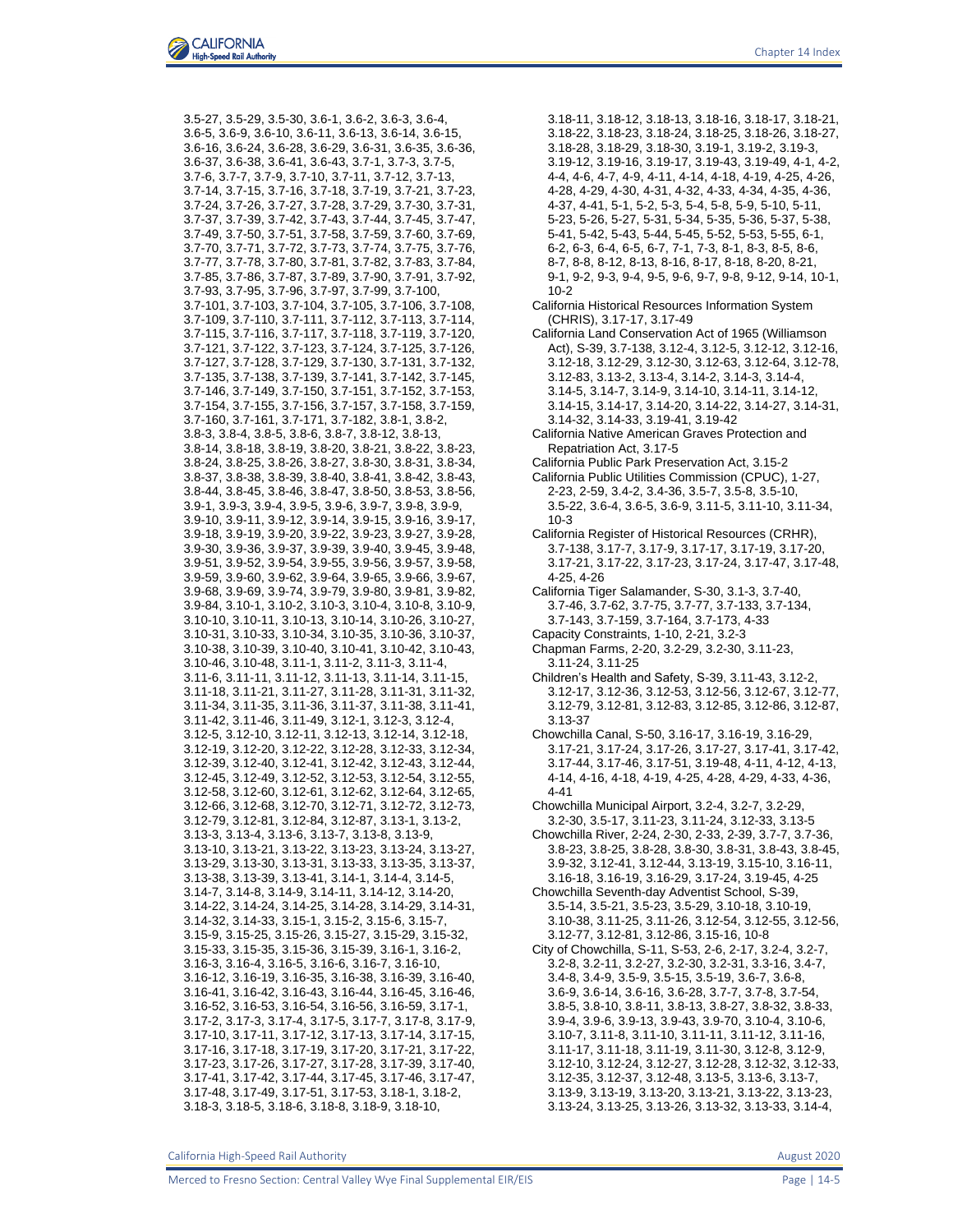3.14-7, 3.14-18, 3.15-5, 3.15-6, 3.15-8, 3.15-10, 3.15-11, 3.15-12, 3.15-13, 3.15-14, 3.15-15, 3.15-16, 3.15-23, 3.15-24, 3.15-25, 3.15-30, 3.15-33, 3.15-35, 3.16-4, 3.16-5, 3.16-11, 3.16-33, 3.17-5, 3.17-38, 3.18-7, 3.18-8, 3.18-9, 3.18-10, 3.18-15, 3.18-16, 3.19-4, 3.19-15, 3.19-43, 3.19-44, 3.19-45, 3.19-46, 3.19-47, 3.19-48, 4-8, 4-15, 4-32, 5-14, 5-17, 5-19, 5-20, 5-29, 5-35, 5-43, 5-46, 8-3, 8-15, 8-17, 9-3, 9-6, 9-7, 9-8, 9-10, 9-12, 9-14, 10-6

- Clean Air Act (CAA), S-55, 1-19, *1-26*, 2-59, 3.3-4, 3.3-8, 3.3-15, 3.3-29, 3.3-33, 3.3-38, 3.3-49, 3.3-67, 3.3-88, 3.6-3, 3.10-3
- Clean Water Act (CWA), S-34, S-54, S-55, 1-26, 2-7, 2-10, 2-58, 2-59, 2-60, 3.6-6, 3.7-1, 3.7-3, 3.7-5, 3.7-8, 3.7-9, 3.7-11, 3.7-29, 3.7-30, 3.7-45, 3.7-47, 3.7-97, 3.7-98, 3.7-99, 3.7-100, 3.7-101, 3.7-131, 3.8-3, 3.8-4, 3.8-12, 3.8-19, 3.8-25, 3.8-26, 3.8-37, 3.8-39, 3.10-3, 3.19-1, 3.19-2, 3.19-20, 3.19-22, 3.19-23, 3.19-28, 8-1, 8-8, 9-4
- Climate Change, S-53, 3.3-1, 3.3-2, 3.3-3, 3.3-8, 3.3-12, 3.3-16, 3.3-17, 3.3-18, 3.3-19, 3.3-21, 3.3-26, 3.3-34, 3.3-37, 3.3-38, 3.3-50, 3.3-53, 3.3-82, 3.3-92, 3.3-93, 3.3-94, 3.3-95, 3.6-20, 3.6-23, 3.18-6, 3.19-9, 3.19-11, 5-39
- Closure, S-9, S-16, S-26, S-27, 2-28, 2-31, 2-37, 2-39, 2-42, 2-44, 2-45, 2-46, 2-47, 2-49, 3.1-8, 3.2-8, 3.2-12, 3.2-13, 3.2-14, 3.2-35, 3.2-36, 3.2-37, 3.2-38, 3.2-40, 3.2-41, 3.2-42, 3.2-43, 3.2-44, 3.2-45, 3.2-46, 3.2-47, 3.2-50, 3.2-51, 3.2-52, 3.2-53, 3.2-56, 3.2-59, 3.2-62, 3.2-65, 3.2-66, 3.2-68, 3.2-69, 3.3-87, 3.4-28, 3.4-29, 3.4-41, 3.4-43, 3.6-16, 3.6-22, 3.10-4, 3.10-20, 3.10-22, 3.11-5, 3.11-11, 3.11-14, 3.11-16, 3.11-31, 3.11-32, 3.11-35, 3.11-46, 3.12-18, 3.12-39, 3.12-42, 3.12-43, 3.12-53, 3.12-60, 3.12-61, 3.12-64, 3.12-82, 3.13-30, 3.13-31, 3.13-39, 3.14-10, 3.14-11, 3.14-23, 3.14-24, 3.14-25, 3.14-32, 3.15-28, 3.15-29, 3.15-36, 3.19-7, 3.19-8, 3.19-36, 3.19-41, 4-9, 5-32, 5-34, 5-42, 5-44, 5-46, 5-47, 10-1
- Coachwhip, S-31, 3.7-63, 3.7-79, 3.7-82, 3.7-147, 3.7-148, 3.7-165, 3.7-173
- Community Interactions, 3.12-15, 3.12-36, 3.12-37, 3.12-38, 3.12-39, 3.12-41, 3.12-66, 3.12-75, 3.12-79,
- 3.12-80, 3.12-83, 3.12-84, 3.12-87, 3.19-38 Community Safety and Security, 3.11-3, 3.11-14,
- 3.11-21, 3.11-29, 3.11-33, 3.11-39, 3.11-44, 3.11-45, 3.11-48, 3.11-49, 8-7
- Comprehensive Environmental Response, Compensation, and Liability Act (CERCLA), 3.10-3, 3.10-37, 3.10-38, 3.10-42
- Confined Animal Agriculture, 3.4-35, 3.12-2, 3.12-12, 3.12-13, 3.12-52, 3.12-62, 3.12-69, 3.12-70, 3.12-84, 3.14-1, 3.14-2
- confined animal facilities, 3.4-42, 3.12-12, 3.12-13,
- 3.12-30, 3.12-52, 3.12-62, 3.12-69, 3.12-82, 3.14-1 Conformity, 3.3-2, 3.3-3, 3.3-24, 3.3-31, 3.3-32, 3.3-33, 3.14-5, 3.14-6
- Congestion, S-13, S-14, 1-8, 1-13, 1-14, 1-17, 2-22, 2-54, 3.2-14, 3.2-18, 3.2-33, 3.2-39, 3.2-65, 3.2-66, 3.2-69, 3.3-87, 3.6-19, 3.7-136, 3.12-8, 3.12-66, 3.19-3, 3.19-7, 3.19-8, 3.19-36, 3.19-37, 4-9, 4-10, 4-32, 5-10, 5-26, 7-3
- Consistency, S-9, 2-10, 3.1-8, 3.3-2, 3.3-33, 3.3-34, 3.3-55, 3.3-90, 3.4-24, 3.6-1, 3.7-156, 3.8-1, 3.9-10, 3.9-20, 3.9-22, 3.9-32, 3.9-61, 3.9-82, 3.10-32, 3.10-33, 3.11-1, 3.12-1, 3.12-2, 3.13-1, 3.13-10, 3.14-1, 3.16-1, 3.16-2, 3.16-7, 3.17-3
- Construction Management Plan, 3.8-41, 3.12-13, 3.13-8, 3.19-38, 5-8
- Conventional Rail, 1-14, 1-17, 3.2-33, 3.11-42, 6-6

Conversion, S-22, S-23, S-25, S-26, S-39, S-40, S-43, S-45, S-46, S-47, S-48, *1-21*, *1-22*, 2-16, 2-18, 3.1-7, 3.2-6, 3.4-39, 3.5-2, 3.7-70, 3.7-72, 3.7-75, 3.7-77, 3.7-79, 3.7-84, 3.7-87, 3.7-88, 3.7-108, 3.7-130, 3.7-132, 3.7-135, 3.7-138, 3.7-159, 3.7-162, 3.7-178, 3.8-18, 3.8-51, 3.10-33, 3.10-34, 3.10-46, 3.12-2, 3.12-5, 3.12-16, 3.12-37, 3.12-51, 3.12-52, 3.12-62, 3.12-63, 3.12-64, 3.12-69, 3.12-70, 3.12-75, 3.12-76, 3.12-81, 3.12-82, 3.13-1, 3.13-2, 3.13-3, 3.13-4, 3.13-6, 3.13-7, 3.13-9, 3.13-25, 3.13-26, 3.13-28, 3.13-29, 3.13-31, 3.13-32, 3.13-35, 3.13-36, 3.13-37, 3.13-38, 3.13-39, 3.13-40, 3.13-41, 3.14-1, 3.14-2, 3.14-3, 3.14-5, 3.14-6, 3.14-7, 3.14-8, 3.14-9, 3.14-10, 3.14-11, 3.14-12, 3.14-13, 3.14-17, 3.14-18, 3.14-19, 3.14-20, 3.14-21, 3.14-22, 3.14-23, 3.14-24, 3.14-25, 3.14-26, 3.14-27, 3.14-28, 3.14-29, 3.14-30, 3.14-31, 3.14-32, 3.14-33, 3.18-6, 3.18-9, 3.19-3, 3.19-5, 3.19-6, 3.19-7, 3.19-16, 3.19-18, 3.19-19, 3.19-22, 3.19-27, 3.19-31, 3.19-34, 3.19-36, 3.19-40, 3.19-41, 3.19-42, 3.19-45, 3.19-46, 3.19-48, 4-34, 4-41, 4-42, 5-30, 5-38, 5-54, 7-1, 7-3, 7-4, 8-7, 8-12, 8-13, 8-15

- Convert, S-8, S-17, 2-21, 2-28, 2-31, 2-39, 2-42, 3.1-7, 3.2-37, 3.2-38, 3.2-47, 3.3-86, 3.7-79, 3.8-51, 3.12-37, 3.13-26, 3.13-28, 3.13-29, 3.13-30, 3.13-31, 3.13-32, 3.13-36, 3.13-40, 3.14-10, 3.14-12, 3.14-18, 3.14-19, 3.14-20, 3.14-20, 3.14-22, 3.14-24, 3.14-25, 3.14-31, 3.19-36, 3.19-40, 3.19-41, 3.19-42, 3.19-43, 4-39, 4-40, 5-1, 5-33, 7-1, 7-2, 8-7, 8-14, 8-18, 8-19, 8-20
- Cooperating Agency, S-11, 1-2, *1-26*, 2-58, 2-59, 8-5, 9-5
- Cost, S-8, S-25, S-52, 1-15, 1-20, 2-53, 2-56, 3.1-7, 3.2-6, 3.3-91, 3.4-9, 3.4-36, 3.4-38, 3.4-45, 3.5-7, 3.6-35, 3.7-11, 3.8-9, 3.9-27, 3.11-8, 3.12-6, 3.12-8, 3.12-17, 3.12-18, 3.12-19, 3.12-47, 3.12-62, 3.12-64, 3.12-65, 3.18-1, 3.18-4, 3.18-11, 3.18-12, 3.18-19, 3.18-21, 3.18-24, 3.18-28, 4-33, 4-34, 6-1, 6-2, 6-3, 6-4, 6-5, 6-6, 6-7, 8-18, 8-19, 10-1
- Cost Estimate, 3.12-17, 3.12-19, 3.18-1, 3.18-11, 3.18-12, 3.18-21, 3.18-24, 6-1, 6-2, 6-3, 6-4, 6-5, 6-7, 8-18
- Council on Environmental Quality (CEQ), S-9, 2-14, 3.1-9, 3.1-13, 3.2-3, 3.2-7, 3.3-8, 3.3-67, 3.3-86, 3.4-8, 3.5-6, 3.5-9, 3.6-8, 3.7-9, 3.8-12, 3.9-8, 3.11-10, 3.12-9, 3.13-1, 3.13-6, 3.15-5, 3.16-5, 3.17-7, 3.18-8, 3.19-1
- Criminal, 3.11-16, 3.11-29, 3.11-41, 3.11-45, 3.11-49
- Critical Habitat, S-34, S-42, S-45, S-46, 3.7-2, 3.7-4, 3.7-10, 3.7-17, 3.7-22, 3.7-42, 3.7-43, 3.7-47, 3.7-53, 3.7-54, 3.7-102, 3.7-103, 3.7-104, 3.7-122, 3.7-123, 3.7-124, 3.7-134, 3.7-162, 3.7-168, 3.7-170, 3.7-174, 3.7-175, 3.7-179, 3.7-180, 3.7-182, 3.19-18, 3.19-23, 3.19-24, 8-9, 8-11, 8-12, 8-13
- Crotch Bumble Bee, S-4, S-6, S-31, S-53, 3.1-4, 3.1-5, 3.7-2, 3.7-20, 3.7-21, 3.7-25, 3.7-26, 3.7-40, 3.7-61, 3.7-70, 3.7-71, 3.7-72, 3.7-112, 3.7-113, 3.7-160, 3.7-161, 3.7-164, 3.7-172, 3.7-175

## **D**

- Deadman Creek, 3.7-37, 3.7-48, 3.7-49, 3.8-23, 3.8-26, 3.8-28, 3.8-30
- Delay, S-14, 1-8, 1-13, 1-14, 1-15, 1-18, 3.2-8, 3.2-12, 3.2-15, 3.2-18, 3.2-35, 3.2-38, 3.2-39, 3.2-40, 3.2-42, 3.2-44, 3.2-47, 3.2-48, 3.2-49, 3.2-50, 3.2-52, 3.2-68, 3.11-16, 3.11-32, 3.11-33, 3.11-46, 3.12-39, 3.12-53, 3.12-54, 3.12-77, 3.13-31, 3.13-39, 3.14-23, 3.14-24, 3.17-8, 3.19-7, 3.19-8, 4-10, 5-10, 5-33

Page | 14-6 **Merced to Fresno Section: Central Valley Wye Final Supplemental EIR/EIS**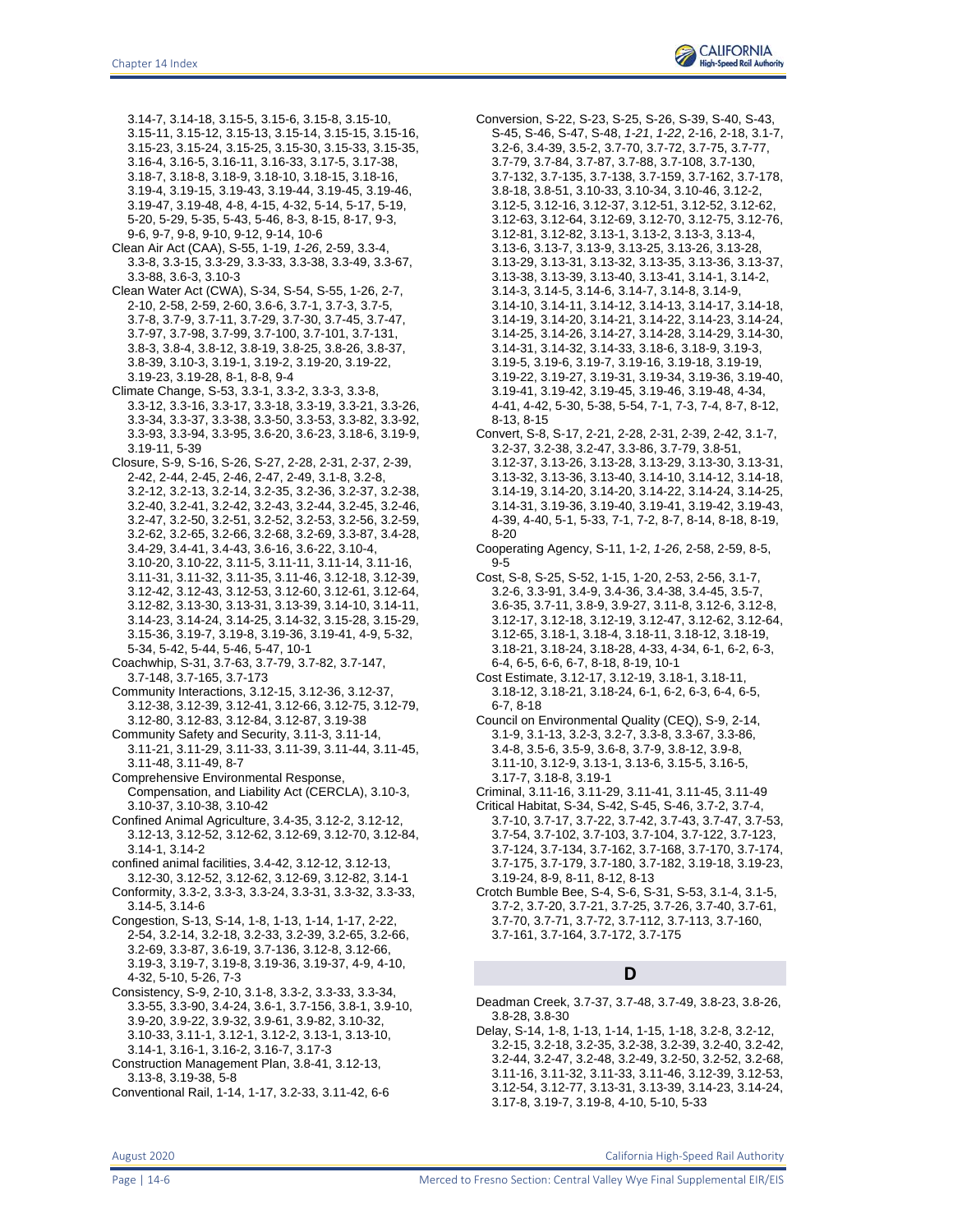

Delta-Mendota, 3.8-26, 3.8-27, 3.8-33, 3.9-22, 3.9-27, 3.9-32, 3.9-45, 3.9-55, 3.16-29, 3.17-24, 3.17-25, 3.17-35, 3.17-36, 3.17-41, 3.19-27, 4-5 Department of Homeland Security, 3.11-3, 10-3 Department of Housing and Urban Development (HUD), 10-2 Department of Parks and Recreation (DPR), 3.17-21,

4-26 Displacement, S-7, S-8, S-15, S-23, S-25, S-26, S-38, S-51, 1-20, 3.1-7, 3.4-39, 3.6-32, 3.6-41, 3.7-86, 3.7-153, 3.7-166, 3.9-3, 3.9-28, 3.9-30, 3.9-57, 3.9-58, 3.9-67, 3.12-1, 3.12-2, 3.12-3, 3.12-11, 3.12-12, 3.12-13, 3.12-15, 3.12-16, 3.12-17, 3.12-20, 3.12-25, 3.12-26, 3.12-30, 3.12-36, 3.12-37, 3.12-38, 3.12-41, 3.12-42, 3.12-43, 3.12-44, 3.12-45, 3.12-46, 3.12-47, 3.12-48, 3.12-49, 3.12-50, 3.12-51, 3.12-52, 3.12-53, 3.12-58, 3.12-59, 3.12-60, 3.12-62, 3.12-75, 3.12-76, 3.12-77, 3.12-78, 3.12-80, 3.12-82, 3.12-85, 3.14-1, 3.15-1, 3.18-2, 3.18-12, 3.18-13, 3.19-38, 3.19-39, 4-33, 5-10, 5-27, 5-28, 5-29, 5-34, 5-37, 5-38, 5-47, 5-49, 5-53, 8-14, 8-16, 8-18, 8-19, 8-20 Disposal Site, 3.6-17, 3.6-31, 3.10-8, 3.10-21, 3.11-5, 3.12-52

- Division of Established Communities, 3.12-36, 3.12-38, 3.12-66, 3.12-75, 3.12-79, 3.12-80, 3.12-83, 3.12-84, 3.12-87
- Dos Palos, 2-22, 3.2-30, 3.3-13, 3.7-17, 3.8-27, 3.9-19, 3.9-20, 3.9-22, 3.9-26, 3.9-36, 3.9-37, 3.9-39, 3.9-71, 3.10-23, 3.11-23, 3.18-4, 5-26, 9-8, 10-6, 10-7, 10-8 Dos Palos Alluvium, 3.9-19, 3.9-20, 3.9-39, 3.9-71
- Dry Creek, 2-24, 2-30, 2-35, 2-39, 3.7-8, 3.7-37, 3.8-11, 3.8-23, 3.8-28, 3.8-29, 3.8-30
- Dutchman Creek, 2-24, 2-33, 2-39, 3.7-37, 3.7-48, 3.7-49, 3.8-23, 3.8-28, 3.8-30, 3.8-37

### **E**

Eagle Field Airport, 3.2-29, 3.2-30, 3.10-25, 3.11-23, 3.11-24, 3.11-25, 3.11-40

Economic, S-9, S-13, S-14, S-22, S-23, S-39, S-54, S-55, 1-8, 1-10, 1-11, 1-15, *1-21*, *1-22*, *1-26*, 2-15, 2-16, 2-17, 3.1-8, 3.2-6, 3.2-36, 3.2-65, 3.3-13, 3.3-51, 3.3-52, 3.3-67, 3.3-82, 3.6-7, 3.6-20, 3.6-22, 3.6-35, 3.11-30, 3.12-2, 3.12-3, 3.12-5, 3.12-6, 3.12-7, 3.12-8, 3.12-9, 3.12-11, 3.12-12, 3.12-13, 3.12-15, 3.12-16, 3.12-17, 3.12-19, 3.12-20, 3.12-28, 3.12-29, 3.12-32, 3.12-36, 3.12-37, 3.12-38, 3.12-49, 3.12-50, 3.12-52, 3.12-57, 3.12-60, 3.12-61, 3.12-62, 3.12-63, 3.12-64, 3.12-65, 3.12-66, 3.12-68, 3.12-69, 3.12-70, 3.12-71, 3.12-78, 3.12-79, 3.12-81, 3.12-83, 3.12-84, 3.12-86, 3.12-87, 3.13-1, 3.13-4, 3.13-5, 3.13-18, 3.13-30, 3.14-1, 3.14-6, 3.14-10, 3.18-1, 3.18-2, 3.18-4, 3.18-6, 3.18-7, 3.18-10, 3.18-11, 3.18-12, 3.18-13, 3.18-16, 3.18-18, 3.18-19, 3.18-26, 3.18-27, 3.18-28, 3.19-39, 4-2, 4-10, 5-3, 5-10, 5-16, 5-39, 5-46, 7-3

- economics, 3.9-45, 3.12-15, 3.12-20, 3.14-2
- El Capitan High School, S-39, 3.2-29, 3.2-49, 3.2-50, 3.3-41, 3.3-70, 3.4-20, 3.5-14, 3.5-18, 3.5-21, 3.5-23, 3.5-29, 3.10-18, 3.10-19, 3.10-38, 3.11-25, 3.11-26, 3.11-42, 3.12-35, 3.12-54, 3.12-67, 3.12-77, 3.12-81, 3.13-36, 3.15-11, 3.15-20, 3.15-21, 3.15-23, 3.15-27, 3.15-28, 3.15-29, 3.15-31, 3.15-32, 3.15-35, 3.15-36, 3.16-26, 3.16-36, 10-8
- Electromagnetic, S-22, S-23, S-42, S-51, 3.1-1, 3.5-1, 3.5-2, 3.5-3, 3.5-5, 3.5-6, 3.5-7, 3.5-8, 3.5-9, 3.5-11, 3.5-20, 3.5-27, 3.5-30, 3.6-2, 3.6-6, 3.7-136, 3.10-2, 3.11-42, 3.12-2, 3.12-54, 3.12-55, 3.12-56, 3.12-77,

3.12-79, 3.12-81, 3.12-87, 3.13-37, 3.16-4, 3.19-15, 5-29, 5-30, 8-7

- Electromagnetic Fields, S-22, 3.1-1, 3.5-1, 3.5-2, 3.5-6, 3.5-11, 3.5-30, 3.6-2, 3.7-136, 3.10-2, 3.11-42, 3.12-2, 3.13-37, 3.19-15, 5-30
- Electromagnetic Interference, S-23, 3.1-1, 3.5-1, 3.5-5, 3.5-11, 3.5-30, 3.6-2, 3.7-136, 3.10-2, 3.11-43, 3.12-2, 3.12-77, 3.12-81, 3.13-37, 3.19-15, 5-30
- Emergency Access, S-27, 3.2-2, 3.2-9, 3.2-12, 3.2-19, 3.2-32, 3.2-40, 3.2-41, 3.2-42, 3.2-43, 3.2-47, 3.2-66, 3.2-67, 3.2-68, 3.2-70, 3.11-15, 3.11-32, 3.11-45, 3.11-47, 3.19-7, 3.19-8, 3.19-35, 3.19-37
- Emergency Planning and Community Right-to-Know Act, 3.10-3, 3.10-4, 3.11-3, 3.11-10
- Emergency Response, 3.2-2, 3.2-41, 3.2-42, 3.8-50, 3.10-2, 3.10-4, 3.10-6, 3.11-2, 3.11-3, 3.11-6, 3.11-10, 3.11-11, 3.11-12, 3.11-14, 3.11-15, 3.11-16, 3.11-19, 3.11-27, 3.11-30, 3.11-31, 3.11-32, 3.11-33, 3.11-38, 3.11-39, 3.11-41, 3.11-43, 3.11-45, 3.11-46, 3.11-47, 3.12-2, 3.12-37, 3.19-35, 3.19-36, 3.19-38
- Emergency Services, 3.4-16, 3.10-11, 3.11-2, 3.11-4, 3.11-7, 3.11-8, 3.11-10, 3.11-11, 3.11-12, 3.11-14, 3.11-15, 3.11-16, 3.11-29, 3.11-30, 3.11-31, 3.11-32, 3.11-33, 3.11-38, 3.11-43, 3.11-44, 3.11-45, 3.11-47, 3.11-48, 3.11-49, 3.12-39, 3.19-36, 3.19-37, 5-11
- Emission, S-7, S-13, S-14, S-23, S-24, S-27, S-42, S-44, S-49, 1-7, 1-19, 1-20, 1-21, *1-25*, *1-26*, 2-53, 2-54, 3.1-6, 3.3-1, 3.3-2, 3.3-3, 3.3-4, 3.3-5, 3.3-8, 3.3-9, 3.3-10, 3.3-11, 3.3-12, 3.3-14, 3.3-15, 3.3-16, 3.3-17, 3.3-18, 3.3-19, 3.3-21, 3.3-22, 3.3-23, 3.3-24, 3.3-25, 3.3-26, 3.3-27, 3.3-28, 3.3-29, 3.3-30, 3.3-31, 3.3-32, 3.3-33, 3.3-34, 3.3-35, 3.3-36, 3.3-37, 3.3-38, 3.3-39, 3.3-40, 3.3-41, 3.3-49, 3.3-50, 3.3-51, 3.3-52, 3.3-53, 3.3-54, 3.3-55, 3.3-56, 3.3-57, 3.3-58, 3.3-59, 3.3-60, 3.3-61, 3.3-62, 3.3-63, 3.3-64, 3.3-65, 3.3-66, 3.3-67, 3.3-68, 3.3-69, 3.3-70, 3.3-71, 3.3-72, 3.3-73, 3.3-74, 3.3-75, 3.3-76, 3.3-77, 3.3-78, 3.3-80, 3.3-81, 3.3-82, 3.3-83, 3.3-84, 3.3-85, 3.3-86, 3.3-88, 3.3-89, 3.3-90, 3.3-91, 3.3-92, 3.3-93, 3.3-94, 3.3-95, 3.3-96, 3.3-97, 3.4-4, 3.4-8, 3.4-9, 3.4-13, 3.4-23, 3.4-27, 3.4-32, 3.4-37, 3.5-7, 3.5-18, 3.5-20, 3.5-22, 3.5-23, 3.5-26, 3.5-28, 3.6-3, 3.6-5, 3.6-8, 3.6-35, 3.7-136, 3.7-138, 3.8-54, 3.10-13, 3.10-17, 3.10-32, 3.10-39, 3.10-43, 3.11-2, 3.11-13, 3.11-37, 3.12-8, 3.12-14, 3.12-38, 3.12-53, 3.12-54, 3.12-55, 3.12-56, 3.12-67, 3.12-68, 3.12-81, 3.13-3, 3.13-8, 3.14-4, 3.14-5, 3.14-6, 3.14-7, 3.14-8, 3.14-10, 3.14-24, 3.15-1, 3.15-7, 3.15-27, 3.15-28, 3.18-3, 3.18-5, 3.18-6, 3.18-8, 3.19-4, 3.19-6, 3.19-9, 3.19-10, 3.19-11, 3.19-12, 3.19-13, 3.19-14, 3.19-15, 3.19-35, 4-26, 5-8, 5-39, 5-45, 5-50, 5-52, 5-53, 7-3
- Emmett Field, 2-20, 3.2-29, 3.2-30, 3.11-23, 3.11-24 Employment, S-39, S-42, S-51, S-54, 1-10, 1-11, 2-15, 3.12-3, 3.12-5, 3.12-12, 3.12-17, 3.12-18, 3.12-19, 3.12-28, 3.12-29, 3.12-34, 3.12-36, 3.12-37, 3.12-57, 3.12-58, 3.12-62, 3.12-63, 3.12-68, 3.12-69, 3.12-75, 3.12-78, 3.12-79, 3.12-81, 3.12-83, 3.12-84, 3.12-86, 3.12-87, 3.13-2, 3.14-2, 3.18-1, 3.18-2, 3.18-4, 3.18-6, 3.18-7, 3.18-8, 3.18-10, 3.18-11, 3.18-12, 3.18-13, 3.18-14, 3.18-15, 3.18-16, 3.18-18, 3.18-19, 3.18-20, 3.18-21, 3.18-22, 3.18-23, 3.18-24, 3.18-25, 3.18-26, 3.18-27, 3.18-28, 3.18-29, 3.18-30, 3.19-39, 3.19-40, 5-10, 5-12, 5-22, 5-26, 5-27, 5-28, 5-29, 5-38, 5-45, 5-46, 5-47, 5-49, 5-51, 5-52, 5-54, 7-3 Endangered Species, S-55, 2-59, 3.7-4, 3.7-7, 3.7-9, 3.7-10, 3.7-102, 3.7-128, 3.8-8, 3.8-26, 3.19-1, 4-33 Endangered Species Act, S-55, 2-59, 3.19-1 Energy, S-7, S-14, S-22, S-23, S-24, S-25, S-28, S-29,
- S-36, S-43, *1-21*, 2-53, 2-54, 3.1-1, 3.1-7, 3.3-10, 3.3-14, 3.3-16, 3.3-27, 3.3-29, 3.3-51, 3.3-53, 3.3-67,

Economic Growth, 1-10, 3.3-67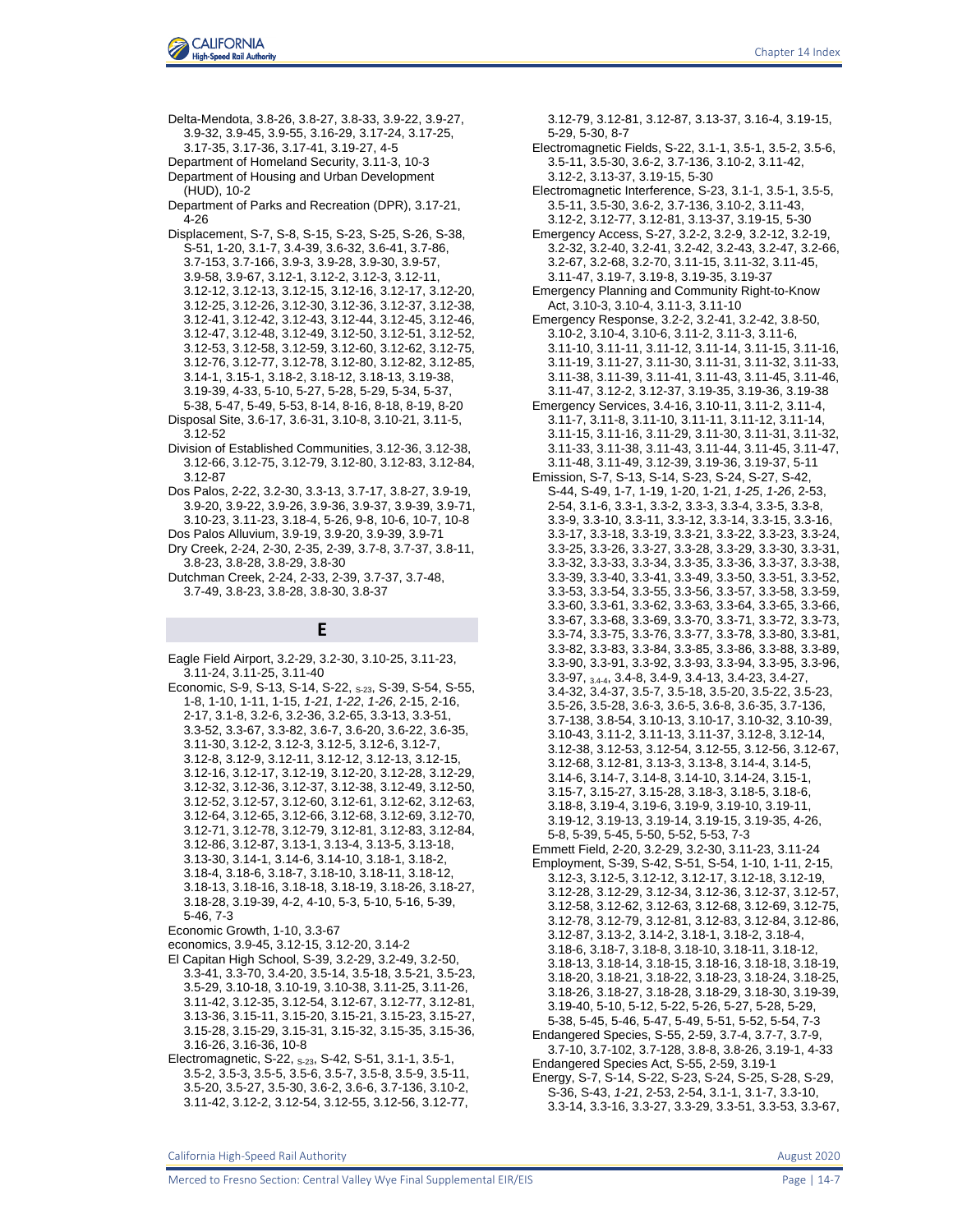3.3-77, 3.3-84, 3.3-89, 3.3-90, 3.3-94, 3.4-3, 3.4-16, 3.5-3, 3.5-4, 3.6-1, 3.6-2, 3.6-3, 3.6-4, 3.6-5, 3.6-6, 3.6-7, 3.6-8, 3.6-9, 3.6-10, 3.6-11, 3.6-12, 3.6-13, 3.6-14, 3.6-17, 3.6-18, 3.6-19, 3.6-20, 3.6-21, 3.6-22, 3.6-23, 3.6-24, 3.6-26, 3.6-27, 3.6-28, 3.6-30, 3.6-35, 3.6-36, 3.6-37, 3.6-38, 3.6-39, 3.6-40, 3.6-41, 3.6-42, 3.6-43, 3.7-136, 3.7-155, 3.8-2, 3.8-40, 3.8-48, 3.9-1, 3.9-4, 3.9-8, 3.9-13, 3.9-19, 3.9-33, 3.9-42, 3.9-43, 3.9-64, 3.9-77, 3.9-81, 3.9-84, 3.10-2, 3.10-29, 3.10-40, 3.11-2, 3.11-34, 3.12-4, 3.12-5, 3.12-8, 3.13-26, 3.14-2, 3.14-9, 3.14-25, 3.18-3, 3.18-8, 3.19-4, 3.19-5, 3.19-6, 3.19-15, 3.19-16, 3.19-17, 3.19-18, 5-30, 7-3, 7-4, 8-7, 10-3 Energy Consumption, S-25, S-29, 3.3-89, 3.3-90, 3.6-1, 3.6-2, 3.6-11, 3.6-12, 3.6-17, 3.6-35, 3.6-36, 3.6-37, 3.6-40, 3.6-41, 3.6-42, 3.19-4, 3.19-6, 5-30 Energy Demand, S-23, 3.3-94, 3.6-1, 3.6-12, 3.6-20, 3.6-23, 3.6-39 Environmental Impact Report (EIR), S-1, S-4, S-5, S-6, S-7, S-8, S-9, S-10, S-11, S-12, S-13, S-14, S-15, S-16, S-17, S-22, S-23, S-24, S-43, S-50, S-51, S-52, S-53, S-54, S-55, S-56, 1-1, 1-2, 1-3, 1-4, 1-5, 1-7, 1-10, *1-22*, *1-25*, *1-26*, 1-27, 2-1, 2-2, 2-3, 2-6, 2-10, 2-12, 2-14, 2-16, 2-23, 2-26, 2-43, 2-52, 2-53, 2-54, 2-56, 2-57, 2-58, 3.1-1, 3.1-2, 3.1-3, 3.1-4, 3.1-5, 3.1-6, 3.1-7, 3.1-8, 3.1-9, 3.1-10, 3.1-12,

3.1-13, 3.1-14, 3.2-1, 3.2-2, 3.2-3, 3.2-4, 3.2-5, 3.2-6, 3.2-7, 3.2-8, 3.2-12, 3.2-13, 3.2-14, 3.2-18, 3.2-19, 3.2-65, 3.3-1, 3.3-2, 3.3-3, 3.3-4, 3.3-8, 3.3-12, 3.3-16, 3.3-21, 3.3-22, 3.3-26, 3.3-28, 3.3-31, 3.3-33, 3.3-34, 3.3-38, 3.3-41, 3.3-42, 3.3-48, 3.3-55, 3.3-58, 3.3-60, 3.3-62, 3.3-64, 3.3-75, 3.3-88, 3.3-91, 3.3-92, 3.3-94, 3.4-1, 3.4-2, 3.4-3, 3.4-4, 3.4-8, 3.4-10, 3.4-11, 3.4-12, 3.4-13, 3.4-16, 3.4-19, 3.4-26, 3.4-30, 3.4-39, 3.5-1, 3.5-6, 3.5-7, 3.5-8, 3.5-9, 3.5-10, 3.5-11, 3.5-12, 3.5-13, 3.5-14, 3.5-17, 3.5-28, 3.6-1, 3.6-2, 3.6-3, 3.6-4, 3.6-5, 3.6-7, 3.6-8, 3.6-11, 3.6-12, 3.6-13, 3.6-41, 3.7-1, 3.7-2, 3.7-3, 3.7-4, 3.7-5, 3.7-6, 3.7-7, 3.7-9, 3.7-12, 3.7-15, 3.7-22, 3.7-29, 3.7-30, 3.7-31, 3.7-32, 3.7-36, 3.7-37, 3.7-105, 3.7-126, 3.7-139, 3.7-162, 3.8-1, 3.8-2, 3.8-3, 3.8-4, 3.8-5, 3.8-6, 3.8-7, 3.8-10, 3.8-11, 3.8-12, 3.8-18, 3.8-19, 3.8-21, 3.8-22, 3.8-51, 3.9-1, 3.9-2, 3.9-3, 3.9-4, 3.9-5, 3.9-6, 3.9-7, 3.9-8, 3.9-12, 3.9-14, 3.9-16, 3.9-19, 3.9-75, 3.9-78, 3.10-1, 3.10-2, 3.10-3, 3.10-4, 3.10-5, 3.10-7, 3.10-10, 3.10-13, 3.10-14, 3.10-43, 3.10-44, 3.11-1, 3.11-2, 3.11-3, 3.11-4, 3.11-6, 3.11-7, 3.11-8, 3.11-9, 3.11-10, 3.11-12, 3.11-14, 3.11-15, 3.11-42, 3.11-43, 3.12-1, 3.12-2, 3.12-3, 3.12-4, 3.12-5, 3.12-7, 3.12-8, 3.12-9, 3.12-13, 3.12-14, 3.12-15, 3.12-17, 3.12-19, 3.12-20, 3.12-50, 3.12-71, 3.12-75, 3.13-1, 3.13-2, 3.13-3, 3.13-4, 3.13-5, 3.13-6, 3.13-7, 3.13-8, 3.13-9, 3.13-10, 3.13-39, 3.14-1, 3.14-2, 3.14-3, 3.14-4, 3.14-5, 3.14-6, 3.14-9, 3.14-11, 3.14-12, 3.14-13, 3.14-15, 3.14-25, 3.14-29, 3.14-31, 3.15-1, 3.15-2, 3.15-3, 3.15-4, 3.15-5, 3.15-7, 3.15-9, 3.15-10, 3.15-27, 3.15-33, 3.16-1, 3.16-2, 3.16-3, 3.16-4, 3.16-5, 3.16-7, 3.16-9, 3.16-10, 3.16-14, 3.16-17, 3.16-21, 3.16-51, 3.16-56, 3.17-1, 3.17-2, 3.17-3, 3.17-4, 3.17-5, 3.17-6, 3.17-7, 3.17-8, 3.17-9, 3.17-10, 3.17-13, 3.17-15, 3.17-16, 3.17-19, 3.17-20, 3.17-22, 3.17-23, 3.17-41, 3.17-46, 3.17-48, 3.17-50, 3.18-1, 3.18-2, 3.18-3, 3.18-5, 3.18-8, 3.18-10, 3.18-11, 3.18-12, 3.18-13, 3.18-16, 3.18-17, 3.18-21, 3.18-22, 3.18-23, 3.18-24, 3.18-25, 3.18-26, 3.18-27, 3.19-1, 3.19-2, 3.19-3, 3.19-4, 3.19-5, 3.19-17, 3.19-49, 4-1, 4-7, 4-8, 4-11, 4-29, 4-30, 4-31, 4-32, 4-33, 4-36, 5-1, 5-2, 5-3, 5-4, 5-9, 5-11, 5-12, 5-23, 5-24, 5-25, 5-26, 5-27, 5-35, 5-36, 5-38, 5-44, 5-52,

8-6, 8-7, 8-8, 8-17, 8-19, 8-20, 8-21, 9-1, 9-2, 9-3, 9-4, 9-5, 9-6, 9-13, 9-14, 10-1, 10-4 Environmental Impact Statement (EIS), S-1, S-4, S-5, S-6, S-7, S-8, S-9, S-10, S-11, S-12, S-13, S-14, S-15, S-16, S-17, S-22, S-23, S-24, S-43, S-50, S-51, S-52, S-53, S-54, S-55, S-56, 1-1, 1-2, 1-3, 1-4, 1-5, 1-7, 1-10, *1-22*, *1-25*, *1-26*, 1-27, 2-1, 2-2, 2-3, 2-6, 2-10, 2-12, 2-14, 2-16, 2-17, 2-23, 2-26, 2-43, 2-52, 2-53, 2-54, 2-56, 2-57, 2-58, 3.1-1, 3.1-2, 3.1-3, 3.1-4, 3.1-5, 3.1-6, 3.1-7, 3.1-8, 3.1-9, 3.1-10, 3.1-12, 3.1-13, 3.1-14, 3.2-1, 3.2-2, 3.2-3, 3.2-4, 3.2-5, 3.2-6, 3.2-7, 3.2-8, 3.2-12, 3.2-14, 3.2-18, 3.2-19, 3.2-65, 3.3-1, 3.3-2, 3.3-3, 3.3-4, 3.3-8, 3.3-12, 3.3-16, 3.3-21, 3.3-22, 3.3-26, 3.3-31, 3.3-33, 3.3-38, 3.3-41, 3.3-42, 3.3-48, 3.3-55, 3.3-58, 3.3-60, 3.3-62, 3.3-64, 3.3-75, 3.3-88, 3.3-91, 3.3-92, 3.3-94, 3.4-1, 3.4-2, 3.4-3, 3.4-4, 3.4-8, 3.4-10, 3.4-11, 3.4-12, 3.4-13, 3.4-16, 3.4-19, 3.4-26, 3.4-30, 3.4-39, 3.5-1, 3.5-6, 3.5-7, 3.5-8, 3.5-9, 3.5-10, 3.5-11, 3.5-12, 3.5-13, 3.5-14, 3.5-17, 3.5-28, 3.6-1, 3.6-2, 3.6-3, 3.6-4, 3.6-5, 3.6-7, 3.6-8, 3.6-11, 3.6-12, 3.6-13, 3.6-41, 3.7-1, 3.7-2, 3.7-3, 3.7-4, 3.7-5, 3.7-6, 3.7-7, 3.7-9, 3.7-12, 3.7-15, 3.7-22, 3.7-29, 3.7-30, 3.7-31, 3.7-32, 3.7-36, 3.7-37, 3.7-105, 3.7-126, 3.7-139, 3.7-162, 3.8-1, 3.8-2, 3.8-3, 3.8-4, 3.8-5, 3.8-6, 3.8-7, 3.8-10, 3.8-11, 3.8-12, 3.8-18, 3.8-19, 3.8-21, 3.8-22, 3.8-51, 3.9-1, 3.9-2, 3.9-3, 3.9-4, 3.9-5, 3.9-6, 3.9-7, 3.9-8, 3.9-12, 3.9-14, 3.9-16, 3.9-19, 3.9-75, 3.9-78, 3.10-1, 3.10-2, 3.10-3, 3.10-4, 3.10-5, 3.10-7, 3.10-10, 3.10-13, 3.10-14, 3.10-43, 3.10-44, 3.11-1, 3.11-2, 3.11-3, 3.11-4, 3.11-6, 3.11-7, 3.11-8, 3.11-9, 3.11-10, 3.11-12, 3.11-14, 3.11-15, 3.11-42, 3.11-43, 3.12-1, 3.12-2, 3.12-3, 3.12-4, 3.12-5, 3.12-7, 3.12-8, 3.12-9, 3.12-13, 3.12-14, 3.12-15, 3.12-17, 3.12-19, 3.12-20, 3.12-50, 3.12-71, 3.12-75, 3.13-1, 3.13-2, 3.13-3, 3.13-4, 3.13-5, 3.13-6, 3.13-7, 3.13-8, 3.13-9, 3.13-10, 3.13-39, 3.14-1, 3.14-2, 3.14-3, 3.14-4, 3.14-5, 3.14-6, 3.14-9, 3.14-11, 3.14-12, 3.14-13, 3.14-15, 3.14-25, 3.14-31, 3.15-1, 3.15-2, 3.15-3, 3.15-4, 3.15-5, 3.15-7, 3.15-9, 3.15-10, 3.15-27, 3.15-33, 3.16-1, 3.16-2, 3.16-3, 3.16-4, 3.16-5, 3.16-7, 3.16-9, 3.16-10, 3.16-14, 3.16-17, 3.16-21, 3.16-51, 3.16-56, 3.17-1, 3.17-2, 3.17-3, 3.17-4, 3.17-5, 3.17-6, 3.17-7, 3.17-8, 3.17-9, 3.17-10, 3.17-13, 3.17-15, 3.17-16, 3.17-19, 3.17-20, 3.17-22, 3.17-23, 3.17-41, 3.17-46, 3.17-48, 3.17-50, 3.18-1, 3.18-2, 3.18-3, 3.18-5, 3.18-8, 3.18-10, 3.18-11, 3.18-13, 3.18-16, 3.18-17, 3.18-21, 3.18-22, 3.18-23, 3.18-24, 3.18-25, 3.18-26, 3.18-27, 3.19-1, 3.19-3, 3.19-4, 3.19-5, 3.19-49, 4-1, 4-7, 4-8, 4-11, 4-29, 4-30, 4-31, 4-32, 4-33, 4-36, 5-1, 5-2, 5-3, 5-4, 5-9, 5-11, 5-12, 5-23, 5-24, 5-25, 5-26, 5-27, 5-35, 5-36, 5-38, 5-44, 5-52, 5-53, 6-1, 6-3, 6-5, 6-6, 6-7, 7-1, 8-1, 8-3, 8-5, 8-6, 8-7, 8-8, 8-17, 8-19, 8-20, 8-21, 9-1, 9-2, 9-3, 9-4, 9-5, 9-6, 9-13, 9-14, 10-1, 10-4 Environmental Justice, S-6, S-8, S-24, S-25, S-51,

5-53, 5-55, 6-1, 6-3, 6-5, 6-6, 6-7, 7-1, 8-1, 8-3, 8-5,

- S-52, S-55, 1-3, 2-59, 3.1-6, 3.1-7, 3.12-3, 3.12-22, 3.17-4, 3.17-7, 3.19-49, 5-1, 5-2, 5-3, 5-4, 5-5, 5-6, 5-7, 5-9, 5-10, 5-11, 5-12, 5-13, 5-14, 5-16, 5-17, 5-19, 5-20, 5-22, 5-23, 5-26, 5-27, 5-28, 5-29, 5-31, 5-35, 5-42, 5-46, 5-47, 5-52, 5-53, 5-54, 5-55, 8-5, 8-8, 8-14, 8-16, 9-2, 9-11
- Environmentally Sensitive Area, S-45, S-46, 3.7-58, 3.7-60, 3.7-71, 3.7-76, 3.7-77, 3.7-78, 3.7-80, 3.7-81, 3.7-82, 3.7-84, 3.7-85, 3.7-86, 3.7-87, 3.7-89, 3.7-90, 3.7-92, 3.7-95, 3.7-96, 3.7-97, 3.7-101, 3.7-106, 3.7-108, 3.7-109, 3.7-110, 3.7-111, 3.7-112, 3.7-113, 3.7-114, 3.7-115, 3.7-116, 3.7-117, 3.7-118, 3.7-119,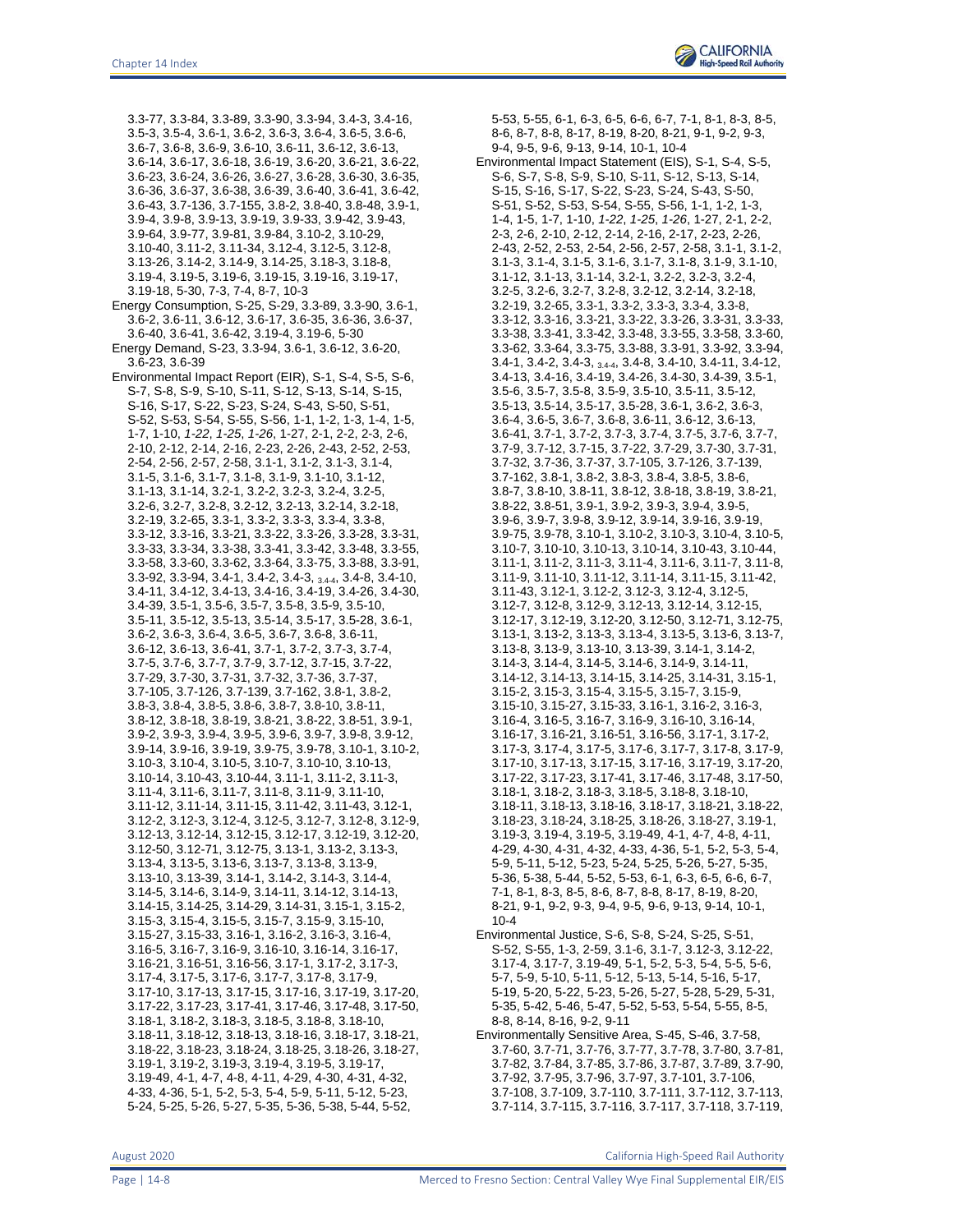- 3.7-120, 3.7-121, 3.7-122, 3.7-123, 3.7-124, 3.7-125, 3.7-126, 3.7-127, 3.7-128, 3.7-134, 3.7-142, 3.7-145, 3.7-146, 3.7-147, 3.7-162, 3.7-176, 3.7-177, 3.7-180, 3.12-73, 3.19-20
- Essential Fish Habitat (EFH), S-46, 3.7-4, 3.7-10, 3.7-22, 3.7-29, 3.7-43, 3.7-48, 3.7-53, 3.7-54, 3.7-105, 3.7-106, 3.7-107, 3.7-124, 3.7-125, 3.7-162, 3.7-169, 3.7-170, 3.7-174, 3.7-175, 3.7-180, 3.7-182, 3.19-18, 3.19-24, 3.19-25
- Established Community, 3.7-137, 3.12-19, 3.12-66, 3.13-29, 3.15-9, 5-11

**F**

Fairmead, S-8, S-25, S-26, S-38, S-39, S-40, S-41, S-47, S-48, S-50, S-51, S-52, S-53, S-54, 2-17, 2-22, 2-24, 2-30, 2-35, 2-37, 2-39, 3.1-7, 3.2-22, 3.2-24, 3.2-26, 3.2-29, 3.2-31, 3.2-47, 3.2-49, 3.2-51, 3.2-55, 3.2-58, 3.3-41, 3.3-70, 3.4-19, 3.4-20, 3.4-21, 3.4-22, 3.4-34, 3.4-39, 3.4-42, 3.4-43, 3.5-14, 3.5-18, 3.5-21, 3.6-14, 3.6-17, 3.6-31, 3.9-37, 3.9-40, 3.9-41, 3.9-74, 3.9-82, 3.10-2, 3.10-18, 3.10-19, 3.10-20, 3.10-38, 3.10-40, 3.11-19, 3.11-21, 3.11-25, 3.11-26, 3.11-27, 3.11-36, 3.12-11, 3.12-12, 3.12-15, 3.12-22, 3.12-24, 3.12-25, 3.12-26, 3.12-27, 3.12-28, 3.12-32, 3.12-33, 3.12-34, 3.12-35, 3.12-39, 3.12-40, 3.12-41, 3.12-42, 3.12-43, 3.12-44, 3.12-45, 3.12-46, 3.12-47, 3.12-48, 3.12-49, 3.12-54, 3.12-59, 3.12-66, 3.12-72, 3.12-73, 3.12-74, 3.12-75, 3.12-76, 3.12-77, 3.12-80, 3.12-81, 3.12-83, 3.12-85, 3.13-9, 3.13-10, 3.13-12, 3.13-18, 3.13-19, 3.13-20, 3.13-25, 3.13-27, 3.13-29, 3.13-30, 3.13-32, 3.13-33, 3.13-35, 3.13-36, 3.13-38, 3.13-39, 3.13-40, 3.15-11, 3.15-17, 3.15-18, 3.15-23, 3.15-24, 3.15-26, 3.15-27, 3.15-28, 3.15-29, 3.15-31, 3.15-32, 3.15-34, 3.15-36, 3.16-12, 3.16-14, 3.16-23, 3.16-24, 3.16-25, 3.16-27, 3.16-32, 3.16-33, 3.16-34, 3.16-44, 3.16-45, 3.16-46, 3.16-50, 3.16-56, 3.16-57, 3.16-59, 3.17-10, 3.19-4, 3.19-5, 3.19-17, 3.19-38, 3.19-39, 3.19-45, 4-8, 4-11, 4-12, 4-13, 4-14, 4-15, 4-17, 4-26, 4-27, 4-32, 5-1, 5-5, 5-11, 5-13, 5-14, 5-16, 5-17, 5-19, 5-20, 5-22, 5-23, 5-26, 5-27, 5-28, 5-29, 5-31, 5-32, 5-33, 5-34, 5-35, 5-36, 5-37, 5-38, 5-40, 5-41, 5-42, 5-43, 5-44, 5-45, 5-46, 5-47, 5-48, 5-49, 5-51, 5-52, 5-53, 5-54, 5-55, 7-1, 7-2, 8-3, 8-12, 8-13, 8-14, 8-15, 8-16, 8-17, 8-18, 8-19, 8-20, 9-3, 9-6, 9-7, 9-8, 9-9, 9-11, 9-12, 9-13, 9-14, 10-7, 10-8

- Fairmead Elementary School, S-8, S-39, S-50, S-53, 3.1-7, 3.2-29, 3.2-49, 3.3-41, 3.3-70, 3.4-20, 3.5-14, 3.5-21, 3.10-18, 3.10-19, 3.10-38, 3.11-25, 3.11-26, 3.12-33, 3.12-34, 3.12-35, 3.12-41, 3.12-54, 3.12-66, 3.12-77, 3.12-80, 3.12-81, 3.13-36, 3.15-11, 3.15-17, 3.15-18, 3.15-23, 3.15-24, 3.15-26, 3.15-27, 3.15-28, 3.15-29, 3.15-31, 3.15-32, 3.15-34, 3.15-36, 4-8, 4-11, 4-12, 4-13, 4-14, 4-15, 4-17, 4-26, 4-27, 4-32, 5-1, 5-16, 5-26, 5-27, 5-29, 5-34, 5-40, 5-42, 5-44, 5-45, 5-46, 5-47, 5-51, 5-52, 5-53, 5-54, 8-16, 9-3, 9-6, 9-13, 10-8
- Fairy Shrimp, 3.7-39, 3.7-46, 3.7-47, 3.7-61, 3.7-102, 3.7-103, 3.7-133, 3.7-158, 3.19-23
- Farmland, S-8, S-23, S-40, S-47, *1-21*, 3.1-1, 3.1-7, 3.5-18, 3.6-2, 3.7-138, 3.8-18, 3.12-2, 3.12-3, 3.12-11, 3.12-12, 3.12-13, 3.12-16, 3.12-18, 3.12-30, 3.12-51, 3.12-52, 3.12-62, 3.12-63, 3.12-64, 3.12-75, 3.12-79, 3.13-2, 3.13-6, 3.13-7, 3.13-8, 3.13-25, 3.14-1, 3.14-2, 3.14-3, 3.14-4, 3.14-5, 3.14-6, 3.14-8, 3.14-9, 3.14-10, 3.14-11, 3.14-12, 3.14-13, 3.14-15, 3.14-16, 3.14-17, 3.14-18, 3.14-19, 3.14-20, 3.14-21, 3.14-22, 3.14-23, 3.14-24, 3.14-25, 3.14-26, 3.14-27,

3.14-28, 3.14-29, 3.14-30, 3.14-31, 3.14-32, 3.14-33, 3.15-20, 3.16-2, 3.18-2, 3.19-40, 3.19-41, 3.19-42, 5-30, 5-38, 7-1, 7-2, 8-12, 8-13, 8-15

- Farmland Mapping and Monitoring Program (FMMP), 3.14-2, 3.14-4, 3.14-6, 3.14-9, 3.14-12, 3.14-21, 8-13
- Farmland Protection Policy Act (FPPA), 3.12-3, 3.13-2, 3.13-6, 3.14-2, 3.14-4, 3.14-6, 3.14-8, 3.14-10
- Farmland Security Zone (FSZ), S-39, 3.12-12, 3.12-13, 3.12-16, 3.12-18, 3.12-29, 3.12-30, 3.12-63, 3.12-64, 3.12-78, 3.12-79, 3.12-83, 3.14-2, 3.14-3, 3.14-9, 3.14-10, 3.14-11, 3.14-12, 3.14-15, 3.14-17, 3.14-20, 3.14-22, 3.14-27, 3.14-31, 3.14-32, 3.14-33, 3.19-41, 3.19-42
- Federal Aviation Administration (FAA), 1-16, 1-18, 2-20, 3.2-11, 3.3-27, 3.5-5, 3.7-150, 3.11-4, 3.11-17, 3.11-24, 3.11-34, 10-2
- Federal Emergency Management Agency (FEMA), 3.8-14, 3.8-17, 3.8-18, 3.8-20, 3.8-28, 3.8-29, 3.8-30, 3.8-31, 3.8-43, 3.8-44, 3.8-45, 3.8-49, 3.8-53, 10-2
- Federal Endangered Species Act (FESA), S-46, S-46, 3.7-3, 3.7-5, 3.7-9, 3.7-10, 3.7-20, 3.7-22, 3.7-30, 3.7-106, 3.7-130, 3.7-135, 3.7-140, 3.7-142, 3.7-143, 3.7-144, 3.7-148, 3.7-155, 3.7-156, 3.7-158, 3.7-159, 3.7-160, 3.19-2, 3.19-20
- Federal Energy Regulatory Commission (FERC), 3.6-3, 3.6-8
- Federal Highway Administration (FHWA), S-25, S-26, S-42, 3.2-20, 3.3-30, 3.3-31, 3.3-33, 3.3-86, 3.3-87, 3.4-4, 3.4-5, 3.4-8, 3.4-9, 3.4-15, 3.4-16, 3.4-28, 3.4-29, 3.4-30, 3.4-43, 3.9-45, 3.16-1, 3.16-3, 3.16-7, 3.16-8, 3.16-9, 3.19-13, 4-2, 7-1, 7-2, 10-2
- Federal Insecticide, Fungicide, and Rodenticide Act, 3.10-3
- Federal Railroad Administration (FRA), S-5, S-7, S-9, S-10, S-11, S-12, S-13, S-14, S-15, S-16, S-23, S-52, S-55, 1-1, 1-2, 1-3, 1-5, 1-7, 1-9, *1-22*, *1-23*, *1-25*, *1-26*, 2-1, 2-2, 2-3, 2-4, 2-6, 2-7, 2-8, 2-9, 2-10, 2-12, 2-13, 2-14, 2-16, 2-23, 2-42, 2-43, 2-44, 2-47, 2-49, 2-50, 2-51, 2-53, 2-55, 2-56, 2-57, 2-58, 2-59, 3.1-1, 3.1-4, 3.1-6, 3.1-8, 3.1-9, 3.1-11, 3.2-1, 3.2-2, 3.2-3, 3.2-4, 3.2-7, 3.2-12, 3.2-13, 3.2-14, 3.2-21, 3.2-22, 3.2-23, 3.2-35, 3.2-43, 3.2-52, 3.2-54, 3.2-57, 3.2-60, 3.2-63, 3.3-1, 3.3-2, 3.3-4, 3.3-8, 3.3-12, 3.3-21, 3.3-22, 3.3-23, 3.3-24, 3.3-26, 3.3-31, 3.3-32, 3.3-33, 3.3-37, 3.3-48, 3.3-55, 3.3-58, 3.3-60, 3.3-62, 3.3-64, 3.3-66, 3.3-69, 3.3-71, 3.3-75, 3.3-85, 3.3-86, 3.3-95, 3.4-1, 3.4-2, 3.4-3, 3.4-4, 3.4-5, 3.4-8, 3.4-9, 3.4-10, 3.4-11, 3.4-12, 3.4-13, 3.4-14, 3.4-15, 3.4-16, 3.4-17, 3.4-18, 3.4-19, 3.4-20, 3.4-21, 3.4-22, 3.4-24, 3.4-25, 3.4-26, 3.4-27, 3.4-28, 3.4-30, 3.4-31, 3.4-34, 3.4-35, 3.4-36, 3.4-37, 3.4-38, 3.4-39, 3.4-40, 3.5-1, 3.5-6, 3.5-7, 3.5-9, 3.5-11, 3.5-12, 3.5-13, 3.5-16, 3.5-17, 3.5-20, 3.6-1, 3.6-2, 3.6-3, 3.6-4, 3.6-5, 3.6-11, 3.6-14, 3.6-15, 3.6-16, 3.6-29, 3.6-35, 3.7-1, 3.7-3, 3.7-5, 3.7-6, 3.7-7, 3.7-9, 3.7-10, 3.7-11, 3.7-12, 3.7-16, 3.7-18, 3.7-21, 3.7-23, 3.7-24, 3.7-26, 3.7-27, 3.7-28, 3.7-30, 3.7-31, 3.7-37, 3.7-39, 3.7-42, 3.7-43, 3.7-44, 3.7-45, 3.7-47, 3.7-49, 3.7-126, 3.8-1, 3.8-2, 3.8-3, 3.8-4, 3.8-5, 3.8-6, 3.8-7, 3.8-14, 3.8-18, 3.8-21, 3.8-22, 3.8-23, 3.8-25, 3.8-26, 3.8-27, 3.8-30, 3.8-31, 3.8-34, 3.8-37, 3.8-39, 3.8-45, 3.9-1, 3.9-3, 3.9-4, 3.9-5, 3.9-6, 3.9-7, 3.9-8, 3.9-9, 3.9-12, 3.9-16, 3.9-17, 3.9-19, 3.9-20, 3.9-22, 3.9-23, 3.9-27, 3.9-28, 3.9-30, 3.9-36, 3.9-37, 3.9-39, 3.9-40, 3.9-52, 3.9-54, 3.9-56, 3.9-59, 3.9-68, 3.9-74, 3.9-82, 3.10-1, 3.10-2, 3.10-3, 3.10-4, 3.10-10, 3.10-11, 3.10-14, 3.10-26, 3.10-27, 3.11-1, 3.11-2, 3.11-3, 3.11-4, 3.11-6, 3.11-10, 3.11-13, 3.11-14, 3.11-21, 3.11-22, 3.11-28, 3.11-38, 3.12-1, 3.12-3, 3.12-4, 3.12-11, 3.12-14, 3.12-18, 3.12-19, 3.12-20, 3.12-22, 3.12-28,

California High-Speed Rail Authority August 2020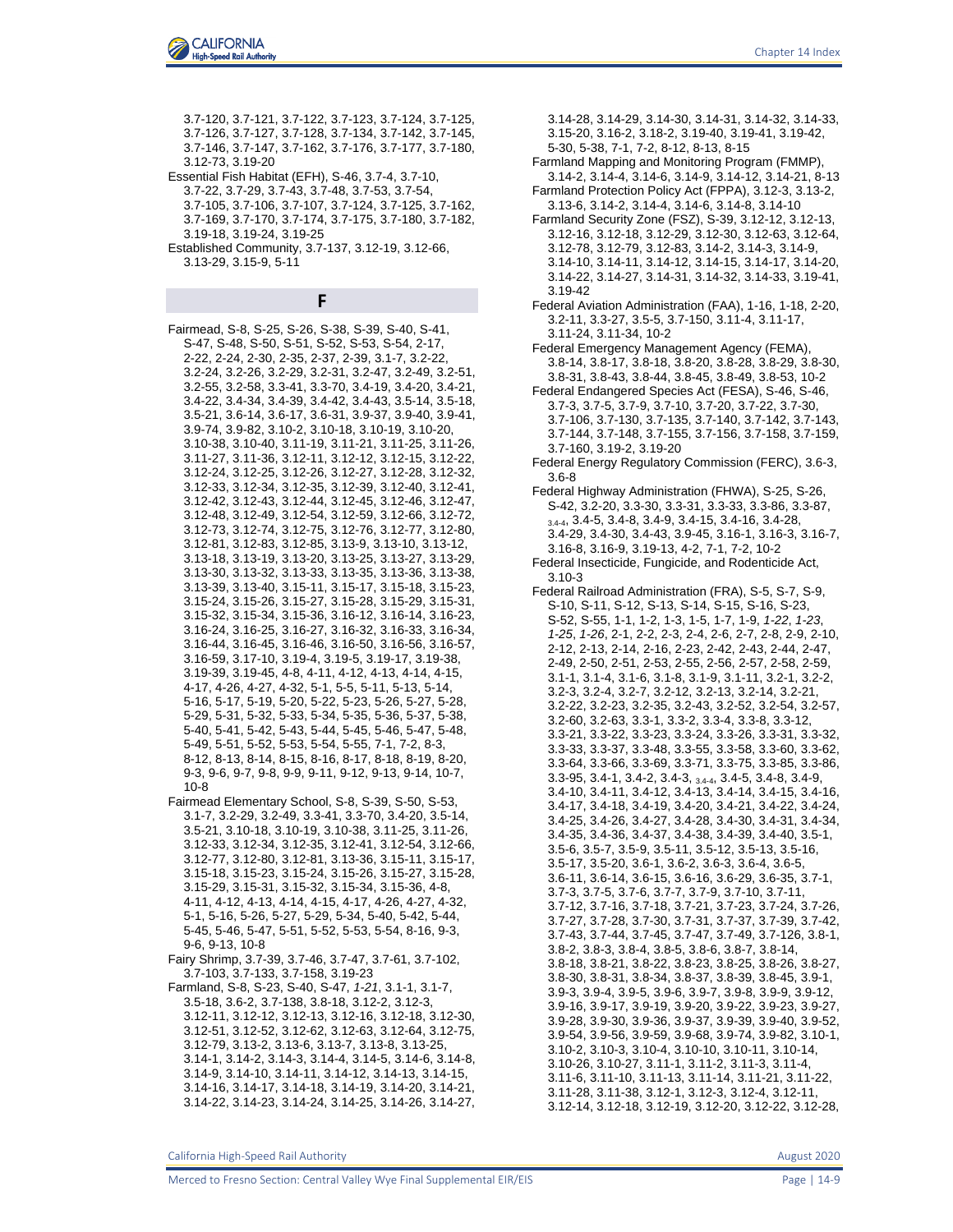3.12-33, 3.12-40, 3.12-46, 3.12-55, 3.12-58, 3.12-60, 3.12-61, 3.12-62, 3.12-64, 3.12-65, 3.12-69, 3.12-71, 3.13-1, 3.13-2, 3.13-3, 3.13-30, 3.14-1, 3.14-4, 3.14-24, 3.14-25, 3.14-28, 3.15-1, 3.15-2, 3.15-7, 3.15-9, 3.15-27, 3.15-32, 3.15-33, 3.16-1, 3.16-2, 3.16-3, 3.16-4, 3.16-5, 3.16-7, 3.16-12, 3.16-19, 3.16-38, 3.16-40, 3.16-41, 3.16-42, 3.16-44, 3.16-56, 3.17-1, 3.17-2, 3.17-3, 3.17-4, 3.17-5, 3.17-9, 3.17-10, 3.17-11, 3.17-12, 3.17-13, 3.17-14, 3.17-16, 3.17-18, 3.17-19, 3.17-20, 3.17-21, 3.17-23, 3.17-26, 3.17-27, 3.17-28, 3.17-39, 3.17-41, 3.17-42, 3.17-44, 3.17-46, 3.17-47, 3.17-48, 3.17-49, 3.18-1, 3.18-2, 3.18-3, 3.18-5, 3.18-10, 3.18-11, 3.18-13, 3.18-16, 3.18-17, 3.18-21, 3.18-22, 3.18-23, 3.18-24, 3.18-25, 3.18-26, 3.18-27, 3.19-1, 3.19-3, 3.19-13, 3.19-14, 3.19-49, 4-1, 4-2, 4-4, 4-7, 4-9, 4-11, 4-18, 4-26, 4-29, 4-30, 4-31, 4-32, 4-33, 4-35, 5-1, 5-2, 5-3, 5-4, 5-9, 5-23, 5-27, 5-30, 5-31, 5-35, 5-38, 5-44, 5-52, 6-1, 6-2, 6-3, 7-1, 8-1, 8-3, 8-5, 8-6, 8-8, 8-17, 8-18, 8-21, 9-1, 9-2, 9-3, 9-4, 9-6, 9-15, 10-2 Federal Transit Administration (FTA), 3.3-33, 3.4-9,

- 3.5-21, 4-2, 6-3, 10-2
- Final Program Environmental Impact Report and Environmental Impact Statement of the Proposed California High-Speed Train System (Statewide Program EIR/EIS), S-10, S-15, S-22, 2-2, 3.3-23, 3.3-58, 3.3-60, 3.3-62, 3.3-64, 3.3-85, 4-31, 4-32, 4-35
- Finding of Effect (FOE), 3.17-3, 3.17-9, 3.17-10, 3.17-12, 4-9
- Fire, 2-26, 2-31, 2-37, 2-55, 3.2-9, 3.3-70, 3.5-4, 3.5-14, 3.7-95, 3.7-96, 3.7-120, 3.7-121, 3.7-125, 3.7-163, 3.7-167, 3.7-170, 3.7-179, 3.8-9, 3.8-50, 3.9-6, 3.10-6, 3.10-16, 3.10-23, 3.10-30, 3.11-2, 3.11-3, 3.11-4, 3.11-5, 3.11-6, 3.11-8, 3.11-10, 3.11-12, 3.11-13, 3.11-14, 3.11-15, 3.11-16, 3.11-17, 3.11-18, 3.11-19, 3.11-20, 3.11-27, 3.11-30, 3.11-31, 3.11-33, 3.11-34, 3.11-38, 3.11-39, 3.11-43, 3.11-47, 3.12-34, 3.12-35, 3.12-39, 3.12-55, 3.12-69, 3.16-6, 3.19-25, 3.19-35, 3.19-36, 3.19-37, 5-11, 5-30, 6-1, 8-3, 9-11, 10-6, 10-7
- Flood, S-11, S-35, S-55, 1-26, 1-27, 2-24, 2-60, 3.6-8, 3.6-10, 3.6-14, 3.7-3, 3.7-15, 3.7-48, 3.7-74, 3.7-75, 3.7-98, 3.7-102, 3.7-105, 3.7-107, 3.7-114, 3.7-125, 3.8-2, 3.8-3, 3.8-5, 3.8-6, 3.8-7, 3.8-8, 3.8-9, 3.8-10, 3.8-11, 3.8-12, 3.8-14, 3.8-17, 3.8-18, 3.8-19, 3.8-20, 3.8-21, 3.8-22, 3.8-23, 3.8-24, 3.8-28, 3.8-29, 3.8-30, 3.8-31, 3.8-32, 3.8-33, 3.8-38, 3.8-43, 3.8-44, 3.8-45, 3.8-46, 3.8-49, 3.8-50, 3.8-51, 3.8-52, 3.8-53, 3.8-54, 3.8-55, 3.8-56, 3.9-20, 3.9-32, 3.9-60, 3.9-62, 3.9-69, 3.11-2, 3.19-3, 3.19-29, 3.19-30, 3.19-37, 5-8, 8-3, 8-5, 9-3, 9-8, 9-10, 9-11, 9-14, 10-6
- Floodplain, S-35, 3.7-140, 3.8-2, 3.8-3, 3.8-5, 3.8-6, 3.8-7, 3.8-8, 3.8-9, 3.8-10, 3.8-12, 3.8-14, 3.8-17, 3.8-20, 3.8-24, 3.8-25, 3.8-28, 3.8-29, 3.8-30, 3.8-31, 3.8-32, 3.8-33, 3.8-37, 3.8-43, 3.8-44, 3.8-45, 3.8-46, 3.8-47, 3.8-49, 3.8-50, 3.8-52, 3.8-53, 3.8-55, 3.8-56, 3.9-13, 3.9-33, 3.9-36, 3.9-39, 3.19-27, 3.19-29, 3.19-30
- Freight, S-15, 1-14, 2-14, 2-20, 2-22, 2-23, 2-28, 2-33, 2-37, 2-40, 2-50, 3.1-13, 3.2-1, 3.2-3, 3.2-5, 3.2-9, 3.2-12, 3.2-31, 3.2-34, 3.2-51, 3.2-65, 3.2-67, 3.2-68, 3.3-13, 3.4-22, 3.4-23, 3.4-34, 3.5-18, 3.5-24, 3.5-25, 3.11-7, 3.11-22, 3.11-23, 3.11-30, 3.11-41, 3.12-6, 3.12-14, 3.12-39, 3.12-40, 3.18-4, 3.19-8, 3.19-13, 3.19-14, 4-10, 5-8, 10-2
- Fresno County, S-53, 1-15, 2-12, 3.2-10, 3.2-30, 3.3-15, 3.3-16, 3.3-35, 3.4-7, 3.4-8, 3.6-5, 3.6-7, 3.6-8, 3.6-17, 3.7-6, 3.7-133, 3.8-6, 3.8-11, 3.9-4, 3.9-7, 3.9-60, 3.10-33, 3.11-6, 3.11-9, 3.11-10,

3.11-16, 3.11-17, 3.11-19, 3.11-20, 3.11-23, 3.12-9, 3.12-12, 3.12-13, 3.12-15, 3.12-24, 3.12-58, 3.12-82, 3.13-27, 3.13-32, 3.14-4, 3.14-12, 3.14-13, 3.14-15, 3.14-16, 3.15-11, 3.16-4, 3.17-5, 3.17-18, 3.18-5, 3.18-7, 3.18-8, 3.18-10, 3.18-13, 3.18-14, 3.18-15, 3.18-16, 3.18-17, 3.18-18, 3.18-19, 3.18-24, 3.18-27, 3.18-30, 3.19-4, 3.19-5, 10-5, 10-6, 10-7

### **G**

- Gas Monitoring, 3.10-4, 3.10-10, 3.10-41, 3.10-45, 3.11-5, 3.11-27, 3.11-36, 3.12-14, 5-9, 5-40
- General Conformity, S-7, S-9, S-27, 2-59, 3.1-7, 3.1-8, 3.3-2, 3.3-3, 3.3-32, 3.3-33, 3.3-55, 3.3-57, 3.3-59, 3.3-61, 3.3-63
- General Plan, 3.1-9, 3.2-5, 3.2-6, 3.2-7, 3.2-9, 3.2-13, 3.2-20, 3.3-10, 3.3-12, 3.3-13, 3.3-14, 3.3-15, 3.3-16, 3.4-4, 3.4-5, 3.4-6, 3.4-7, 3.4-8, 3.4-9, 3.4-23, 3.5-8, 3.6-5, 3.6-7, 3.7-6, 3.7-7, 3.7-22, 3.8-6, 3.8-7, 3.8-8, 3.8-10, 3.9-5, 3.9-7, 3.10-5, 3.11-4, 3.11-6, 3.11-7, 3.11-8, 3.11-14, 3.11-16, 3.12-4, 3.13-3, 3.13-4, 3.13-5, 3.13-9, 3.13-32, 3.14-4, 3.14-5, 3.14-6, 3.15-3, 3.15-4, 3.15-5, 3.15-6, 3.16-4, 3.16-5, 3.16-40, 3.16-41, 3.16-43, 3.17-6, 3.18-4, 3.18-5, 3.18-8, 3.18-9, 3.18-12, 3.18-18, 3.18-28, 3.19-3, 3.19-4, 3.19-5, 3.19-6, 3.19-7, 3.19-9, 3.19-12, 3.19-15, 3.19-16, 3.19-27, 3.19-28, 3.19-30, 3.19-32, 3.19-34, 3.19-35, 3.19-36, 3.19-37, 3.19-38, 3.19-40, 3.19-41, 3.19-43, 3.19-44, 3.19-45, 3.19-48, 5-4, 5-46
- Giant Garter Snake, S-31, 3.7-40, 3.7-63, 3.7-79, 3.7-80, 3.7-81, 3.7-146, 3.7-147, 3.7-160, 3.7-165, 3.7-173
- Giant Kangaroo Rat, S-33, 3.7-40, 3.7-69, 3.7-88, 3.7-89, 3.7-90, 3.7-91, 3.7-156, 3.7-157, 3.7-167, 3.7-173
- Grazing Animals, 3.12-13, 3.12-18, 3.12-69, 3.12-70
- Grazing Land, 3.12-13, 3.12-69, 3.12-70, 3.12-79, 3.14-1, 3.14-2, 3.14-12, 3.14-13, 3.14-21, 3.16-6, 3.16-8, 3.16-17, 3.16-25, 3.19-44
- Greenhouse Gas (GHG), S-24, S-27, S-42, 1-19, 1-20, 1-21, *1-25*, *1-26*, 2-54, 3.3-2, 3.3-4, 3.3-5, 3.3-8, 3.3-9, 3.3-10, 3.3-13, 3.3-14, 3.3-16, 3.3-18, 3.3-19, 3.3-22, 3.3-24, 3.3-28, 3.3-29, 3.3-34, 3.3-37, 3.3-50, 3.3-52, 3.3-53, 3.3-67, 3.3-68, 3.3-69, 3.3-82, 3.3-83, 3.3-84, 3.3-85, 3.3-86, 3.3-93, 3.3-94, 3.3-95, 3.3-96, 3.3-97, 3.6-3, 3.6-5, 3.6-8, 3.6-35, 3.7-136, 3.7-138, 3.12-67, 3.13-3, 3.14-4, 3.14-5, 3.14-6, 3.18-4, 3.18-5, 3.18-6, 3.18-8, 3.19-4, 3.19-6, 3.19-9, 3.19-11, 3.19-12, 5-4, 5-45, 5-52, 7-3
- Greenhouse Gas Reduction Fund, 5-4
- Groundwater, S-7, S-8, S-23, S-35, S-36, 3.1-7, 3.6-2, 3.6-7, 3.6-15, 3.6-16, 3.6-28, 3.6-30, 3.6-33, 3.6-34, 3.6-35, 3.7-2, 3.7-3, 3.7-4, 3.7-7, 3.7-26, 3.7-36, 3.7-133, 3.7-137, 3.8-1, 3.8-2, 3.8-6, 3.8-7, 3.8-10, 3.8-11, 3.8-12, 3.8-13, 3.8-14, 3.8-16, 3.8-18, 3.8-19, 3.8-21, 3.8-25, 3.8-26, 3.8-27, 3.8-31, 3.8-32, 3.8-33, 3.8-37, 3.8-39, 3.8-40, 3.8-41, 3.8-42, 3.8-43, 3.8-49, 3.8-51, 3.8-52, 3.8-53, 3.8-54, 3.8-55, 3.8-56, 3.9-2, 3.9-13, 3.9-22, 3.9-27, 3.9-30, 3.9-32, 3.9-42, 3.9-43, 3.9-45, 3.9-52, 3.9-53, 3.9-54, 3.9-55, 3.9-56, 3.9-58, 3.9-61, 3.9-62, 3.9-64, 3.9-76, 3.9-78, 3.9-80, 3.9-81, 3.9-83, 3.10-5, 3.10-12, 3.10-13, 3.10-21, 3.10-24, 3.10-25, 3.10-26, 3.10-29, 3.10-32, 3.10-33, 3.10-35, 3.10-37, 3.10-39, 3.10-40, 3.10-46, 3.10-47, 3.11-2, 3.13-5, 3.14-2, 3.14-24, 3.14-25, 3.19-3, 3.19-4, 3.19-6, 3.19-27, 3.19-29, 3.19-30, 3.19-31, 3.19-32, 5-16, 5-29, 5-39, 5-43, 5-50, 5-53 Groundwater Well, 3.14-24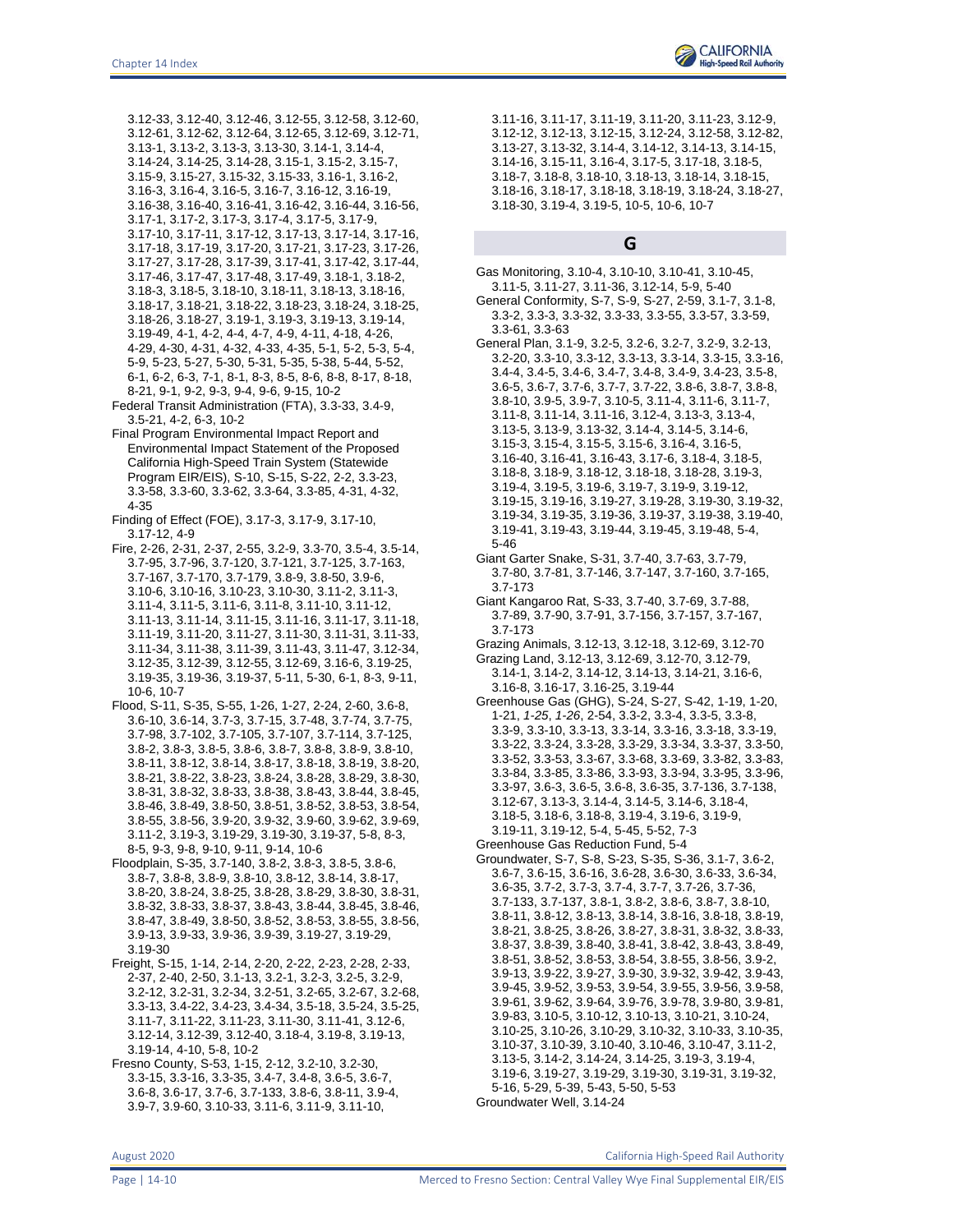

Growth, S-13, S-14, S-16, S-22, S-23, S-42, S-43, 1-8, 1-10, 1-11, 1-13, 1-14, 1-15, 1-16, 1-17, 1-20, *1-21*, *1-22*, *1-25*, *1-26*, 2-15, 2-16, 2-17, 2-20, 2-22, 3.1-1, 3.2-2, 3.2-6, 3.2-13, 3.2-33, 3.2-34, 3.2-48, 3.2-65, 3.3-2, 3.3-39, 3.3-40, 3.3-51, 3.3-52, 3.3-82, 3.4-23, 3.5-1, 3.5-18, 3.5-19, 3.5-28, 3.6-12, 3.6-20, 3.6-22, 3.6-23, 3.6-39, 3.7-2, 3.7-4, 3.7-54, 3.7-136, 3.7-162, 3.8-10, 3.8-33, 3.9-43, 3.9-44, 3.9-70, 3.10-29, 3.10-44, 3.11-30, 3.12-3, 3.12-5, 3.12-7, 3.12-8, 3.12-9, 3.12-22, 3.12-24, 3.12-25, 3.12-28, 3.12-29, 3.12-37, 3.12-57, 3.12-58, 3.12-68, 3.12-84, 3.13-2, 3.13-4, 3.13-5, 3.13-18, 3.13-19, 3.13-25, 3.13-26, 3.14-2, 3.14-5, 3.14-6, 3.14-18, 3.15-23, 3.15-24, 3.15-33, 3.16-33, 3.16-52, 3.16-53, 3.16-54, 3.17-38, 3.17-39, 3.18-1, 3.18-2, 3.18-3, 3.18-4, 3.18-5, 3.18-6, 3.18-7, 3.18-8, 3.18-9, 3.18-10, 3.18-11, 3.18-12, 3.18-13, 3.18-15, 3.18-17, 3.18-18, 3.18-19, 3.18-20, 3.18-24, 3.18-25, 3.18-26, 3.18-27, 3.18-28, 3.18-29, 3.18-30, 3.19-3, 3.19-4, 3.19-5, 3.19-8, 3.19-9, 3.19-11, 3.19-13, 3.19-15, 3.19-16, 3.19-18, 3.19-28, 3.19-33, 3.19-35, 3.19-36, 3.19-37, 3.19-38, 3.19-39, 3.19-40, 3.19-41, 3.19-42, 3.19-43, 3.19-45, 3.19-46, 3.19-48, 4-10, 4-32, 5-12, 5-16, 5-29, 5-35, 5-38, 5-43, 5-45, 5-46, 5-47, 7-3, 8-16, 8-20

#### **H**

- Habitat Conservation Plan (HCP), 3.7-2, 3.7-22, 3.7-29, 3.13-10
- Habitats of Concern, 3.7-43, 3.7-44
- Hardhead, 3.7-40, 3.7-42, 3.7-61
- Hardpan, S-36, 3.7-46, 3.7-71, 3.7-78, 3.7-82, 3.7-103, 3.7-123, 3.7-124, 3.9-23, 3.9-32, 3.9-42, 3.9-61, 3.9-62, 3.9-64, 3.9-77, 3.9-81, 3.9-83
- Hazard, 1-18, 2-44, 3.3-25, 3.3-37, 3.3-40, 3.3-69, 3.3-71, 3.3-95, 3.8-8, 3.8-9, 3.8-14, 3.8-18, 3.8-21, 3.8-28, 3.8-29, 3.8-30, 3.8-43, 3.8-49, 3.9-14, 3.9-22, 3.9-30, 3.9-32, 3.9-52, 3.9-54, 3.9-61, 3.9-69, 3.9-75, 3.10-2, 3.10-3, 3.10-4, 3.10-5, 3.10-8, 3.10-10, 3.10-13, 3.10-23, 3.10-31, 3.10-32, 3.10-34, 3.10-35, 3.10-37, 3.10-38, 3.10-39, 3.10-40, 3.10-41, 3.10-42, 3.11-1, 3.11-4, 3.11-5, 3.11-8, 3.11-9, 3.11-10, 3.11-13, 3.11-15, 3.11-20, 3.11-28, 3.11-29, 3.11-34, 3.11-36, 3.11-38, 3.11-39, 3.11-40, 3.11-41, 3.11-42, 3.11-43, 3.11-46, 3.11-47, 3.11-49, 3.12-54, 3.12-55,
- 3.12-68, 3.12-86, 3.19-11, 3.19-36, 5-39, 5-40, 8-7 Hazardous Material, S-22, S-23, S-36, S-39, S-46, S-47, 2-56, 3.1-1, 3.3-2, 3.6-8, 3.7-15, 3.7-111, 3.7-137, 3.8-2, 3.8-19, 3.8-38, 3.8-39, 3.8-41, 3.8-43, 3.8-47, 3.8-48, 3.9-2, 3.10-1, 3.10-2, 3.10-3, 3.10-4, 3.10-5, 3.10-6, 3.10-7, 3.10-8, 3.10-9, 3.10-10, 3.10-11, 3.10-12, 3.10-13, 3.10-14, 3.10-16, 3.10-18, 3.10-21, 3.10-22, 3.10-27, 3.10-28, 3.10-29, 3.10-30, 3.10-31, 3.10-32, 3.10-33, 3.10-34, 3.10-35, 3.10-36, 3.10-37, 3.10-38, 3.10-39, 3.10-40, 3.10-41, 3.10-42, 3.10-43, 3.10-44, 3.10-45, 3.10-46, 3.10-47, 3.10-48, 3.11-2, 3.11-3, 3.11-8, 3.11-16, 3.11-18, 3.11-27, 3.11-30, 3.11-34, 3.11-36, 3.11-40, 3.12-2, 3.12-14, 3.12-54, 3.12-55, 3.12-56, 3.12-67, 3.12-68, 3.12-77, 3.12-79, 3.12-81, 3.12-83, 3.12-86, 3.12-87, 3.19-31, 3.19-34, 3.19-35, 4-35, 5-9, 5-28, 5-29, 5-40, 5-50, 5-51, 5-52, 5-53, 6-1, 8-7
- Hazardous Materials Transportation Act, 3.10-4, 3.10-30
- Hazardous Waste, S-29, 3.6-3, 3.6-6, 3.6-8, 3.6-11, 3.6-16, 3.6-17, 3.6-23, 3.6-30, 3.6-31, 3.6-32, 3.6-39, 3.6-43, 3.8-8, 3.10-1, 3.10-3, 3.10-4, 3.10-5, 3.10-6, 3.10-7, 3.10-8, 3.10-10, 3.10-11, 3.10-12, 3.10-16, 3.10-17, 3.10-18, 3.10-20, 3.10-22, 3.10-29, 3.10-30,
- 3.10-31, 3.10-33, 3.10-34, 3.10-35, 3.10-36, 3.10-37, 3.10-38, 3.10-41, 3.10-42, 3.10-43, 3.10-45, 3.11-33, 3.12-54, 3.12-67, 3.12-68, 3.12-79, 3.19-17, 3.19-34 Hazards, S-24, S-25, S-37, 2-44, 3.2-4, 3.2-19, 3.2-35, 3.2-36, 3.2-39, 3.2-40, 3.2-41, 3.2-43, 3.2-45, 3.2-46, 3.2-47, 3.2-50, 3.2-51, 3.2-52, 3.5-7, 3.5-19, 3.7-83, 3.8-6, 3.8-8, 3.8-9, 3.8-18, 3.8-28, 3.8-31, 3.8-32, 3.8-49, 3.8-50, 3.8-51, 3.8-53, 3.8-54, 3.8-56, 3.9-1, 3.9-2, 3.9-3, 3.9-5, 3.9-8, 3.9-11, 3.9-12, 3.9-13, 3.9-19, 3.9-20, 3.9-22, 3.9-23, 3.9-25, 3.9-27, 3.9-28, 3.9-30, 3.9-32, 3.9-33, 3.9-34, 3.9-35, 3.9-43, 3.9-44, 3.9-45, 3.9-46, 3.9-47, 3.9-48, 3.9-52, 3.9-54, 3.9-55, 3.9-56, 3.9-57, 3.9-58, 3.9-59, 3.9-60, 3.9-61, 3.9-62, 3.9-64, 3.9-65, 3.9-66, 3.9-67, 3.9-68, 3.9-69, 3.9-70, 3.9-75, 3.9-79, 3.9-80, 3.9-81, 3.9-83, 3.9-84, 3.10-5, 3.10-10, 3.10-18, 3.10-32, 3.10-33, 3.10-41, 3.11-1, 3.11-3, 3.11-4, 3.11-5, 3.11-6, 3.11-9, 3.11-10, 3.11-14, 3.11-15, 3.11-20, 3.11-23, 3.11-27, 3.11-28, 3.11-29, 3.11-33, 3.11-34, 3.11-35, 3.11-36, 3.11-37, 3.11-38, 3.11-39, 3.11-40, 3.11-41, 3.11-42, 3.11-43, 3.11-44, 3.11-45, 3.11-46, 3.11-47, 3.11-48, 3.11-49, 3.12-54, 3.12-55, 3.12-57, 3.12-68, 3.12-81, 3.19-31, 3.19-32, 3.19-33, 3.19-34, 3.19-35, 3.19-36, 3.19-37, 5-30, 5-41
- High-Speed Rail (HSR), S-1, S-2, S-4, S-5, S-6, S-7, S-9, S-10, S-11, S-12, S-13, S-14, S-15, S-17, S-22, S-24, S-27, S-28, S-38, S-42, S-44, S-48, S-49, S-52, S-54, 1-1, 1-2, 1-3, 1-5, 1-7, 1-8, 1-11, 1-14, 1-15, 1-16, 1-17, 1-18, 1-19, 1-20, *1-21*, *1-22*, *1-23*, *1-24*, *1-25*, *1-26*, 2-1, 2-2, 2-3, 2-6, 2-10, 2-11, 2-12, 2-14, 2-21, 2-23, 2-24, 2-28, 2-30, 2-31, 2-33, 2-35, 2-37, 2-39, 2-40, 2-43, 2-44, 2-45, 2-46, 2-47, 2-49, 2-50, 2-52, 2-53, 2-54, 2-55, 2-56, 2-57, 2-58, 2-59, 3.1-1, 3.1-2, 3.1-3, 3.1-4, 3.1-6, 3.1-8, 3.1-13, 3.1-15, 3.2-1, 3.2-3, 3.2-5, 3.2-6, 3.2-7, 3.2-8, 3.2-12, 3.2-14, 3.2-15, 3.2-33, 3.2-34, 3.2-35, 3.2-36, 3.2-37, 3.2-38, 3.2-39, 3.2-42, 3.2-43, 3.2-44, 3.2-45, 3.2-46, 3.2-48, 3.2-49, 3.2-51, 3.2-52, 3.2-55, 3.2-56, 3.2-58, 3.2-61, 3.2-64, 3.2-65, 3.2-67, 3.2-69, 3.3-1, 3.3-2, 3.3-17, 3.3-18, 3.3-19, 3.3-21, 3.3-22, 3.3-24, 3.3-25, 3.3-26, 3.3-27, 3.3-28, 3.3-29, 3.3-31, 3.3-50, 3.3-52, 3.3-53, 3.3-56, 3.3-67, 3.3-68, 3.3-69, 3.3-71, 3.3-72, 3.3-74, 3.3-75, 3.3-76, 3.3-77, 3.3-78, 3.3-79, 3.3-80, 3.3-81, 3.3-82, 3.3-83, 3.3-84, 3.3-85, 3.3-86, 3.3-87, 3.3-90, 3.3-94, 3.4-2, 3.4-3, 3.4-4, 3.4-9, 3.4-10, 3.4-11, 3.4-13, 3.4-16, 3.4-18, 3.4-24, 3.4-25, 3.4-27, 3.4-28, 3.4-29, 3.4-30, 3.4-31, 3.4-32, 3.4-34, 3.4-35, 3.4-38, 3.4-39, 3.4-43, 3.4-44, 3.4-45, 3.5-1, 3.5-2, 3.5-4, 3.5-7, 3.5-8, 3.5-10, 3.5-11, 3.5-12, 3.5-17, 3.5-20, 3.5-21, 3.5-22, 3.5-23, 3.5-24, 3.5-25, 3.5-26, 3.5-27, 3.5-28, 3.5-29, 3.6-2, 3.6-4, 3.6-9, 3.6-10, 3.6-11, 3.6-12, 3.6-23, 3.6-24, 3.6-32, 3.6-33, 3.6-35, 3.6-36, 3.6-37, 3.6-38, 3.6-40, 3.6-41, 3.6-42, 3.6-43, 3.7-9, 3.7-11, 3.7-15, 3.7-16, 3.7-22, 3.7-27, 3.7-28, 3.7-29, 3.7-54, 3.7-75, 3.7-77, 3.7-79, 3.7-87, 3.7-88, 3.7-94, 3.7-105, 3.7-107, 3.7-108, 3.7-109, 3.7-110, 3.7-111, 3.7-112, 3.7-113, 3.7-115, 3.7-116, 3.7-117, 3.7-118, 3.7-119, 3.7-120, 3.7-122, 3.7-123, 3.7-124, 3.7-125, 3.7-126, 3.7-162, 3.8-12, 3.8-18, 3.8-20, 3.8-22, 3.8-24, 3.8-33, 3.8-34, 3.8-38, 3.8-39, 3.8-40, 3.8-41, 3.8-42, 3.8-44, 3.8-45, 3.8-46, 3.8-47, 3.8-48, 3.8-49, 3.8-50, 3.8-51, 3.8-54, 3.9-2, 3.9-8, 3.9-9, 3.9-10, 3.9-12, 3.9-40, 3.9-44, 3.9-45, 3.9-46, 3.9-48, 3.9-52, 3.9-53, 3.9-54, 3.9-55, 3.9-56, 3.9-57, 3.9-58, 3.9-59, 3.9-60, 3.9-61, 3.9-64, 3.9-66, 3.9-67, 3.9-68, 3.9-69, 3.9-70, 3.9-75, 3.9-78, 3.9-79, 3.9-80, 3.9-81, 3.10-1, 3.10-2, 3.10-8, 3.10-9, 3.10-10, 3.10-29, 3.10-31, 3.10-37, 3.10-41, 3.10-43, 3.10-44, 3.10-47, 3.11-1, 3.11-2, 3.11-3, 3.11-11, 3.11-12, 3.11-13, 3.11-14, 3.11-16, 3.11-28, 3.11-31, 3.11-32,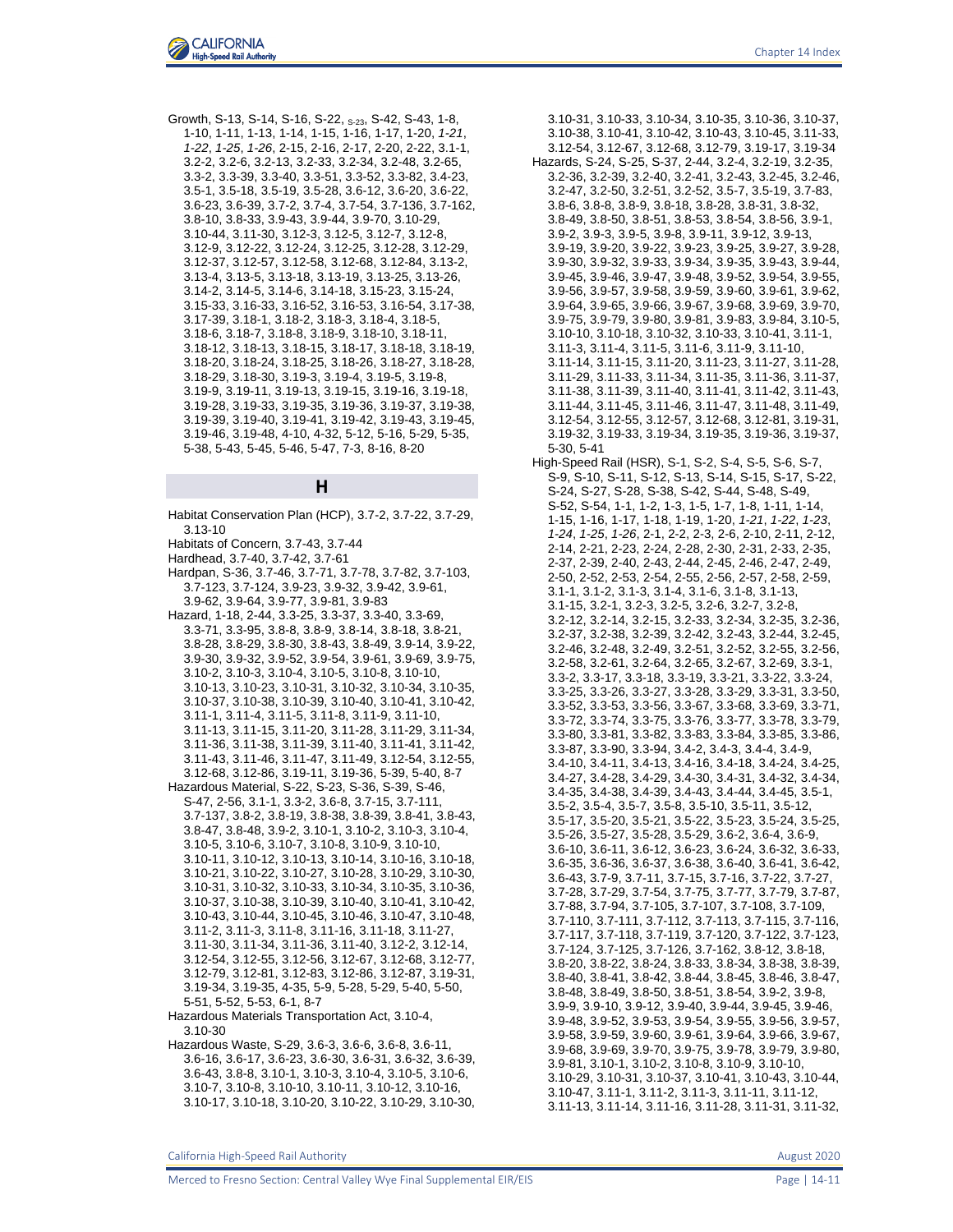3.11-33, 3.11-34, 3.11-35, 3.11-36, 3.11-38, 3.11-39, 3.11-40, 3.11-41, 3.11-42, 3.11-43, 3.11-46, 3.11-47, 3.12-2, 3.12-4, 3.12-5, 3.12-9, 3.12-10, 3.12-11, 3.12-13, 3.12-15, 3.12-22, 3.12-38, 3.12-42, 3.12-43, 3.12-44, 3.12-45, 3.12-49, 3.12-51, 3.12-54, 3.12-55, 3.12-57, 3.12-58, 3.12-61, 3.12-66, 3.12-67, 3.12-68, 3.12-69, 3.12-70, 3.12-71, 3.12-72, 3.12-73, 3.12-75, 3.12-76, 3.12-79, 3.12-80, 3.12-81, 3.12-83, 3.12-84, 3.12-87, 3.13-2, 3.13-4, 3.13-6, 3.13-8, 3.13-9, 3.13-10, 3.13-19, 3.13-25, 3.13-26, 3.13-31, 3.13-37, 3.13-39, 3.14-1, 3.14-5, 3.14-7, 3.14-8, 3.14-9, 3.14-10, 3.14-11, 3.14-18, 3.14-20, 3.14-24, 3.14-26, 3.14-28, 3.14-31, 3.14-32, 3.15-6, 3.15-7, 3.15-17, 3.15-24, 3.15-25, 3.15-26, 3.15-28, 3.15-30, 3.15-31, 3.15-32, 3.15-33, 3.15-35, 3.15-36, 3.16-2, 3.16-5, 3.16-6, 3.16-7, 3.16-9, 3.16-34, 3.16-35, 3.16-36, 3.16-37, 3.16-38, 3.16-39, 3.16-40, 3.16-41, 3.16-42, 3.16-43, 3.16-44, 3.16-45, 3.16-46, 3.16-47, 3.16-48, 3.16-49, 3.16-50, 3.16-51, 3.16-52, 3.16-53, 3.16-54, 3.16-56, 3.16-57, 3.16-59, 3.17-1, 3.17-2, 3.17-3, 3.17-7, 3.17-10, 3.17-11, 3.17-15, 3.17-42, 3.17-43, 3.17-45, 3.17-46, 3.17-50, 3.18-1, 3.18-2, 3.18-3, 3.18-4, 3.18-5, 3.18-6, 3.18-7, 3.18-8, 3.18-9, 3.18-10, 3.18-12, 3.18-20, 3.18-21, 3.18-23, 3.18-24, 3.18-25, 3.18-26, 3.18-27, 3.18-28, 3.18-29, 3.18-30, 3.19-1, 3.19-2, 3.19-3, 3.19-4, 3.19-5, 3.19-6, 3.19-7, 3.19-8, 3.19-9, 3.19-10, 3.19-11, 3.19-12, 3.19-13, 3.19-14, 3.19-15, 3.19-16, 3.19-17, 3.19-19, 3.19-22, 3.19-24, 3.19-27, 3.19-28, 3.19-32, 3.19-33, 3.19-34, 3.19-35, 3.19-36, 3.19-37, 3.19-38, 3.19-40, 3.19-41, 3.19-42, 3.19-43, 3.19-45, 3.19-46, 3.19-47, 3.19-48, 3.19-49, 4-9, 4-10, 4-11, 4-12, 4-13, 4-26, 4-27, 4-28, 4-29, 4-30, 4-31, 4-32, 4-33, 4-34, 4-36, 5-1, 5-8, 5-26, 5-27, 5-30, 5-31, 5-32, 5-34, 5-35, 5-37, 5-38, 5-41, 5-42, 5-44, 5-45, 5-46, 5-48, 5-49, 5-51, 5-52, 5-53, 5-55, 6-1, 6-2, 6-3, 6-4, 6-5, 6-6, 6-7, 7-1, 7-2, 7-3, 7-4, 8-1, 8-6, 8-7, 8-14, 8-15, 8-16, 8-18, 8-19, 8-20, 8-21, 9-1, 9-4, 9-5, 9-7, 9-8, 9-9, 9-10, 9-11, 9-12, 9-13, 9-14, 9-15

Highway Capacity Manual (HCM), 3.2-15

Historic American Landscape Survey, 3.17-49

Historic Architectural Survey Report (HASR), 3.17-2, 3.17-3, 3.17-13, 3.17-16, 3.17-19, 3.17-20, 3.17-21,

3.17-23, 4-9

Historic Property Survey Report (HPSR), 3.17-21

#### **I**

Impact Avoidance and Minimization Features (IAMF), S-4, S-6, S-7, S-9, S-22, S-24, S-37, 2-52, 3.1-3, 3.1-4, 3.1-6, 3.1-7, 3.1-8, 3.1-10, 3.1-15, 3.2-1, 3.2-8, 3.2-12, 3.2-35, 3.2-36, 3.2-39, 3.2-40, 3.2-41, 3.2-43, 3.2-44, 3.2-45, 3.2-46, 3.2-47, 3.2-49, 3.2-50, 3.2-51, 3.2-52, 3.2-65, 3.3-1, 3.3-21, 3.3-54, 3.3-65, 3.3-70, 3.3-71, 3.3-94, 3.4-1, 3.4-9, 3.4-11, 3.4-25, 3.4-26, 3.4-27, 3.4-28, 3.4-39, 3.4-40, 3.5-1, 3.5-11, 3.5-20, 3.5-22, 3.5-23, 3.5-24, 3.5-25, 3.5-26, 3.5-28, 3.6-1, 3.6-9, 3.6-10, 3.6-27, 3.6-32, 3.6-33, 3.6-34, 3.6-35, 3.6-37, 3.6-41, 3.7-1, 3.7-2, 3.7-9, 3.7-15, 3.7-58, 3.7-59, 3.7-60, 3.7-70, 3.7-71, 3.7-72, 3.7-73, 3.7-74, 3.7-75, 3.7-76, 3.7-77, 3.7-78, 3.7-79, 3.7-80, 3.7-81, 3.7-82, 3.7-83, 3.7-84, 3.7-85, 3.7-86, 3.7-87, 3.7-89, 3.7-90, 3.7-91, 3.7-92, 3.7-95, 3.7-96, 3.7-97, 3.7-98, 3.7-101, 3.7-102, 3.7-103, 3.7-104, 3.7-105, 3.7-106, 3.7-107, 3.7-108, 3.7-109, 3.7-110, 3.7-111, 3.7-112, 3.7-113, 3.7-114, 3.7-115, 3.7-116, 3.7-117, 3.7-118, 3.7-119, 3.7-120, 3.7-121, 3.7-122, 3.7-123, 3.7-124, 3.7-125, 3.7-126, 3.7-127, 3.7-128, 3.7-129, 3.7-134, 3.7-136, 3.7-138, 3.7-162, 3.7-176, 3.7-177,

3.7-178, 3.7-179, 3.7-180, 3.8-1, 3.8-5, 3.8-12, 3.8-13, 3.8-18, 3.8-34, 3.8-35, 3.8-36, 3.8-37, 3.8-38, 3.8-39, 3.8-40, 3.8-41, 3.8-42, 3.8-43, 3.8-44, 3.8-45, 3.8-46, 3.8-47, 3.8-48, 3.8-50, 3.8-51, 3.8-53, 3.8-54, 3.9-1, 3.9-8, 3.9-9, 3.9-10, 3.9-12, 3.9-15, 3.9-16, 3.9-17, 3.9-45, 3.9-46, 3.9-48, 3.9-51, 3.9-52, 3.9-53, 3.9-54, 3.9-55, 3.9-56, 3.9-57, 3.9-58, 3.9-59, 3.9-60, 3.9-62, 3.9-64, 3.9-65, 3.9-66, 3.9-67, 3.9-68, 3.9-69, 3.9-70, 3.9-72, 3.9-73, 3.9-74, 3.9-75, 3.9-78, 3.9-79, 3.9-80, 3.9-81, 3.9-82, 3.10-1, 3.10-8, 3.10-10, 3.10-30, 3.10-31, 3.10-32, 3.10-33, 3.10-34, 3.10-35, 3.10-36, 3.10-37, 3.10-38, 3.10-39, 3.10-40, 3.10-41, 3.10-42, 3.10-44, 3.11-1, 3.11-4, 3.11-11, 3.11-12, 3.11-13, 3.11-31, 3.11-33, 3.11-34, 3.11-35, 3.11-36, 3.11-37, 3.11-38, 3.11-39, 3.11-40, 3.11-41, 3.11-42, 3.11-43, 3.11-44, 3.11-45, 3.11-46, 3.11-47, 3.12-1, 3.12-10, 3.12-11, 3.12-13, 3.12-14, 3.12-39, 3.12-40, 3.12-41, 3.12-42, 3.12-43, 3.12-44, 3.12-45, 3.12-49, 3.12-50, 3.12-51, 3.12-52, 3.12-53, 3.12-54, 3.12-55, 3.12-56, 3.12-62, 3.12-64, 3.12-70, 3.12-73, 3.12-75, 3.12-81, 3.12-84, 3.13-1, 3.13-6, 3.13-7, 3.13-8, 3.13-27, 3.13-28, 3.13-35, 3.13-36, 3.13-38, 3.13-39, 3.14-1, 3.14-7, 3.14-8, 3.14-9, 3.14-10, 3.14-19, 3.14-22, 3.14-24, 3.14-25, 3.14-31, 3.14-32, 3.15-1, 3.15-6, 3.15-7, 3.15-25, 3.15-26, 3.15-27, 3.15-28, 3.15-29, 3.15-35, 3.16-1, 3.16-5, 3.16-6, 3.16-7, 3.16-37, 3.16-38, 3.16-44, 3.16-46, 3.16-56, 3.17-7, 3.17-15, 3.17-16, 3.17-18, 3.17-39, 3.17-42, 3.17-50, 3.18-10, 3.19-6, 3.19-8, 3.19-10, 3.19-12, 3.19-13, 3.19-14, 3.19-17, 3.19-19, 3.19-20, 3.19-21, 3.19-23, 3.19-24, 3.19-25, 3.19-26, 3.19-27, 3.19-29, 3.19-30, 3.19-31, 3.19-32, 3.19-33, 3.19-34, 3.19-35, 3.19-36, 3.19-37, 3.19-38, 3.19-39, 3.19-42, 3.19-46, 3.19-47, 4-25, 4-26, 5-1, 5-2, 5-8, 5-9, 5-30, 5-32, 5-39, 5-40, 5-41, 5-42, 5-47, 5-52, 5-54

Important Farmland, S-23, S-26, S-40, S-43, S-47, S-48, *1-21*, 3.1-12, 3.4-39, 3.7-138, 3.12-2, 3.12-16, 3.12-18, 3.12-30, 3.12-37, 3.12-51, 3.12-62, 3.12-63, 3.12-70, 3.12-75, 3.12-76, 3.13-8, 3.14-1, 3.14-2, 3.14-3, 3.14-6, 3.14-7, 3.14-8, 3.14-9, 3.14-10, 3.14-11, 3.14-12, 3.14-13, 3.14-14, 3.14-15, 3.14-17, 3.14-18, 3.14-19, 3.14-20, 3.14-21, 3.14-20, 3.14-22, 3.14-23, 3.14-24, 3.14-25, 3.14-26, 3.14-27, 3.14-28, 3.14-29, 3.14-30, 3.14-31, 3.14-32, 3.14-33, 3.19-41, 3.19-42, 3.19-43, 5-38, 5-42, 7-1, 7-2, 8-12, 8-13, 8-15, 8-18, 8-19, 8-20

Intercity Travel, S-1, S-12, S-13, S-14, 1-7, 1-8, 1-10, 1-15, 1-16, 1-17, 1-19, 1-20, 3.2-34, 4-9, 4-10

intersection, S-24, 1-13, 1-18, 2-50, 3.2-2, 3.2-14, 3.2-15, 3.2-19, 3.2-38, 3.2-39, 3.2-42, 3.2-51, 3.2-68, 3.3-31, 3.3-87, 3.3-96, 3.11-15, 3.11-22, 3.11-32, 3.11-33, 3.11-35, 3.13-19, 3.13-31, 3.13-39, 3.16-20, 3.16-47, 3.16-48, 3.16-49, 3.16-50, 3.16-58, 4-34, 5-33, 5-44, 8-7

Intersection, 2-24, 2-30, 2-33, 2-37, 2-39, 2-50, 3.2-7, 3.2-14, 3.2-15, 3.2-16, 3.2-18, 3.4-17, 3.4-36, 3.5-17, 3.6-34, 3.9-19, 3.11-22, 3.11-28, 3.11-29, 3.12-41, 3.12-42, 3.12-44, 3.16-16, 3.16-20, 3.16-27, 3.16-32, 3.16-36, 3.17-24, 3.17-43, 3.19-48, 4-10, 4-11, 4-12, 4-13, 4-26, 4-30, 6-6, 8-1

Irrigation District, 3.6-6, 3.6-14, 3.6-15, 3.6-28, 3.8-4, 3.17-41, 8-3, 9-10, 9-14, 10-6, 10-7

**J**

Jobs, S-24, S-26, S-39, 1-10, 1-11, *1-21*, 2-15, 3.3-16, 3.12-7, 3.12-17, 3.12-18, 3.12-28, 3.12-29, 3.12-57, 3.12-58, 3.12-63, 3.12-68, 3.12-78, 3.12-79, 3.12-81, 3.12-83, 3.12-84, 3.18-1, 3.18-2, 3.18-10, 3.18-12,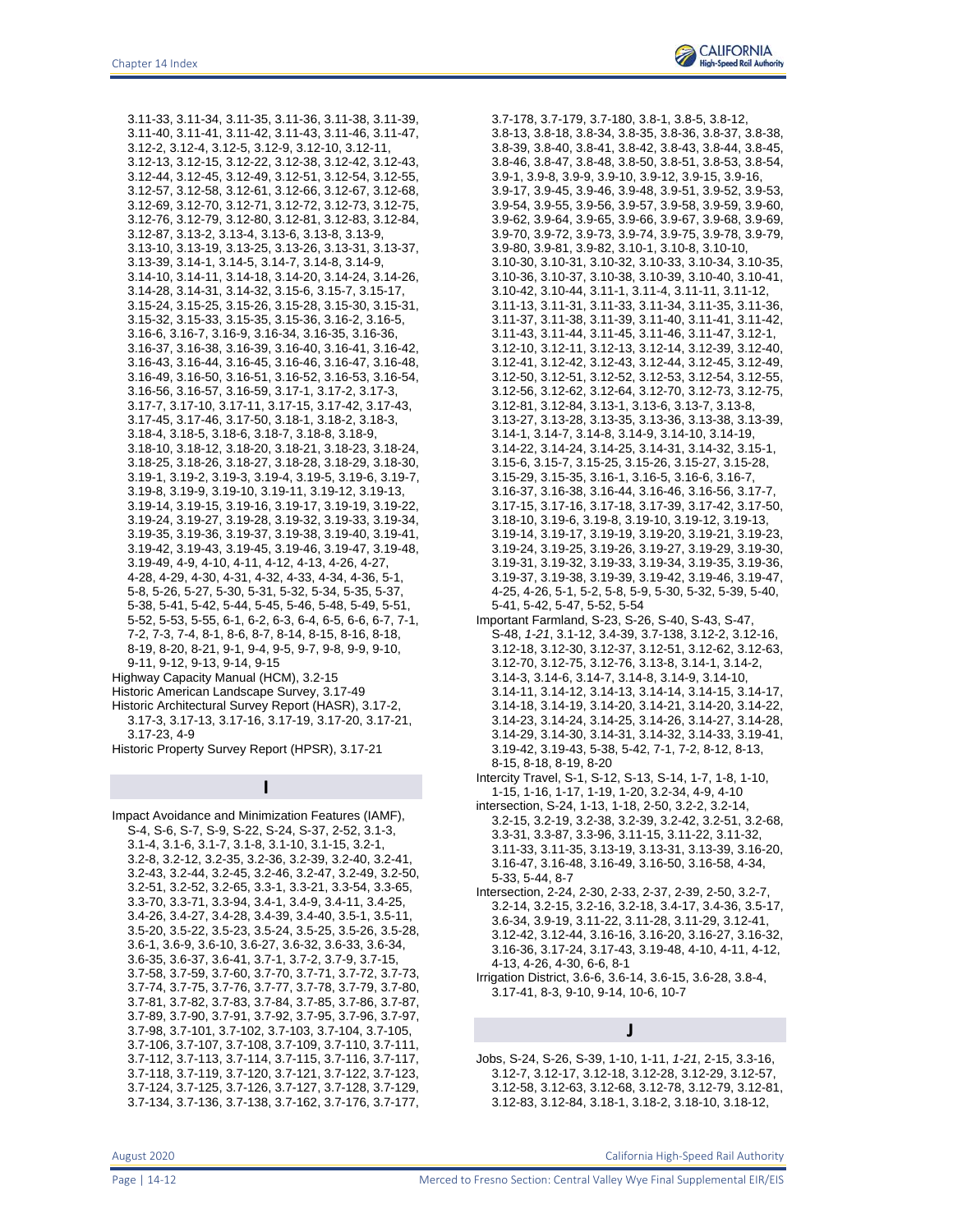3.18-13, 3.18-19, 3.18-20, 3.18-21, 3.18-22, 3.18-23, 3.18-24, 3.18-25, 3.18-26, 3.18-27, 3.18-28, 3.18-29, 3.18-30, 5-26, 5-27, 5-29, 5-38, 5-45, 5-46, 5-49, 5-51, 5-52, 5-54

- Johnson Ranch Airstrip, 2-20, 3.11-23, 3.11-24
- Jurisdictional Waters, S-45, S-46, 3.7-17, 3.7-26, 3.7-30, 3.7-43, 3.7-45, 3.7-53, 3.7-134, 3.7-162, 3.7-175, 3.19-2, 3.19-22, 3.19-23, 8-8

### **K**

Kit Fox, S-33, 3.7-4, 3.7-17, 3.7-23, 3.7-28, 3.7-40, 3.7-42, 3.7-68, 3.7-88, 3.7-89, 3.7-91, 3.7-92, 3.7-133, 3.7-135, 3.7-154, 3.7-155, 3.7-160, 3.7-166, 3.7-173, 4-33

# **L**

Laguna Formation, 3.9-20, 3.9-37, 3.9-41, 3.9-74 Land and Water Conservation Fund, S-51, 3.13-2, 3.15-2, 4-1

Landfill, S-37, 3.6-13, 3.6-16, 3.6-17, 3.6-30, 3.6-31, 3.6-32, 3.6-37, 3.6-42, 3.7-136, 3.9-37, 3.9-40, 3.9-41, 3.9-64, 3.9-74, 3.9-82, 3.10-2, 3.10-4, 3.10-8, 3.10-9, 3.10-10, 3.10-12, 3.10-14, 3.10-16, 3.10-20, 3.10-23, 3.10-25, 3.10-28, 3.10-29, 3.10-39, 3.10-40, 3.10-41, 3.10-44, 3.10-45, 3.10-46, 3.10-47, 3.10-48, 3.11-3, 3.11-5, 3.11-13, 3.11-14, 3.11-26, 3.11-27, 3.11-29, 3.11-31, 3.11-34, 3.11-36, 3.11-37, 3.11-44, 3.11-45, 3.11-46, 3.11-48, 3.12-14, 3.19-16, 3.19-17, 3.19-18, 3.19-34, 3.19-37, 5-9, 5-40, 5-51

 $L_{dn, 3.4-3, 3.4-6, 3.4-8, 3.4-9, 3.4-12, 3.4-13, 3.4-14,$ 3.4-16, 3.4-17, 3.4-20, 3.4-21, 3.4-22, 3.4-31, 3.4-32, 3.4-36

Lead Agency, S-5, S-10, S-43, S-54, 1-2, *1-26*, 3.1-4, 3.1-13, 3.2-7, 3.2-13, 3.3-9, 3.3-10, 3.3-12, 3.3-17, 3.3-33, 3.3-34, 3.3-91, 3.4-9, 3.6-9, 3.7-9, 3.7-29, 3.8-12, 3.9-8, 3.9-9, 3.9-71, 3.9-75, 3.10-8, 3.11-11, 3.12-10, 3.13-6, 3.14-7, 3.15-6, 3.15-9, 3.16-5, 3.17-5, 3.17-7, 3.18-9, 3.19-1, 3.19-2, 8-3, 8-21, 9-5

Lead Exposure, 3.3-25, 3.10-28, 3.10-34, 3.10-35, 3.10-45, 3.10-48

Least Environmentally Damaging Practicable Alternative (LEDPA), 3.7-12, 8-1, 8-21

legless lizard, S-31, 3.7-41, 3.7-63, 3.7-79, 3.7-82,

3.7-147, 3.7-148, 3.7-165, 3.7-173 Leq, 3.4-3, 3.4-8, 3.4-12, 3.4-13, 3.4-14, 3.4-15, 3.4-16, 3.4-17, 3.4-21, 3.4-24, 3.4-25, 3.4-26, 3.4-36, 3.12-61, 3.12-62, 3.15-27

Leq(h), 3.4-15, 3.4-16, 3.4-17, 3.4-26

## **M**

Madera County General Plan, 3.3-14, 3.3-15, 3.3-17, 3.4-6, 3.5-8, 3.6-5, 3.7-6, 3.8-6, 3.9-4, 3.9-7, 3.10-4, 3.10-5, 3.11-6, 3.11-11, 3.11-30, 3.12-7, 3.12-10, 3.13-3, 3.13-7, 3.13-20, 3.14-4, 3.14-7, 3.15-2, 3.16-4, 3.16-6, 3.17-5, 3.17-8, 3.18-7, 3.19-4 Maintenance, S-7, S-13, S-46, S-51, S-54, S-55, 1-8, 1-14, 1-19, 1-26, 2-1, 2-52, 2-54, 2-55, 2-56, 3.1-6, 3.2-12, 3.2-13, 3.2-47, 3.2-51, 3.2-65, 3.3-4, 3.3-10, 3.3-12, 3.3-24, 3.3-26, 3.3-27, 3.3-28, 3.3-29, 3.3-31, 3.3-32, 3.3-41, 3.3-48, 3.3-49, 3.3-58, 3.3-60, 3.3-62, 3.3-64, 3.3-65, 3.3-72, 3.3-77, 3.3-84, 3.3-86, 3.3-87, 3.3-88, 3.3-96, 3.4-3, 3.4-7, 3.4-16, 3.4-38, 3.5-25, 3.5-28, 3.6-4, 3.6-5, 3.6-11, 3.6-14, 3.6-28, 3.6-37, 3.6-41, 3.6-42, 3.7-2, 3.7-15, 3.7-16, 3.7-22, 3.7-110, 3.7-111, 3.7-112, 3.7-113, 3.7-114, 3.7-115, 3.7-116, 3.7-117, 3.7-118, 3.7-119, 3.7-120, 3.7-121, 3.7-122, 3.7-123, 3.7-124, 3.7-125, 3.7-126, 3.7-129, 3.7-130, 3.7-133, 3.7-150, 3.7-158, 3.7-174, 3.8-5, 3.8-10, 3.8-12, 3.8-19, 3.8-31, 3.8-45, 3.8-46, 3.8-47, 3.8-49, 3.8-54, 3.9-4, 3.9-27, 3.9-45, 3.9-60, 3.9-69, 3.9-75, 3.10-4, 3.10-9, 3.10-16, 3.10-39, 3.10-41, 3.10-42, 3.10-43, 3.11-5, 3.11-21, 3.11-22, 3.11-34, 3.11-35, 3.11-38, 3.12-6, 3.12-8, 3.12-13, 3.12-14, 3.12-17, 3.12-39, 3.12-53, 3.12-66, 3.12-67, 3.12-68, 3.12-69, 3.12-71, 3.12-73, 3.12-75, 3.12-83, 3.12-84, 3.13-37, 3.13-38, 3.14-3, 3.14-10, 3.14-19, 3.14-23, 3.14-24, 3.14-27, 3.15-4, 3.15-7, 3.15-29, 3.15-30, 3.15-31, 3.16-7, 3.16-16, 3.16-27, 3.16-51, 3.16-52, 3.16-53, 3.16-54, 3.17-15, 3.17-45, 3.18-1, 3.18-5, 3.18-6, 3.18-7, 3.18-10, 3.18-20, 3.18-24, 3.18-25, 3.18-26, 3.18-28, 3.18-30, 3.19-4, 3.19-8, 3.19-19, 3.19-20, 3.19-21, 3.19-23, 3.19-24, 3.19-25, 3.19-26, 4-2, 4-5, 4-10, 4-33, 5-2, 5-8, 5-42, 5-43, 5-45, 6-1, 6-4, 6-5, 6-6, 6-7, 7-3, 9-7

- Meeting, S-8, S-11, S-15, S-53, 1-8, 1-19, 1-20, 1-21, *1-25*, 2-35, 2-58, 3.1-8, 3.1-13, 3.3-4, 3.3-28, 3.3-68, 3.3-82, 3.3-86, 3.5-24, 3.7-10, 3.7-29, 3.7-105, 3.7-128, 3.8-20, 3.9-72, 3.10-37, 3.11-30, 3.12-6, 3.12-72, 3.13-9, 3.14-11, 3.15-33, 3.17-11, 3.17-16, 3.17-18, 3.18-28, 3.19-6, 3.19-11, 5-11, 5-16, 5-23, 5-24, 5-25, 5-26, 5-42, 8-3, 8-4, 8-5, 8-7, 8-16, 8-17, 9-1, 9-2, 9-3, 9-4, 9-5, 9-6, 9-7, 9-8, 9-9, 9-10, 9-11, 9-12, 9-13, 9-14, 10-1
- Mehrten Formation, 3.9-20, 3.9-37, 3.9-41, 3.9-72, 3.9-74, 3.9-81
- Memorandum of Agreement (MOA), 2-59, 3.7-139, 3.17-1, 3.17-2, 3.17-3, 3.17-8, 3.17-9, 3.17-10, 3.17-12, 3.17-18, 3.17-39, 3.17-40, 3.17-42, 3.17-44, 3.17-46, 3.17-47, 3.17-48, 3.17-49, 3.17-52, 3.17-53, 4-9, 4-25, 4-35, 5-41
- Memorandum of Understanding (MOU), S-5, S-10, S-52, S-55, 1-2, *1-26*, 2-7, 2-10, 2-57, 2-58, 3.1-4, 3.3-33, 3.3-56, 3.3-90, 3.7-11, 4-1, 8-21, 9-4
- Merced County General Plan, 3.2-6, 3.2-8, 3.2-15, 3.3-13, 3.4-5, 3.5-8, 3.6-5, 3.7-6, 3.8-7, 3.9-5, 3.9-7, 3.10-5, 3.11-6, 3.11-11, 3.12-5, 3.12-6, 3.12-10, 3.13-3, 3.13-6, 3.14-5, 3.14-7, 3.15-3, 3.15-4, 3.16-4, 3.16-6, 3.17-6, 3.18-6, 3.19-4, 3.19-17
- Metropolitan Planning Organization (MPO), 1-21, 1-25, 3.3-12, 3.3-13, 3.6-5, 3.14-4, 3.18-5, 3.18-8, 3.19-9 Metropolitan Transportation Commission, 1-13

Mitigation, S-5, S-6, S-9, S-22, S-24, S-43, S-44, 1-3, 2-52, 3.1-1, 3.1-2, 3.1-3, 3.1-6, 3.1-8, 3.1-12, 3.1-14, 3.2-1, 3.2-65, 3.2-69, 3.3-1, 3.3-10, 3.3-14, 3.3-56, 3.3-66, 3.3-88, 3.3-89, 3.3-90, 3.3-92, 3.3-96, 3.4-1, 3.4-5, 3.4-6, 3.4-26, 3.4-30, 3.4-32, 3.4-36, 3.4-38, 3.4-44, 3.4-45, 3.5-1, 3.5-26, 3.5-30, 3.6-1, 3.6-38, 3.6-43, 3.7-1, 3.7-7, 3.7-52, 3.7-58, 3.7-60, 3.7-71, 3.7-77, 3.7-82, 3.7-85, 3.7-90, 3.7-109, 3.7-126, 3.7-131, 3.7-132, 3.7-135, 3.7-136, 3.7-149, 3.7-151, 3.7-152, 3.7-158, 3.7-159, 3.7-160, 3.7-161, 3.7-175, 3.8-1, 3.8-51, 3.8-55, 3.9-1, 3.9-7, 3.9-9, 3.9-16, 3.9-19, 3.9-72, 3.9-73, 3.9-75, 3.9-82, 3.9-83, 3.10-1, 3.10-4, 3.10-5, 3.10-43, 3.10-48, 3.11-1, 3.11-9, 3.11-10, 3.11-43, 3.11-48, 3.12-1, 3.12-2, 3.12-11, 3.12-13, 3.12-40, 3.12-57, 3.12-68, 3.12-71, 3.12-84, 3.13-1, 3.13-37, 3.13-40, 3.14-1, 3.14-2, 3.14-28, 3.14-29, 3.14-32, 3.14-33, 3.15-1, 3.15-26, 3.15-33, 3.15-34, 3.15-37, 3.16-1, 3.16-51, 3.16-59, 3.17-1, 3.17-46, 3.17-47, 3.17-49, 3.17-52, 3.18-1, 3.18-28, 3.19-1, 3.19-3, 3.19-10, 3.19-13, 3.19-19, 3.19-20, 3.19-21, 3.19-22, 3.19-23, 3.19-24, 3.19-25, 3.19-38, 3.19-47, 3.19-49, 4-36, 5-2, 5-8, 5-12, 5-28, 5-29, 5-30, 5-32, 5-35, 5-36, 5-39, 5-42, 5-43, 5-44, 5-54, 5-55, 7-1, 8-8, 8-20, 9-13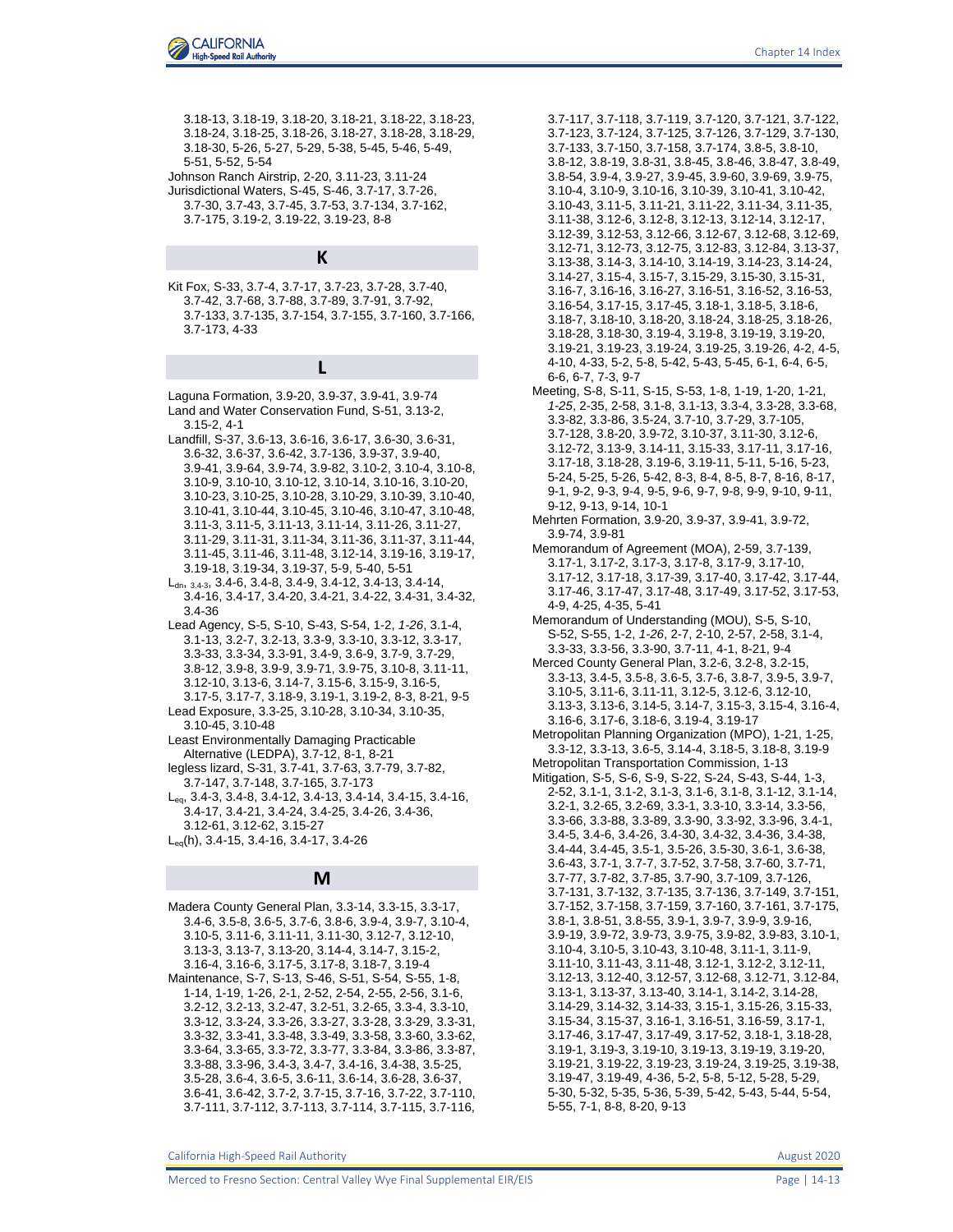

Mitigation Measures, S-5, S-6, S-9, S-22, S-44, 1-3, 2-52, 3.1-1, 3.1-2, 3.1-6, 3.1-8, 3.1-14, 3.2-1, 3.2-65, 3.2-69, 3.3-1, 3.3-14, 3.3-56, 3.3-88, 3.3-90, 3.4-1, 3.4-26, 3.4-36, 3.4-44, 3.5-1, 3.5-26, 3.5-30, 3.6-1, 3.6-38, 3.6-43, 3.7-1, 3.7-52, 3.7-126, 3.8-1, 3.8-51, 3.9-1, 3.9-75, 3.9-83, 3.10-1, 3.10-43, 3.10-48, 3.11-1, 3.11-43, 3.11-48, 3.12-1, 3.12-71, 3.12-84, 3.13-1, 3.13-37, 3.14-1, 3.14-28, 3.14-33, 3.15-1, 3.15-33, 3.16-1, 3.16-51, 3.17-1, 3.17-46, 3.17-52, 3.18-1, 3.18-28, 3.19-1, 3.19-3, 3.19-10, 3.19-20, 4-36, 5-2, 7-1, 8-8

Mobile Source Air Toxics (MSAT), 3.3-3

Modesto Formation, 3.9-20, 3.9-36, 3.9-39, 3.9-40, 3.9-72, 3.9-74, 3.9-81, 3.19-33

**N**

- National Ambient Air Quality Standards (NAAQS), 1-19, 3.3-4, 3.3-11, 3.3-12, 3.3-31, 3.3-32, 3.3-34, 3.3-36, 3.3-38, 3.3-40, 3.3-42, 3.3-49, 3.3-55, 3.3-58, 3.3-60, 3.3-62, 3.3-64, 3.3-65, 3.3-66, 3.3-67, 3.3-70, 3.3-71, 3.3-81, 3.3-87, 3.3-88, 3.3-95, 3.12-2, 3.12-53, 3.12-55, 3.12-77, 3.12-79, 3.12-81, 5-39
- National Environmental Policy Act (NEPA), S-4, S-5, S-6, S-8, S-9, S-10, S-11, S-12, S-15, S-24, S-43, S-52, S-53, S-54, S-55, S-56, 1-1, 1-2, 1-3, *1-26*, 2-6, 2-7, 2-10, 2-14, 2-58, 2-59, 2-60, 3.1-2, 3.1-3, 3.1-4, 3.1-5, 3.1-7, 3.1-9, 3.1-12, 3.1-13, 3.1-14, 3.1-15, 3.2-7, 3.2-8, 3.2-12, 3.2-18, 3.2-22, 3.2-65, 3.3-1, 3.3-8, 3.3-16, 3.3-17, 3.3-21, 3.3-26, 3.3-27, 3.3-28, 3.3-31, 3.3-32, 3.3-33, 3.3-51, 3.3-67, 3.3-72, 3.3-73, 3.3-74, 3.3-75, 3.3-76, 3.3-77, 3.3-78, 3.3-79, 3.3-80, 3.3-81, 3.3-82, 3.3-83, 3.3-84, 3.3-85, 3.3-87, 3.3-92, 3.3-94, 3.3-96, 3.4-8, 3.4-9, 3.4-11, 3.4-19, 3.4-20, 3.4-37, 3.4-39, 3.5-9, 3.5-10, 3.5-11, 3.5-12, 3.5-26, 3.6-8, 3.6-9, 3.6-11, 3.6-13, 3.6-39, 3.7-9, 3.7-11, 3.7-12, 3.7-15, 3.7-29, 3.7-30, 3.7-43, 3.7-162, 3.8-12, 3.8-13, 3.8-18, 3.8-21, 3.8-51, 3.9-8, 3.9-9, 3.9-11, 3.9-12, 3.9-14, 3.9-16, 3.9-19, 3.9-75, 3.10-7, 3.10-8, 3.10-10, 3.10-13, 3.10-44, 3.11-1, 3.11-10, 3.11-11, 3.11-12, 3.11-14, 3.11-15, 3.11-43, 3.12-9, 3.12-10, 3.12-11, 3.12-14, 3.12-19, 3.12-70, 3.12-75, 3.13-1, 3.13-6, 3.13-7, 3.13-8, 3.13-9, 3.13-10, 3.13-37, 3.14-6, 3.14-7, 3.14-8, 3.14-9, 3.14-11, 3.14-20, 3.14-30, 3.15-5, 3.15-6, 3.15-7, 3.15-9, 3.15-33, 3.16-5, 3.16-6, 3.16-7, 3.16-10, 3.16-54, 3.17-7, 3.17-8, 3.17-12, 3.17-16, 3.17-22, 3.17-23, 3.17-24, 3.17-46, 3.17-49, 3.18-2, 3.18-8, 3.18-9, 3.18-10, 3.18-28, 3.19-1, 3.19-2, 4-1, 4-2, 4-7, 5-3, 5-26, 5-45, 5-46, 5-47, 7-1, 7-3, 8-1, 8-3, 8-5, 8-8, 8-21, 9-1, 9-4, 9-5, 9-6, 9-13
- National Fire Protection Association (NFPA), 3.11-6, 3.11-20
- National Historic Landmark (NHL), 3.4-17
- National Historic Preservation Act (NHPA), S-50, 2-59, 3.16-3, 3.16-5, 3.16-17, 3.17-1, 3.17-3, 3.17-4, 3.17-7, 3.17-8, 3.17-9, 3.17-12, 3.17-21, 3.17-40,
	- 3.19-1, 3.19-2, 3.19-46, 4-5, 4-7, 4-8, 4-35, 8-15
- National Oceanic and Atmospheric Administration (NOAA), 1-15, 2-59, 3.7-22, 3.19-24, 9-8, 9-11, 9-12, 9-13, 9-15, 10-2
- National Park Service (NPS), S-51, 3.9-6, 3.17-48, 4-3, 4-6, 4-41, 4-42
- National Pollutant Discharge Elimination System (NPDES), 2-60, 3.8-3, 3.8-4, 3.8-5, 3.8-7, 3.8-12, 3.8-37, 3.8-42, 3.9-5, 3.9-45, 3.10-3, 3.19-29
- National Register of Historic Places (NRHP), 3.7-138, 3.16-11, 3.16-22, 3.16-31, 3.17-1, 3.17-4, 3.17-9, 3.17-16, 3.17-17, 3.17-19, 3.17-20, 3.17-21, 3.17-22,

3.17-23, 3.17-24, 3.17-44, 3.17-48, 3.19-48, 3.19-49, 4-5, 4-6, 4-14, 4-16, 4-25, 4-26, 4-28

- National Wildlife Refuge (NWR), 3.7-48, 3.7-49, 3.7-51, 3.7-107, 3.19-26, 4-15
- Native American Heritage Commission (NAHC), 3.17-6, 3.17-11, 3.17-48, 3.17-49, 10-3
- Natural Gas, S-29, 3.6-2, 3.6-3, 3.6-8, 3.6-10, 3.6-14, 3.6-15, 3.6-19, 3.6-21, 3.6-22, 3.6-24, 3.6-27, 3.6-37, 3.6-40, 3.6-41, 3.9-4, 3.9-13, 3.9-14, 3.9-33, 3.9-65, 3.9-80, 3.10-10, 3.10-40, 3.10-43, 3.11-2, 3.11-9, 3.11-10, 3.11-40, 3.19-16
- Natural Resources, S-12, S-14, S-42, 1-7, 1-8, *1-21*, 3.3-9, 3.7-5, 3.7-8, 3.8-3, 3.8-7, 3.8-11, 3.9-5, 3.9-13, 3.9-23, 3.9-26, 3.12-5, 3.12-6, 3.12-8, 3.12-10, 3.14-2, 3.14-31, 3.15-3, 3.16-4, 3.16-5, 3.16-6, 3.18-3, 3.18-6, 3.18-8, 4-9, 4-10, 5-10, 7-3, 8-9, 8-21, 10-2, 10-3
- Natural Resources Conservation Service (NRCS), S-40, S-42, 3.7-21, 3.9-13, 3.9-22, 3.9-23, 3.9-24, 3.9-26, 3.9-44, 3.9-46, 3.9-47, 3.9-49, 3.9-50, 3.9-51, 3.9-62, 3.9-63, 3.9-64, 3.9-78, 3.13-27, 3.14-3, 3.14-6, 3.14-9, 3.14-20, 3.14-21, 3.14-20, 3.14-30, 3.14-31, 10-2
- Nelson's Antelope Squirrel, S-33, 3.7-82, 3.7-89, 3.7-159, 3.7-167, 3.7-173
- NEPA Assignment Memorandum of Understanding (MOU), S-5, S-10, S-52, S-55, 1-2, *1-26*, 3.1-4, 3.3-33, 3.3-56, 3.3-90, 3.7-11, 4-2, 4-7, 8-8, 8-21, 9-4, 9-6
- No Project Alternative, S-4, S-14, S-15, S-16, S-22, S-23, S-24, 2-1, 2-12, 2-14, 2-16, 2-17, 2-20, 2-22, 2-23, 3.1-13, 3.1-15, 3.2-1, 3.2-13, 3.2-19, 3.2-32, 3.2-33, 3.2-34, 3.2-36, 3.2-43, 3.2-45, 3.2-52, 3.2-65, 3.3-1, 3.3-26, 3.3-32, 3.3-50, 3.3-51, 3.3-52, 3.3-53, 3.3-75, 3.3-77, 3.3-79, 3.3-86, 3.3-92, 3.3-94, 3.4-1, 3.4-23, 3.4-39, 3.5-1, 3.5-18, 3.5-19, 3.5-26, 3.5-28, 3.6-1, 3.6-12, 3.6-22, 3.6-23, 3.6-39, 3.7-1, 3.7-52, 3.7-54, 3.7-113, 3.7-162, 3.8-1, 3.8-31, 3.8-32, 3.8-33, 3.8-51, 3.9-1, 3.9-42, 3.9-43, 3.9-44, 3.9-70, 3.9-75, 3.10-1, 3.10-28, 3.10-29, 3.10-44, 3.11-1, 3.11-29, 3.11-30, 3.11-43, 3.12-1, 3.12-36, 3.12-37, 3.12-75, 3.13-1, 3.13-25, 3.13-26, 3.13-37, 3.13-39, 3.14-1, 3.14-17, 3.14-18, 3.14-30, 3.15-1, 3.15-23, 3.15-24, 3.15-33, 3.16-1, 3.16-33, 3.16-34, 3.16-54, 3.17-1, 3.17-38, 3.17-39, 3.17-49, 3.18-18, 3.18-19, 3.18-28, 3.18-29, 3.18-30, 3.19-4, 4-10, 4-11, 4-31, 4-32, 5-1, 5-28, 5-29, 5-47, 6-2, 8-21
- Noise, S-9, S-12, S-22, S-23, S-25, S-26, S-28, S-38, S-39, S-41, S-43, S-44, S-47, S-50, S-51, S-52, S-53, 2-53, 2-54, 3.1-1, 3.1-3, 3.1-8, 3.1-12, 3.3-14, 3.4-1, 3.4-2, 3.4-3, 3.4-4, 3.4-5, 3.4-6, 3.4-7, 3.4-8, 3.4-9, 3.4-10, 3.4-11, 3.4-12, 3.4-13, 3.4-14, 3.4-15, 3.4-16, 3.4-17, 3.4-18, 3.4-19, 3.4-20, 3.4-21, 3.4-22, 3.4-23, 3.4-24, 3.4-25, 3.4-26, 3.4-27, 3.4-28, 3.4-29, 3.4-30, 3.4-31, 3.4-32, 3.4-33, 3.4-34, 3.4-35, 3.4-36, 3.4-37, 3.4-38, 3.4-39, 3.4-40, 3.4-41, 3.4-42, 3.4-43, 3.4-44, 3.4-45, 3.5-5, 3.5-8, 3.5-24, 3.5-25, 3.6-6, 3.7-2, 3.7-30, 3.7-86, 3.7-87, 3.7-88, 3.7-91, 3.7-109, 3.7-119, 3.7-126, 3.7-136, 3.7-149, 3.7-155, 3.7-169, 3.7-170, 3.7-174, 3.11-23, 3.11-42, 3.12-2, 3.12-10, 3.12-13, 3.12-18, 3.12-36, 3.12-38, 3.12-40, 3.12-41, 3.12-54, 3.12-55, 3.12-56, 3.12-57, 3.12-61, 3.12-66, 3.12-67, 3.12-68, 3.12-69, 3.12-70, 3.12-71, 3.12-73, 3.12-75, 3.12-77, 3.12-78, 3.12-79, 3.12-80, 3.12-81, 3.12-82, 3.12-83, 3.12-84, 3.12-85, 3.12-86, 3.12-87, 3.13-7, 3.13-8, 3.13-26, 3.13-27, 3.13-28, 3.13-35, 3.13-36, 3.13-37, 3.13-38, 3.13-39, 3.14-1, 3.14-2, 3.15-1, 3.15-6, 3.15-7, 3.15-9, 3.15-23, 3.15-24, 3.15-26, 3.15-27, 3.15-28, 3.15-30, 3.15-31, 3.15-32, 3.15-33, 3.15-34, 3.15-35, 3.15-36, 3.15-38, 3.15-39,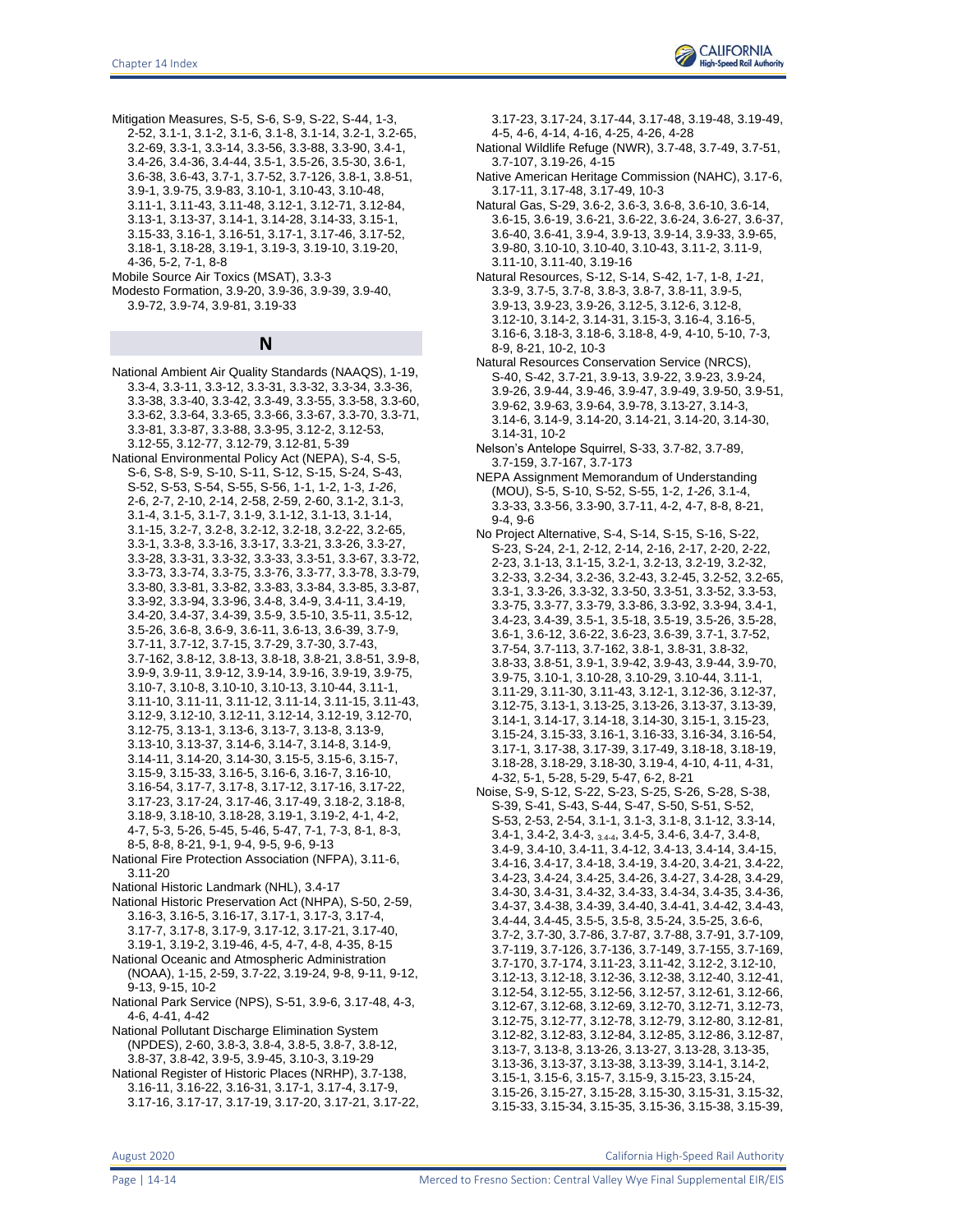

3.16-2, 3.16-4, 3.17-3, 3.17-15, 3.17-16, 3.17-45, 3.17-46, 3.17-51, 3.17-53, 3.18-6, 3.19-5, 3.19-6, 3.19-12, 3.19-13, 3.19-14, 3.19-26, 3.19-38, 3.19-41, 3.19-46, 4-5, 4-7, 4-26, 4-27, 4-35, 4-40, 4-40, 4-41, 5-2, 5-8, 5-10, 5-26, 5-27, 5-28, 5-29, 5-30, 5-31, 5-33, 5-34, 5-42, 5-43, 5-44, 5-45, 5-47, 5-48, 5-51, 5-52, 5-54, 5-55, 6-1, 7-1, 7-2, 8-7, 8-11, 8-13, 8-14, 8-16, 8-19, 8-20, 9-2, 9-3, 9-10

Noise Control Act of 1972, 3.4-4

Nonattainment, 1-19, 3.3-4, 3.3-7, 3.3-10, 3.3-11,

- 3.3-31, 3.3-32, 3.3-34, 3.3-36, 3.3-48, 3.3-49, 3.3-58, 3.3-60, 3.3-62, 3.3-64, 3.3-65, 3.3-87
- North Merced Gravel, 3.9-37, 3.9-41, 3.9-71
- Notice of Determination (NOD), S-10, S-54, S-55, 1-1, 2-6, 8-5
- Notice of Preparation (NOP), 3.3-12, 3.3-38, 3.17-5, 9-5

# **O**

- O<sup>3</sup> Attainment Plan, 3.3-48, 3.3-49
- Oakdale Municipal Airport, 3.2-4, 3.2-29, 3.2-30, 3.4-2, 3.11-9, 3.11-23, 3.11-24, 3.11-40
- Occupational Noise Exposure, 3.4-4
- Occupational Safety and Health Administration (OSHA), 3.4-4, 3.4-8, 3.5-7, 3.5-9, 3.5-13, 3.5-21, 3.10-31,
- 3.10-33, 3.10-35, 3.10-41, 3.11-33 Omnibus Public Land Management Act of 2009, 3.7-5,
- 3.8-3
- Open Space, S-22, 3.7-96, 3.7-120, 3.7-121, 3.7-125, 3.7-155, 3.7-163, 3.7-167, 3.7-170, 3.8-9, 3.8-11, 3.9-5, 3.10-19, 3.12-3, 3.12-8, 3.13-2, 3.13-3, 3.13-4, 3.13-6, 3.13-19, 3.13-37, 3.14-3, 3.14-5, 3.14-6, 3.15-1, 3.15-2, 3.15-4, 3.15-5, 3.15-6, 3.15-7, 3.15-9, 3.15-10, 3.15-11, 3.15-16, 3.15-17, 3.15-23, 3.15-24, 3.15-31, 3.15-32, 3.16-2, 3.16-4, 3.16-5, 3.16-6, 3.16-7, 3.16-8, 3.16-33, 3.18-6, 3.19-25, 3.19-43, 3.19-44, 3.19-45, 4-14, 4-27, 5-29, 5-52, 5-54, 8-8
- Operating and Maintenance (O&M), S-13, S-24, 1-7, 1-26, 2-52, 3.5-20, 3.7-110, 3.7-111, 3.7-112, 3.7-113, 3.7-116, 3.7-119, 3.8-46, 3.8-52, 3.9-53, 3.9-56, 3.9-75, 3.9-79, 3.10-42, 3.11-45, 3.12-19, 3.13-38, 3.14-27, 3.15-32, 3.17-45, 3.17-51, 3.18-25, 3.19-27, 3.19-29, 5-43, 6-1, 6-4, 6-5, 6-6, 6-7
- Operations and Service Plan, S-7, *1-23*, 2-1, 2-54, 3.1-6, 6-1, 6-5
- Outreach, S-4, S-8, S-11, S-12, S-15, S-47, S-52, 1-2, 2-3, 2-6, 2-10, 3.1-7, 3.2-45, 3.8-5, 3.9-41, 3.11-37, 3.11-38, 3.11-47, 3.12-45, 3.12-71, 3.12-72, 3.12-73, 3.13-9, 3.13-29, 3.15-1, 3.16-9, 3.17-3, 3.17-9, 3.17-10, 3.17-11, 3.17-12, 3.17-17, 3.18-21, 5-1, 5-10, 5-11, 5-12, 5-23, 5-24, 5-25, 5-26, 5-27, 5-34, 5-35, 5-38, 5-41, 5-52, 5-53, 5-54, 5-55, 8-1, 8-3, 8-5, 8-8, 8-16, 8-19, 9-1, 9-2, 9-4, 9-5
- Overhead Contact System, 2-55, 3.5-2, 3.5-17, 3.5-24, 3.6-4, 3.8-48, 3.16-47, 6-2

## **P**

- Pacific Gas & Electric Company (PG&E), 2-12, 2-14, 2-23, 2-26, 2-35, 3.1-2, 3.1-13, 3.3-28, 3.3-86, 3.6-14, 3.6-15, 3.6-24, 3.6-32, 3.6-37, 3.6-41, 3.7-2, 3.7-16, 3.7-22, 3.7-23, 3.8-34, 3.10-21, 3.10-22, 3.10-26, 3.11-28, 3.11-29, 3.11-34, 3.12-57, 3.18-10, 3.19-4, 3.19-38, 3.19-39, 3.19-40, 9-10, 9-15
- Paleontological, S-35, S-43, 3.1-1, 3.4-2, 3.7-137, 3.8-2, 3.9-1, 3.9-2, 3.9-3, 3.9-4, 3.9-6, 3.9-7, 3.9-8, 3.9-9, 3.9-10, 3.9-11, 3.9-14, 3.9-15, 3.9-16, 3.9-17, 3.9-18, 3.9-19, 3.9-20, 3.9-33, 3.9-36, 3.9-38, 3.9-39, 3.9-42, 3.9-43, 3.9-70, 3.9-71, 3.9-72, 3.9-73, 3.9-74,

California High-Speed Rail Authority **August 2020** 2020

3.9-75, 3.9-77, 3.9-78, 3.9-81, 3.9-82, 3.9-83, 3.9-84, 3.10-2, 3.11-2, 3.17-2, 3.17-6, 3.19-31, 3.19-33, 3.19-34, 5-30, 8-7

- Paleontological Resources, S-35, 3.1-1, 3.4-2, 3.7-137, 3.8-2, 3.9-1, 3.9-2, 3.9-4, 3.9-6, 3.9-9, 3.9-10, 3.9-14, 3.9-15, 3.9-16, 3.9-17, 3.9-18, 3.9-36, 3.9-39, 3.9-42, 3.9-43, 3.9-70, 3.9-71, 3.9-74, 3.9-75, 3.9-77, 3.9-78, 3.9-81, 3.9-82, 3.9-83, 3.9-84, 3.10-2, 3.11-2, 3.17-2, 3.19-31, 3.19-33, 5-30
- Paleontological Resources Monitoring and Mitigation Plan (PRMMP), 3.9-15, 3.9-16, 3.9-72, 3.9-73, 3.9-82
- Paleontological Resources Preservation Act (PRPA), 3.9-6
- Park, S-22, S-36, S-39, S-41, S-48, 2-16, 2-22, 3.1-1, 3.2-19, 3.2-31, 3.3-90, 3.4-2, 3.4-13, 3.4-16, 3.4-17, 3.7-138, 3.9-7, 3.9-9, 3.10-12, 3.10-19, 3.10-38, 3.10-45, 3.11-21, 3.12-3, 3.12-6, 3.12-20, 3.12-33, 3.12-35, 3.12-50, 3.12-53, 3.12-54, 3.12-55, 3.12-56, 3.12-67, 3.12-68, 3.12-69, 3.12-73, 3.12-77, 3.12-84, 3.13-2, 3.13-19, 3.13-20, 3.13-37, 3.15-1, 3.15-2, 3.15-3, 3.15-4, 3.15-5, 3.15-6, 3.15-7, 3.15-8, 3.15-9, 3.15-10, 3.15-11, 3.15-16, 3.15-17, 3.15-20, 3.15-23, 3.15-24, 3.15-25, 3.15-26, 3.15-27, 3.15-28, 3.15-29, 3.15-31, 3.15-32, 3.15-33, 3.15-35, 3.15-36, 3.15-37, 3.15-39, 3.16-2, 3.16-6, 3.16-8, 3.16-9, 3.16-26, 3.16-33, 3.16-34, 3.17-6, 3.18-5, 3.19-5, 3.19-7, 3.19-16, 3.19-17, 3.19-18, 3.19-22, 3.19-27, 3.19-34, 3.19-41, 3.19-43, 3.19-44, 3.19-48, 4-1, 4-2, 4-5, 4-8, 4-13, 4-14, 4-15, 4-26, 4-32, 4-41, 4-42, 5-9, 5-16, 5-28, 5-29, 5-41, 5-42, 5-45, 5-51, 5-52, 5-54, 7-3, 8-6, 8-8, 8-13, 8-15
- Particulate Matter (PM), S-23, S-49, 1-19, 3.3-2, 3.3-3, 3.3-6, 3.3-7, 3.3-9, 3.3-16, 3.3-18, 3.3-19, 3.3-31, 3.3-33, 3.3-36, 3.3-37, 3.3-39, 3.3-44, 3.3-45, 3.3-46, 3.3-47, 3.3-48, 3.3-49, 3.3-50, 3.3-52, 3.3-58, 3.3-60, 3.3-62, 3.3-64, 3.3-74, 3.3-76, 3.3-78, 3.3-80, 3.3-87, 3.3-88, 3.3-94, 3.3-97, 3.8-48, 3.12-54, 3.12-55, 3.12-67, 3.12-68, 3.19-10, 5-39
- Passenger Rail, S-1, S-5, S-13, S-14, S-15, 1-8, 1-14, 1-17, *1-23*, 2-14, 2-20, 2-21, 2-23, 2-28, 2-33, 2-37, 2-40, 2-50, 3.1-4, 3.1-13, 3.2-3, 3.2-4, 3.2-5, 3.2-9, 3.2-12, 3.2-26, 3.2-30, 3.2-32, 3.2-34, 3.2-48, 3.2-49, 3.2-65, 3.2-67, 3.2-68, 3.2-69, 3.2-70, 3.2-71, 3.10-43, 3.11-4, 3.11-6, 3.11-10, 3.11-30, 3.12-14, 3.12-39, 3.12-67, 3.12-68, 3.18-4, 3.18-6, 3.19-8, 4-10, 5-8, 6-6
- PM, S-28, 3.2-22, 3.2-24, 3.2-25, 3.2-55, 3.2-58, 3.2-61, 3.2-64, 3.3-2, 3.3-4, 3.3-9, 3.3-11, 3.3-19, 3.3-31, 3.3-32, 3.3-35, 3.3-36, 3.3-39, 3.3-42, 3.3-49, 3.3-56, 3.3-65, 3.3-66, 3.3-81, 3.3-87, 3.3-88, 3.3-90, 3.3-91, 3.3-92, 3.3-95
- PM10, S-23, S-44, S-49, 1-19, 1-20, 3.3-2, 3.3-6, 3.3-7, 3.3-10, 3.3-12, 3.3-14, 3.3-15, 3.3-16, 3.3-24, 3.3-28, 3.3-31, 3.3-32, 3.3-36, 3.3-37, 3.3-39, 3.3-42, 3.3-44, 3.3-46, 3.3-48, 3.3-49, 3.3-51, 3.3-52, 3.3-53, 3.3-54, 3.3-55, 3.3-58, 3.3-60, 3.3-62, 3.3-64, 3.3-65, 3.3-71, 3.3-72, 3.3-73, 3.3-74, 3.3-76, 3.3-78, 3.3-80, 3.3-81, 3.3-87, 3.3-88, 3.3-90, 3.3-91, 3.3-92, 3.3-94, 3.3-96, 3.3-97, 3.12-53, 3.12-55, 3.19-10, 3.19-12, 5-39, 5-45, 5-50
- PM2.5, S-23, 1-19, 1-20, 3.3-2, 3.3-6, 3.3-7, 3.3-10, 3.3-11, 3.3-14, 3.3-16, 3.3-24, 3.3-28, 3.3-31, 3.3-32, 3.3-36, 3.3-37, 3.3-39, 3.3-42, 3.3-45, 3.3-47, 3.3-48, 3.3-49, 3.3-51, 3.3-52, 3.3-53, 3.3-54, 3.3-57, 3.3-58, 3.3-59, 3.3-60, 3.3-61, 3.3-62, 3.3-63, 3.3-64, 3.3-65, 3.3-71, 3.3-72, 3.3-73, 3.3-74, 3.3-76, 3.3-78, 3.3-80, 3.3-81, 3.3-87, 3.3-88, 3.3-90, 3.3-94, 3.3-96, 3.12-53, 3.19-10, 5-39, 5-45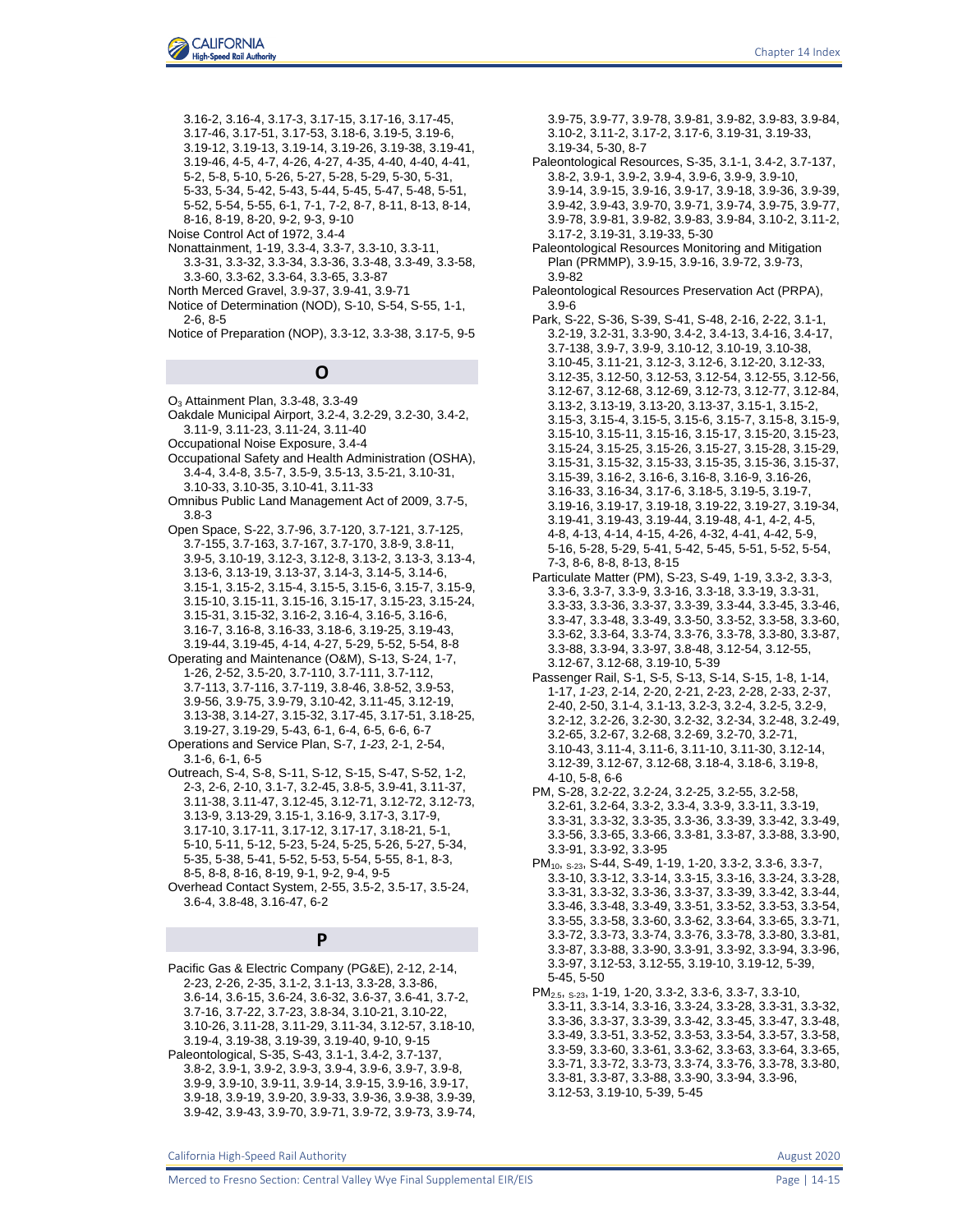

Pond Turtle, S-31, 3.7-41, 3.7-62, 3.7-79, 3.7-80, 3.7-81, 3.7-133, 3.7-145, 3.7-146, 3.7-165, 3.7-173, 3.9-40, 3.9-42

- Population, S-1, S-13, S-14, S-23, S-24, S-51, 1-8, 1-10, 1-11, 1-13, 1-15, 1-17, 1-20, *1-21*, *1-22*, *1-26*, 2-15, 2-22, 3.2-6, 3.2-13, 3.2-20, 3.2-32, 3.2-33, 3.2-48, 3.2-65, 3.3-50, 3.3-51, 3.3-52, 3.3-82, 3.3-94, 3.4-23, 3.4-39, 3.5-18, 3.5-19, 3.6-20, 3.6-22, 3.6-23, 3.6-39, 3.7-28, 3.7-30, 3.7-41, 3.7-42, 3.7-48, 3.7-54, 3.7-65, 3.7-79, 3.7-84, 3.7-162, 3.8-32, 3.8-33, 3.8-51, 3.9-43, 3.9-44, 3.9-70, 3.9-75, 3.10-28, 3.10-44, 3.11-30, 3.11-31, 3.11-43, 3.12-3, 3.12-7, 3.12-15, 3.12-17, 3.12-22, 3.12-23, 3.12-24, 3.12-25, 3.12-27, 3.12-28, 3.12-32, 3.12-36, 3.12-37, 3.12-38, 3.12-41, 3.12-44, 3.12-49, 3.12-57, 3.12-58, 3.12-75, 3.12-80, 3.13-2, 3.13-5, 3.13-25, 3.13-39, 3.14-12, 3.14-17, 3.14-18, 3.14-30, 3.15-4, 3.15-23, 3.15-24, 3.15-33, 3.16-19, 3.16-33, 3.16-54, 3.17-18, 3.17-19, 3.17-20, 3.17-21, 3.17-22, 3.17-23, 3.17-38, 3.17-49, 3.18-1, 3.18-2, 3.18-3, 3.18-5, 3.18-7, 3.18-8, 3.18-11, 3.18-12, 3.18-13, 3.18-16, 3.18-17, 3.18-18, 3.18-19, 3.18-20, 3.18-25, 3.18-26, 3.18-27, 3.18-28, 3.18-29, 3.18-30, 3.19-3, 3.19-4, 3.19-5, 3.19-7, 3.19-13, 3.19-15, 3.19-16, 3.19-18, 3.19-27, 3.19-33, 3.19-34, 3.19-35, 3.19-36, 3.19-37, 3.19-38, 3.19-40, 3.19-43, 3.19-44, 3.19-48, 4-10, 4-32, 5-2, 5-5, 5-10, 5-11, 5-12, 5-13, 5-14, 5-16, 5-17, 5-18, 5-19, 5-20, 5-21, 5-22, 5-28, 5-29, 5-31, 5-33, 5-39, 5-40, 5-44, 5-45, 5-47, 5-50, 5-53, 5-54, 6-2, 8-13, 8-18
- Preferred Alternative, S-4, S-5, S-6, S-8, S-10, S-16, S-52, S-54, 1-1, 1-3, 1-5, 2-1, 2-10, 2-12, 2-37, 3.1-4, 3.1-5, 3.1-7, 3.7-12, 3.12-45, 3.12-71, 3.12-72, 5-25, 5-35, 5-42, 5-53, 6-3, 8-1, 8-6, 8-7, 8-8, 8-13, 8-17, 8-18, 8-19, 8-20, 8-21, 8-22, 9-4, 9-5, 9-12 Preliminary Cost Estimate, 8-18
- Public Meeting, S-11, S-53, 3.4-16, 3.13-9, 3.17-10, 5-3, 5-24, 5-25, 5-26, 5-29, 5-46, 8-17, 9-1, 9-2, 9-4, 9-5, 9-6
- Purpose and Need, 1-7, 2-10, 3.7-11, 4-2, 4-3, 4-9, 4-31, 4-32, 4-33, 4-39, 4-41

## **R**

Rail, S-1, S-10, S-12, S-15, S-17, S-22, S-42, S-49, 1-1, 1-2, 1-7, 1-14, 1-17, 1-19, 1-20, *1-23*, *1-25*, *1-26*, 2-14, 2-20, 2-21, 2-22, 2-23, 2-47, 2-52, 2-54, 2-55, 2-56, 2-57, 2-59, 3.1-13, 3.2-1, 3.2-3, 3.2-6, 3.2-7, 3.2-9, 3.2-11, 3.2-19, 3.2-26, 3.2-31, 3.2-33, 3.2-34, 3.2-48, 3.2-49, 3.2-51, 3.2-68, 3.3-1, 3.3-13, 3.3-18, 3.3-19, 3.3-22, 3.3-23, 3.3-24, 3.3-26, 3.3-32, 3.3-53, 3.3-69, 3.3-74, 3.3-75, 3.3-78, 3.3-79, 3.3-80, 3.3-83, 3.3-84, 3.3-85, 3.3-88, 3.3-89, 3.3-96, 3.4-2, 3.4-10, 3.4-12, 3.4-16, 3.4-24, 3.4-31, 3.4-32, 3.4-34, 3.4-39, 3.4-45, 3.5-1, 3.5-11, 3.5-13, 3.5-17, 3.5-18, 3.5-20, 3.5-24, 3.5-25, 3.5-26, 3.5-27, 3.5-29, 3.6-10, 3.6-12, 3.6-38, 3.7-7, 3.7-30, 3.7-107, 3.8-8, 3.8-24, 3.8-39, 3.8-42, 3.8-45, 3.8-48, 3.9-54, 3.9-55, 3.9-67, 3.9-78, 3.10-2, 3.10-9, 3.10-17, 3.10-28, 3.10-32, 3.10-44, 3.11-1, 3.11-3, 3.11-5, 3.11-7, 3.11-10, 3.11-14, 3.11-18, 3.11-21, 3.11-22, 3.11-23, 3.11-30, 3.11-31, 3.11-32, 3.11-33, 3.11-38, 3.11-43, 3.11-46, 3.12-4, 3.12-5, 3.12-6, 3.12-8, 3.12-9, 3.12-13, 3.12-38, 3.12-40, 3.12-55, 3.12-72, 3.12-73, 3.12-79, 3.12-87, 3.13-4, 3.13-27, 3.13-30, 3.14-31, 3.16-9, 3.16-54, 3.17-1, 3.17-13, 3.17-15, 3.17-42, 3.17-43, 3.18-4, 3.18-5, 3.18-6, 3.18-10, 3.18-11, 3.18-25, 3.19-8, 3.19-13, 3.19-14, 3.19-34, 3.19-37, 3.19-49, 4-10, 4-36, 5-37, 6-5, 7-3, 8-1, 8-4, 9-2, 9-5, 9-7, 9-15, 10-3, 10-7

Rail Safety Improvement Act 2008, 3.11-3

- Receptors, S-25, S-26, 3.3-25, 3.3-40, 3.3-41, 3.3-90, 3.3-95, 3.4-3, 3.4-10, 3.4-13, 3.4-16, 3.4-18, 3.4-19, 3.4-22, 3.4-23, 3.4-24, 3.4-25, 3.4-26, 3.4-27, 3.4-29, 3.4-30, 3.4-31, 3.4-32, 3.4-33, 3.4-35, 3.4-36, 3.4-38, 3.4-39, 3.4-41, 3.4-42, 3.4-43, 3.4-44, 3.4-45, 3.5-10, 3.5-11, 3.5-12, 3.5-18, 3.5-21, 3.7-136, 3.12-40, 3.12-54, 3.12-66, 3.12-67, 3.16-34, 3.16-52, 3.19-11, 3.19-12, 3.19-13, 3.19-14, 5-2, 5-31, 5-39, 5-43, 5-44, 7-1, 7-2, 8-11, 8-14, 8-19
- Record of Decision (ROD), S-10, S-55, 1-1, 2-2, 2-6, 8-5, 8-21
- Recreation, S-22, S-41, S-48, S-51, 3.1-1, 3.4-2, 3.4-13, 3.4-16, 3.7-7, 3.7-8, 3.7-138, 3.8-7, 3.8-9, 3.8-10, 3.8-11, 3.8-26, 3.8-50, 3.9-7, 3.10-12, 3.12-3, 3.12-6, 3.12-8, 3.12-33, 3.12-35, 3.12-54, 3.12-56, 3.12-73, 3.12-79, 3.13-2, 3.13-19, 3.15-1, 3.15-2, 3.15-3, 3.15-4, 3.15-5, 3.15-6, 3.15-7, 3.15-8, 3.15-9, 3.15-10, 3.15-11, 3.15-16, 3.15-17, 3.15-20, 3.15-23, 3.15-24, 3.15-26, 3.15-27, 3.15-28, 3.15-29, 3.15-30, 3.15-31, 3.15-32, 3.15-33, 3.15-34, 3.15-35, 3.15-36, 3.15-37, 3.15-38, 3.16-2, 3.16-5, 3.16-6, 3.16-26, 3.16-34, 3.17-6, 3.18-6, 3.19-43, 3.19-44, 4-1, 4-3, 4-5, 4-7, 4-8, 4-13, 4-14, 4-15, 4-26, 4-27, 4-41, 4-42, 5-9, 5-28, 5-29, 5-41, 5-42, 5-45, 5-51, 5-52, 5-54, 8-8, 8-13, 8-15
- *Regional Bicycle Transportation Plan*, *3.2-5*
- Regional Transportation Plan (RTP), 3.13-3, 3.19-4 *Regional Transportation Plan and Sustainable Communities Strategy*, *1-25*, 3.2-4, 3.2-6, 3.12-7,
- 3.12-37, 3.14-5, 3.14-6, 3.14-7, 3.14-18, 3.18-4, 3.18-5, 3.19-40
- Reliability, S-13, 1-8, 1-17, 1-18, 3.6-19, 3.6-20, 3.11-21, 3.19-17, 4-9, 4-32, 7-3
- Relocation, S-23, S-26, S-29, S-39, S-45, S-46, S-47, 1-26, 2-35, 3.2-7, 3.2-33, 3.2-47, 3.6-1, 3.6-4, 3.6-10, 3.6-11, 3.6-23, 3.6-24, 3.6-27, 3.6-32, 3.6-33, 3.6-39, 3.6-41, 3.6-43, 3.7-16, 3.7-58, 3.7-60, 3.7-81, 3.7-89, 3.7-92, 3.7-129, 3.7-130, 3.7-134, 3.7-137, 3.7-141, 3.7-142, 3.7-145, 3.7-146, 3.7-147, 3.7-152, 3.7-153, 3.7-157, 3.7-162, 3.8-9, 3.8-46, 3.9-65, 3.9-66, 3.9-81, 3.10-41, 3.11-41, 3.12-1, 3.12-2, 3.12-3, 3.12-4, 3.12-9, 3.12-10, 3.12-11, 3.12-13, 3.12-14, 3.12-16, 3.12-17, 3.12-19, 3.12-22, 3.12-37, 3.12-42, 3.12-43, 3.12-44, 3.12-45, 3.12-47, 3.12-48, 3.12-49, 3.12-50, 3.12-51, 3.12-52, 3.12-53, 3.12-58, 3.12-59, 3.12-62, 3.12-65, 3.12-71, 3.12-72, 3.12-75, 3.12-78, 3.12-80, 3.12-82, 3.13-30, 3.13-36, 3.14-9, 3.14-23, 3.14-24, 3.17-15, 3.17-22, 3.17-38, 3.17-39, 3.17-41, 3.17-49, 3.17-50, 3.17-52, 3.18-1, 3.18-20, 3.19-38, 3.19-39, 3.19-48, 4-36, 5-3, 5-4, 5-8, 5-9, 5-16, 5-22, 5-27, 5-34, 5-37, 5-38, 5-49, 5-52, 5-53, 5-55, 8-14, 8-19
- Relocations, S-23, S-38, S-39, 3.2-32, 3.2-34, 3.2-35, 3.2-36, 3.2-53, 3.2-62, 3.2-65, 3.2-66, 3.2-68, 3.2-69, 3.3-53, 3.4-24, 3.6-2, 3.6-24, 3.7-54, 3.7-142, 3.8-33, 3.9-44, 3.10-29, 3.11-31, 3.12-3, 3.12-11, 3.12-12, 3.12-13, 3.12-15, 3.12-16, 3.12-20, 3.12-26, 3.12-27, 3.12-36, 3.12-37, 3.12-38, 3.12-42, 3.12-43, 3.12-45, 3.12-46, 3.12-47, 3.12-49, 3.12-50, 3.12-51, 3.12-52, 3.12-58, 3.12-59, 3.12-65, 3.12-75, 3.12-76, 3.12-77, 3.12-78, 3.12-80, 3.12-81, 3.12-82, 3.12-85, 3.12-86, 3.13-26, 3.13-30, 3.13-35, 3.14-18, 3.15-24, 3.16-34, 3.17-13, 3.17-15, 3.18-2, 3.18-20, 3.19-8, 3.19-13, 3.19-36, 3.19-38, 3.19-39, 3.19-48, 5-28, 5-30, 5-32, 5-37, 5-45, 5-49, 6-1, 6-2, 8-20
- Remnant, S-39, S-40, S-47, 3.7-54, 3.12-2, 3.12-11, 3.12-16, 3.12-18, 3.12-51, 3.12-63, 3.12-64, 3.12-72, 3.12-78, 3.12-83, 3.13-7, 3.13-31, 3.13-36, 3.14-1, 3.14-2, 3.14-8, 3.14-9, 3.14-10, 3.14-11, 3.14-17,

August 2020 California High-Speed Rail Authority

Page | 14-16 **Merced to Fresno Section: Central Valley Wye Final Supplemental EIR/EIS**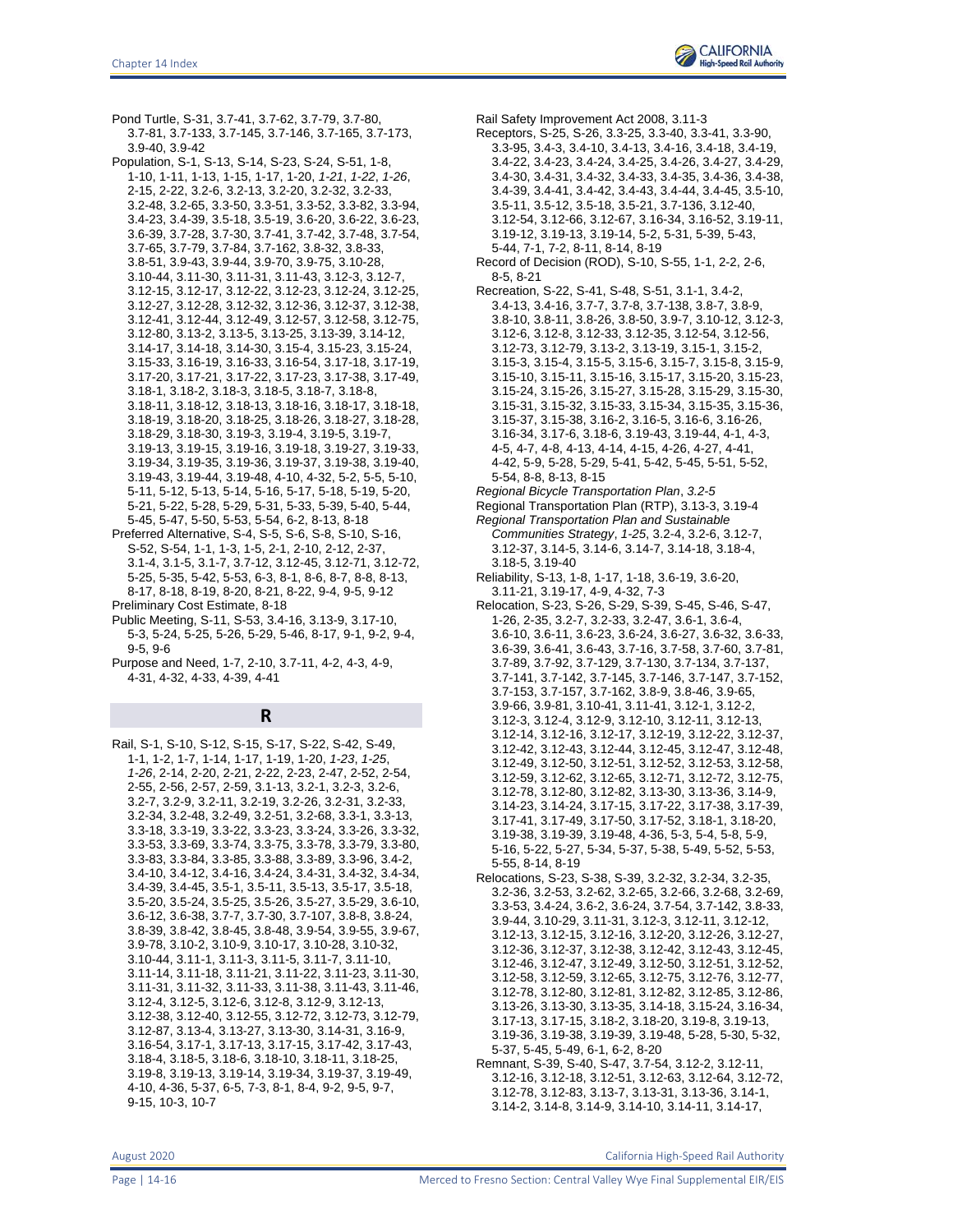

Chapter 14 Index

3.14-21, 3.14-22, 3.14-27, 3.14-30, 3.14-32, 3.14-33, 3.19-42, 7-1, 7-2 Resource Conservation and Recovery Act (RCRA), 3.6-3, 3.6-8, 3.6-32, 3.10-3, 3.10-38, 3.10-42 Resource Study Area (RSA), 3.1-5, 3.1-9, 3.1-10, 3.1-11, 3.1-12, 3.2-1, 3.2-2, 3.2-8, 3.2-9, 3.2-11, 3.2-13, 3.2-14, 3.2-19, 3.2-20, 3.2-21, 3.2-22, 3.2-24, 3.2-25, 3.2-26, 3.2-27, 3.2-28, 3.2-29, 3.2-31, 3.2-33, 3.2-34, 3.2-36, 3.2-39, 3.2-40, 3.2-41, 3.2-42, 3.2-44, 3.2-47, 3.2-48, 3.2-49, 3.2-51, 3.2-56, 3.2-59, 3.2-62, 3.2-69, 3.3-1, 3.3-17, 3.3-18, 3.3-19, 3.3-24, 3.3-25, 3.3-31, 3.3-39, 3.3-48, 3.3-70, 3.3-75, 3.3-87, 3.4-1, 3.4-3, 3.4-10, 3.4-12, 3.4-13, 3.4-15, 3.4-19, 3.4-20, 3.4-21, 3.4-22, 3.4-25, 3.4-28, 3.4-32, 3.4-33, 3.4-43, 3.5-1, 3.5-10, 3.5-11, 3.5-12, 3.5-13, 3.5-14, 3.5-17, 3.5-18, 3.5-19, 3.5-21, 3.5-22, 3.5-23, 3.5-24, 3.5-26, 3.5-27, 3.5-29, 3.6-1, 3.6-9, 3.6-10, 3.6-14, 3.6-16, 3.6-19, 3.6-22, 3.6-24, 3.6-28, 3.6-30, 3.6-34, 3.6-35, 3.6-38, 3.7-1, 3.7-2, 3.7-12, 3.7-13, 3.7-14, 3.7-16, 3.7-17, 3.7-18, 3.7-19, 3.7-20, 3.7-21, 3.7-23, 3.7-24, 3.7-25, 3.7-28, 3.7-31, 3.7-37, 3.7-39, 3.7-42, 3.7-43, 3.7-48, 3.8-1, 3.8-13, 3.8-14, 3.8-15, 3.8-16, 3.8-17, 3.8-19, 3.8-20, 3.8-22, 3.8-24, 3.8-25, 3.8-26, 3.8-27, 3.8-28, 3.8-29, 3.8-30, 3.8-31, 3.8-36, 3.8-38, 3.8-39, 3.8-40, 3.8-41, 3.8-44, 3.8-45, 3.8-49, 3.8-50, 3.9-1, 3.9-11, 3.9-13, 3.9-14, 3.9-15, 3.9-16, 3.9-17, 3.9-19, 3.9-20, 3.9-22, 3.9-23, 3.9-25, 3.9-27, 3.9-28, 3.9-30, 3.9-32, 3.9-33, 3.9-34, 3.9-35, 3.9-36, 3.9-39, 3.9-43, 3.9-44, 3.9-45, 3.9-46, 3.9-47, 3.9-48, 3.9-52, 3.9-54, 3.9-55, 3.9-56, 3.9-57, 3.9-61, 3.9-62, 3.9-64, 3.9-65, 3.9-67, 3.9-68, 3.9-71, 3.9-74, 3.9-79, 3.9-80, 3.9-81, 3.10-1, 3.10-8, 3.10-9, 3.10-11, 3.10-12, 3.10-15, 3.10-16, 3.10-17, 3.10-18, 3.10-20, 3.10-21, 3.10-27, 3.10-29, 3.10-30, 3.10-36, 3.10-38, 3.10-39, 3.10-40, 3.10-41, 3.10-42, 3.10-44, 3.11-1, 3.11-3, 3.11-12, 3.11-13, 3.11-14, 3.11-16, 3.11-18, 3.11-19, 3.11-20, 3.11-21, 3.11-22, 3.11-23, 3.11-25, 3.11-27, 3.11-28, 3.11-29, 3.11-31, 3.11-32, 3.11-33, 3.11-34, 3.11-35, 3.11-39, 3.11-40, 3.11-42, 3.11-46, 3.12-1, 3.12-11, 3.12-13, 3.12-15, 3.12-16, 3.12-17, 3.12-21, 3.12-22, 3.12-24, 3.12-25, 3.12-26, 3.12-27, 3.12-28, 3.12-30, 3.12-31, 3.12-32, 3.12-33, 3.12-34, 3.12-35, 3.12-38, 3.12-47, 3.12-49, 3.12-50, 3.12-52, 3.12-57, 3.12-60, 3.12-69, 3.12-80, 3.12-81, 3.13-1, 3.13-7, 3.13-8, 3.13-9, 3.13-10, 3.13-20, 3.13-25, 3.13-28, 3.13-29, 3.13-32, 3.13-36, 3.13-37, 3.14-1, 3.14-8, 3.14-11, 3.14-17, 3.14-24, 3.15-1, 3.15-6, 3.15-7, 3.15-8, 3.15-9, 3.15-10, 3.15-11, 3.15-16, 3.15-17, 3.15-20, 3.15-23, 3.15-24, 3.15-28, 3.15-31, 3.15-32, 3.15-36, 3.16-1, 3.16-6, 3.16-7, 3.16-8, 3.16-9, 3.16-10, 3.16-11, 3.16-14, 3.16-17, 3.16-19, 3.16-20, 3.16-33, 3.16-35, 3.16-47, 3.16-49, 3.16-53, 3.17-1, 3.17-3, 3.17-12, 3.17-16, 3.17-46, 3.18-1, 3.18-2, 3.18-10, 3.18-11, 3.18-12, 3.18-13, 3.18-14, 3.18-15, 3.18-16, 3.18-17, 3.18-18, 3.18-19, 3.18-20, 3.18-21, 3.18-22, 3.18-23, 3.18-24, 3.18-25, 3.18-26, 3.18-27, 3.18-28, 3.18-29, 3.18-30, 3.19-3, 3.19-5, 3.19-6, 3.19-7, 3.19-8, 3.19-9, 3.19-12, 3.19-13, 3.19-15, 3.19-16, 3.19-17, 3.19-18, 3.19-19, 3.19-20, 3.19-21, 3.19-22, 3.19-23, 3.19-24, 3.19-25, 3.19-26, 3.19-27, 3.19-28, 3.19-29, 3.19-31, 3.19-32, 3.19-33, 3.19-34, 3.19-35, 3.19-36, 3.19-37, 3.19-38, 3.19-39, 3.19-40, 3.19-41, 3.19-42, 3.19-43, 3.19-44, 3.19-45, 3.19-46, 3.19-47, 4-1, 4-3, 4-5, 4-6, 4-8, 4-9, 4-14, 4-15, 4-16, 4-27, 4-40, 4-42, 5-1, 5-2, 5-4, 5-5, 5-6, 5-7, 5-9, 5-10, 5-11, 5-12, 5-13, 5-14, 5-15, 5-16, 5-17, 5-18, 5-19, 5-20, 5-21, 5-22, 5-23, 5-26, 5-31, 5-33, 5-37, 5-40, 5-44, 5-45, 5-46, 5-47, 5-54 Responsible Agency, 1-2, *1-26*, 2-59, 2-60

- Richard Bernasconi Neighborhood Park, 3.3-41, 3.3-70, 3.12-35, 3.15-20, 3.15-22, 3.15-23, 3.15-27, 3.15-28, 3.15-29, 3.15-31, 3.15-32, 3.15-35, 3.15-36, 3.16-26, 3.16-36
- Riders, 1-14, 2-20, 2-53, 3.2-31, 3.2-48, 3.2-49, 3.6-37, 3.8-49
- Ridership, S-1, S-4, S-7, *1-23*, 2-1, 2-53, 3.1-4, 3.1-6, 3.2-48, 3.2-49, 3.2-68, 3.3-22, 3.3-51, 3.3-52, 3.3-53, 3.3-74, 3.3-75, 3.3-76, 3.3-78, 3.3-79, 3.3-80, 3.3-82, 3.3-83, 3.3-84, 3.3-85, 3.6-38, 6-5, 6-7
- Ringtail, S-32, 3.7-42, 3.7-68, 3.7-88, 3.7-89, 3.7-91, 3.7-92, 3.7-135, 3.7-154, 3.7-166, 3.7-167, 3.7-173
- River, S-54, S-55, 1-26, 2-7, 2-10, 2-24, 2-30, 2-33, 2-37, 2-58, 2-59, 3.6-28, 3.6-30, 3.6-41, 3.7-3, 3.7-4, 3.7-5, 3.7-6, 3.7-7, 3.7-8, 3.7-9, 3.7-11, 3.7-22, 3.7-28, 3.7-29, 3.7-36, 3.7-42, 3.7-46, 3.7-47, 3.7-48, 3.7-49, 3.7-51, 3.7-97, 3.7-98, 3.7-100, 3.7-103, 3.7-104, 3.7-105, 3.7-107, 3.7-124, 3.7-164, 3.7-168, 3.7-174, 3.8-2, 3.8-3, 3.8-7, 3.8-8, 3.8-11, 3.8-12, 3.8-19, 3.8-20, 3.8-21, 3.8-22, 3.8-23, 3.8-24, 3.8-25, 3.8-26, 3.8-28, 3.8-29, 3.8-30, 3.8-31, 3.8-37, 3.8-43, 3.8-44, 3.8-45, 3.8-46, 3.8-50, 3.9-12, 3.9-20, 3.9-22, 3.9-27, 3.9-30, 3.9-32, 3.9-33, 3.9-43, 3.9-44, 3.9-56, 3.9-66, 3.13-10, 3.15-4, 3.15-11, 3.16-10, 3.16-11, 3.16-16, 3.16-27, 3.16-28, 3.16-35, 3.17-11, 3.17-25, 3.19-8, 3.19-18, 3.19-24, 3.19-25, 3.19-28, 3.19-29, 3.19-32, 3.19-33, 3.19-36, 3.19-44, 8-8, 9-4, 10-8, 10-9
- Riverbank Formation, 3.9-2, 3.9-20, 3.9-37, 3.9-40, 3.9-41, 3.9-72, 3.9-74
- Road Closure, S-9, S-11, S-25, S-26, S-27, S-37, S-38, S-40, 2-28, 2-31, 2-39, 2-44, 2-50, 3.1-8, 3.2-1, 3.2-9, 3.2-12, 3.2-13, 3.2-14, 3.2-32, 3.2-34, 3.2-35, 3.2-36, 3.2-37, 3.2-38, 3.2-39, 3.2-40, 3.2-41, 3.2-42, 3.2-43, 3.2-44, 3.2-45, 3.2-46, 3.2-47, 3.2-48, 3.2-50, 3.2-51, 3.2-52, 3.2-53, 3.2-56, 3.2-59, 3.2-62, 3.2-65, 3.2-66, 3.2-67, 3.2-68, 3.2-69, 3.3-87, 3.4-15, 3.4-28, 3.4-29, 3.4-43, 3.6-2, 3.11-2, 3.11-11, 3.11-31, 3.11-32, 3.11-33, 3.11-35, 3.11-44, 3.11-46, 3.12-18, 3.12-38, 3.12-39, 3.12-41, 3.12-42, 3.12-44, 3.12-53, 3.12-54, 3.12-60, 3.12-61, 3.12-64, 3.12-76, 3.12-78, 3.12-80, 3.12-82, 3.13-7, 3.13-25, 3.13-26, 3.13-27, 3.13-28, 3.13-30, 3.13-31, 3.13-38, 3.13-41, 3.14-10, 3.14-23, 3.14-24, 3.14-25, 3.14-30, 3.14-32, 3.15-1, 3.15-28, 3.15-29, 3.15-34, 3.15-35, 3.15-36, 3.17-15, 3.19-7, 3.19-8, 4-26, 5-27, 5-32, 5-33, 5-34, 5-42, 5-45, 5-48, 5-49, 5-51, 5-54, 7-1, 7-2, 9-3
- Robertson Boulevard Tree Row, S-26, S-41, S-43, S-48, S-49, S-50, 3.12-41, 3.12-42, 3.12-43, 3.12-44, 3.16-22, 3.16-27, 3.16-31, 3.16-34, 3.16-37, 3.16-39, 3.16-40, 3.16-41, 3.16-42, 3.16-43, 3.16-57, 3.17-13, 3.17-21, 3.17-24, 3.17-28, 3.17-29, 3.17-30, 3.17-31, 3.17-32, 3.17-33, 3.17-34, 3.17-41, 3.17-43, 3.17-44, 3.17-46, 3.17-47, 3.17-49, 3.17-50, 3.17-51, 3.17-52, 3.19-45, 3.19-47, 3.19-48, 3.19-49, 4-12, 4-13, 4-14, 4-16, 4-20, 4-21, 4-22, 4-23, 4-24, 4-26, 4-29, 4-30, 4-31, 4-32, 4-33, 4-34, 4-36, 4-37, 4-38, 4-39, 4-40, 4-41, 5-32, 7-2, 7-3, 8-12, 8-14, 8-15, 8-19, 8-20
- Runoff, 3.6-16, 3.6-34, 3.6-35, 3.6-42, 3.7-6, 3.7-70, 3.7-72, 3.7-74, 3.7-75, 3.7-98, 3.7-101, 3.7-102, 3.7-105, 3.7-107, 3.7-111, 3.7-114, 3.7-120, 3.7-122, 3.7-125, 3.7-163, 3.7-169, 3.7-170, 3.8-2, 3.8-5, 3.8-7, 3.8-8, 3.8-10, 3.8-12, 3.8-13, 3.8-14, 3.8-19, 3.8-21, 3.8-22, 3.8-32, 3.8-33, 3.8-34, 3.8-35, 3.8-36, 3.8-37, 3.8-38, 3.8-39, 3.8-41, 3.8-42, 3.8-43, 3.8-44, 3.8-48, 3.8-49, 3.8-51, 3.8-52, 3.8-53, 3.8-55, 3.10-25, 3.10-31, 3.10-32, 3.10-42, 3.19-5, 3.19-16, 3.19-17, 3.19-25, 3.19-28, 3.19-29, 3.19-30, 5-39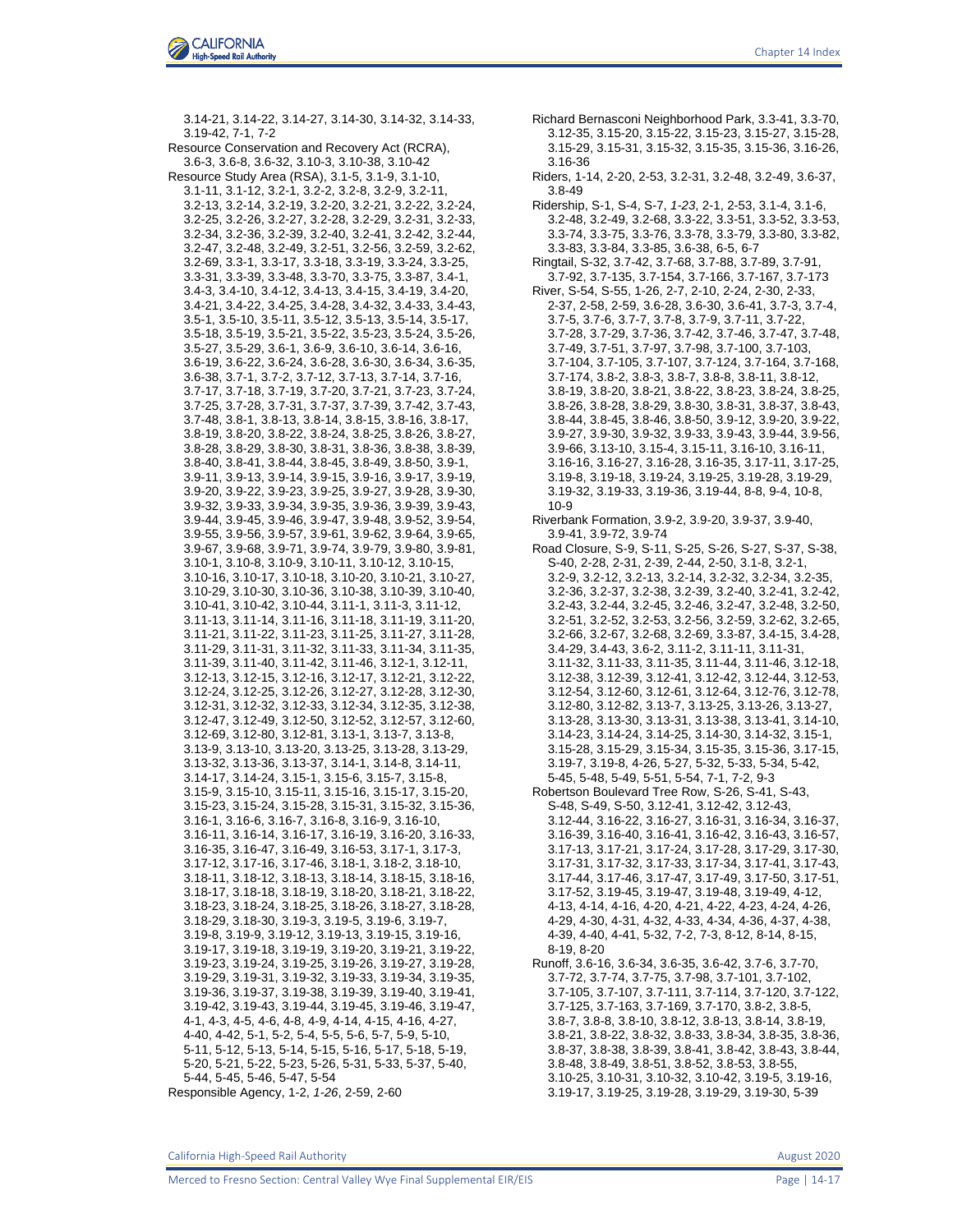# **S**

Safe Drinking Water Act, 3.10-3 Safety, S-22, S-37, S-43, 1-18, 2-23, 2-44, 3.1-1, 3.2-2, 3.3-5, 3.4-2, 3.4-4, 3.4-5, 3.4-9, 3.5-7, 3.6-3, 3.7-137, 3.8-8, 3.8-18, 3.8-31, 3.8-45, 3.9-2, 3.9-5, 3.9-6, 3.9-12, 3.9-42, 3.9-64, 3.9-77, 3.9-84, 3.10-2, 3.10-4, 3.10-7, 3.10-20, 3.10-31, 3.10-43, 3.11-1, 3.11-2, 3.11-4, 3.11-6, 3.11-10, 3.11-12, 3.11-13, 3.11-17, 3.11-28, 3.11-29, 3.11-33, 3.11-34, 3.11-35, 3.11-37, 3.11-39, 3.11-41, 3.11-42, 3.11-44, 3.11-45, 3.11-46, 3.11-48, 3.11-49, 3.12-2, 3.12-3, 3.12-6, 3.12-14, 3.12-19, 3.12-56, 3.13-7, 3.13-8, 3.13-37, 3.15-1, 3.17-48, 3.19-35, 3.19-36, 5-3, 5-27, 5-30, 8-3, 9-11, 10-3 Safety and Security Management Plan, 3.8-18, 3.9-12, 3.11-1, 3.11-12, 3.11-13, 3.11-41, 3.19-36 Sallaberry Ranch Airstrip, 3.11-24, 3.11-25 San Joaquin Coachwhip, 3.7-82, 3.7-147 San Joaquin Kit Fox, 3.7-23, 3.7-88, 3.7-89, 3.7-91, 3.7-135, 3.7-154, 3.7-160, 3.7-167 San Joaquin River, S-30, S-41, 2-24, 2-30, 2-33, 2-37, 3.3-18, 3.7-5, 3.7-10, 3.7-11, 3.7-22, 3.7-25, 3.7-28, 3.7-29, 3.7-36, 3.7-37, 3.7-42, 3.7-48, 3.7-61, 3.7-62, 3.7-73, 3.7-74, 3.7-105, 3.7-106, 3.7-107, 3.7-124, 3.7-125, 3.7-140, 3.7-164, 3.7-169, 3.7-173, 3.7-174, 3.7-176, 3.8-3, 3.8-8, 3.8-12, 3.8-14, 3.8-15, 3.8-20, 3.8-22, 3.8-23, 3.8-24, 3.8-25, 3.8-26, 3.8-28, 3.8-29, 3.8-30, 3.8-31, 3.8-45, 3.8-49, 3.9-20, 3.9-27, 3.9-32, 3.13-10, 3.16-10, 3.16-11, 3.16-12, 3.16-14, 3.16-16, 3.16-18, 3.16-19, 3.16-25, 3.16-27, 3.16-28, 3.16-29, 3.16-31, 3.16-33, 3.16-34, 3.16-35, 3.16-36, 3.16-55, 3.16-57, 3.16-59, 3.17-24, 3.17-25, 3.19-18, 3.19-24, 3.19-25, 3.19-27, 3.19-29, 3.19-44, 3.19-45, 4-11, 4-12, 4-13, 4-25, 9-13, 10-7 San Joaquin River Exchange Contractors Water Authority (SJRECWA), 3.8-27, 3.9-22 San Joaquin River Restoration Program (SJRRP), 3.7-5, 3.7-9, 3.7-28, 3.7-29, 3.7-43, 3.7-48, 3.7-105, 3.8-3, 3.8-8, 3.8-12, 3.8-20, 3.9-27, 3.13-10, 3.19-24, 9-13 Sandy Mush, 2-24, 2-30, 2-31, 2-33, 2-39, 2-47, 3.2-24, 3.2-25, 3.2-26, 3.2-29, 3.2-30, 3.2-31, 3.2-50, 3.2-55, 3.2-58, 3.2-61, 3.2-64, 3.3-41, 3.3-70, 3.3-71, 3.4-2, 3.4-21, 3.4-24, 3.4-35, 3.4-36, 3.4-42, 3.5-14, 3.5-18, 3.5-20, 3.5-21, 3.5-23, 3.5-24, 3.5-29, 3.6-28, 3.6-34, 3.7-18, 3.7-22, 3.7-48, 3.7-49, 3.7-51, 3.7-107, 3.7-108, 3.8-14, 3.8-28, 3.8-31, 3.8-35, 3.8-42, 3.8-48, 3.8-54, 3.9-3, 3.9-20, 3.9-33, 3.9-48, 3.9-52, 3.9-60, 3.9-66, 3.9-74, 3.10-2, 3.10-18, 3.10-19, 3.10-20, 3.10-21, 3.10-25, 3.10-26, 3.10-40, 3.10-42, 3.10-43, 3.11-10, 3.11-16, 3.11-20, 3.11-23, 3.11-24, 3.11-25, 3.11-26, 3.11-27, 3.11-29, 3.11-36, 3.11-39, 3.12-34, 3.12-35, 3.12-42, 3.12-53, 3.12-67, 3.12-83, 3.13-10, 3.13-13, 3.13-14, 3.13-15, 3.13-16, 3.13-20, 3.13-28, 3.13-29, 3.13-36, 3.14-21, 3.14-26, 3.14-32, 3.15-11, 3.15-16, 3.15-17, 3.15-20, 3.15-26, 3.15-27, 3.15-29, 3.15-31, 3.15-32, 3.15-36, 3.16-14, 3.16-26, 3.16-27, 3.16-34, 3.16-36, 3.16-39, 3.16-49, 3.17-40, 3.17-41, 3.17-43, 3.19-5, 3.19-24, 3.19-26, 4-12, 5-2 Scenic Corridor, 3.16-11, 3.19-45, 5-32 Schmidt Creek, 3.8-23, 3.8-28, 3.8-29, 3.8-30 Schmidt Creek Tributary, 3.8-23, 3.8-28, 3.8-29, 3.8-30 School, S-7, S-8, S-9, S-11, S-12, S-22, S-27, S-36, S-39, S-44, S-47, S-53, 2-16, 3.1-6, 3.1-7, 3.1-8, 3.2-2, 3.2-29, 3.2-31, 3.2-32, 3.2-35, 3.2-39, 3.2-41, 3.2-45, 3.2-48, 3.2-49, 3.2-50, 3.2-51, 3.2-52, 3.2-68, 3.2-71, 3.3-4, 3.3-9, 3.3-18, 3.3-25, 3.3-35, 3.3-41, 3.3-75, 3.4-3, 3.4-6, 3.4-13, 3.4-16, 3.4-17, 3.4-19, 3.4-20, 3.4-22, 3.4-25, 3.4-27, 3.4-31, 3.4-41, 3.4-43,

3.5-10, 3.5-11, 3.5-14, 3.5-18, 3.5-21, 3.5-23, 3.5-27, 3.5-29, 3.8-10, 3.10-4, 3.10-6, 3.10-7, 3.10-8, 3.10-9, 3.10-12, 3.10-13, 3.10-14, 3.10-18, 3.10-28, 3.10-29, 3.10-38, 3.10-39, 3.10-43, 3.10-44, 3.10-45, 3.10-46, 3.10-47, 3.10-48, 3.11-3, 3.11-8, 3.11-13, 3.11-25, 3.11-26, 3.11-29, 3.11-31, 3.11-37, 3.11-42, 3.11-43, 3.11-46, 3.11-47, 3.11-49, 3.12-2, 3.12-3, 3.12-4, 3.12-6, 3.12-12, 3.12-17, 3.12-18, 3.12-19, 3.12-20, 3.12-29, 3.12-33, 3.12-34, 3.12-35, 3.12-36, 3.12-37, 3.12-42, 3.12-45, 3.12-53, 3.12-54, 3.12-55, 3.12-56, 3.12-57, 3.12-58, 3.12-59, 3.12-60, 3.12-61, 3.12-67, 3.12-68, 3.12-69, 3.12-77, 3.12-78, 3.12-79, 3.12-81, 3.12-82, 3.12-84, 3.12-85, 3.12-86, 3.13-9, 3.13-20, 3.13-36, 3.13-37, 3.15-1, 3.15-2, 3.15-6, 3.15-9, 3.15-10, 3.15-11, 3.15-16, 3.15-17, 3.15-20, 3.15-23, 3.15-24, 3.15-26, 3.15-27, 3.15-28, 3.15-29, 3.15-31, 3.15-32, 3.15-34, 3.15-35, 3.15-36, 3.15-38, 3.15-39, 3.16-23, 3.16-26, 3.18-20, 3.18-21, 3.18-24, 3.19-4, 3.19-7, 3.19-16, 3.19-18, 3.19-22, 3.19-27, 3.19-34, 3.19-41, 3.19-48, 4-6, 4-8, 4-14, 4-15, 4-26, 4-27, 5-1, 5-16, 5-23, 5-27, 5-29, 5-35, 5-38, 5-40, 5-42, 5-46, 5-51, 5-53, 5-54, 8-3, 8-4, 8-14, 8-17, 9-2, 9-3, 9-6, 9-8, 9-9, 9-11, 9-12, 9-13, 9-14, 10-8, 10-9 Section 106, S-8, S-50, S-55, 2-59, 3.1-7, 3.16-17, 3.17-1, 3.17-2, 3.17-3, 3.17-4, 3.17-8, 3.17-9, 3.17-10, 3.17-11, 3.17-12, 3.17-13, 3.17-15, 3.17-16, 3.17-17, 3.17-18, 3.17-19, 3.17-20, 3.17-21, 3.17-22, 3.17-23, 3.17-24, 3.17-40, 3.17-41, 3.17-43, 3.17-44, 3.17-45, 3.17-46, 3.17-47, 3.17-49, 3.19-2, 3.19-46, 4-6, 4-7, 4-8, 4-9, 4-14, 4-25, 4-28, 4-29, 4-33, 4-35, 4-41, 8-15, 9-5, 10-8 Section 4(f), S-4, S-8, S-25, S-50, S-55, 1-3, 2-59, 3.1-7, 3.4-16, 3.13-2, 3.15-1, 3.15-2, 3.15-6, 3.15-9, 3.15-17, 3.15-20, 3.16-3, 3.16-5, 3.16-16, 3.16-17, 3.16-26, 3.16-36, 3.17-3, 3.17-4, 3.17-7, 4-1, 4-2, 4-3, 4-4, 4-5, 4-6, 4-7, 4-8, 4-9, 4-13, 4-14, 4-15, 4-16, 4-17, 4-18, 4-19, 4-20, 4-21, 4-22, 4-23, 4-24, 4-25, 4-26, 4-27, 4-28, 4-29, 4-30, 4-31, 4-32, 4-33, 4-35, 4-36, 4-37, 4-38, 4-39, 4-41, 8-8, 8-15

- Section 6(f), S-4, S-8, S-25, S-50, S-51, 1-3, 3.1-7, 3.13-2, 3.15-1, 3.15-2, 3.15-6, 3.15-9, 3.16-16, 3.17-3, 4-1, 4-3, 4-5, 4-41, 4-42
- Security, S-17, S-22, S-37, S-43, S-46, S-51, 2-35, 2-43, 2-44, 3.1-1, 3.2-2, 3.2-6, 3.4-2, 3.4-34, 3.6-24, 3.6-35, 3.6-42, 3.7-74, 3.7-86, 3.7-89, 3.7-92, 3.7-108, 3.7-137, 3.7-155, 3.7-156, 3.8-50, 3.8-53, 3.9-2, 3.9-66, 3.10-2, 3.10-31, 3.11-1, 3.11-2, 3.11-3, 3.11-6, 3.11-7, 3.11-8, 3.11-9, 3.11-10, 3.11-12, 3.11-13, 3.11-14, 3.11-15, 3.11-16, 3.11-17, 3.11-18, 3.11-19, 3.11-20, 3.11-21, 3.11-22, 3.11-23, 3.11-27, 3.11-28, 3.11-29, 3.11-30, 3.11-31, 3.11-32, 3.11-33, 3.11-34, 3.11-35, 3.11-37, 3.11-38, 3.11-39, 3.11-40, 3.11-41, 3.11-42, 3.11-43, 3.11-44, 3.11-45, 3.11-46, 3.11-47, 3.11-48, 3.12-2, 3.12-4, 3.12-7, 3.12-13, 3.12-14, 3.12-30, 3.12-34, 3.12-55, 3.12-64, 3.12-68, 3.12-79, 3.12-87, 3.13-5, 3.13-37, 3.14-2, 3.14-17, 3.14-31, 3.14-33, 3.15-1, 3.16-26, 3.16-36, 3.16-51, 3.19-35, 3.19-37, 5-30, 6-1, 8-7
- Security Directives for Passenger Rail, 3.11-3, 3.11-10 Seismicity, S-35, 3.1-1, 3.4-2, 3.7-137, 3.8-2, 3.8-25, 3.9-1, 3.9-2, 3.9-4, 3.9-8, 3.9-11, 3.9-12, 3.9-13, 3.9-15, 3.9-19, 3.9-23, 3.9-42, 3.9-43, 3.9-62, 3.9-78, 3.9-83, 3.10-2, 3.11-2, 3.17-2, 3.19-31, 3.19-32, 5-30 Seismic Hazards, S-36, 3.9-3, 3.9-4, 3.9-13, 3.9-28,
- 3.9-30, 3.9-42, 3.9-57, 3.9-58, 3.9-67, 3.9-68, 3.9-76, 3.9-77, 3.9-83, 3.9-84
- Senate Bill (SB), S-7, 1-21, *1-25*, *1-26*, 3.1-6, 3.2-2, 3.2-19, 3.3-9, 3.3-10, 3.3-13, 3.3-19, 3.3-34, 3.3-37, 3.3-68, 3.3-82, 3.3-86, 3.6-4, 3.6-5, 3.6-21, 3.10-4,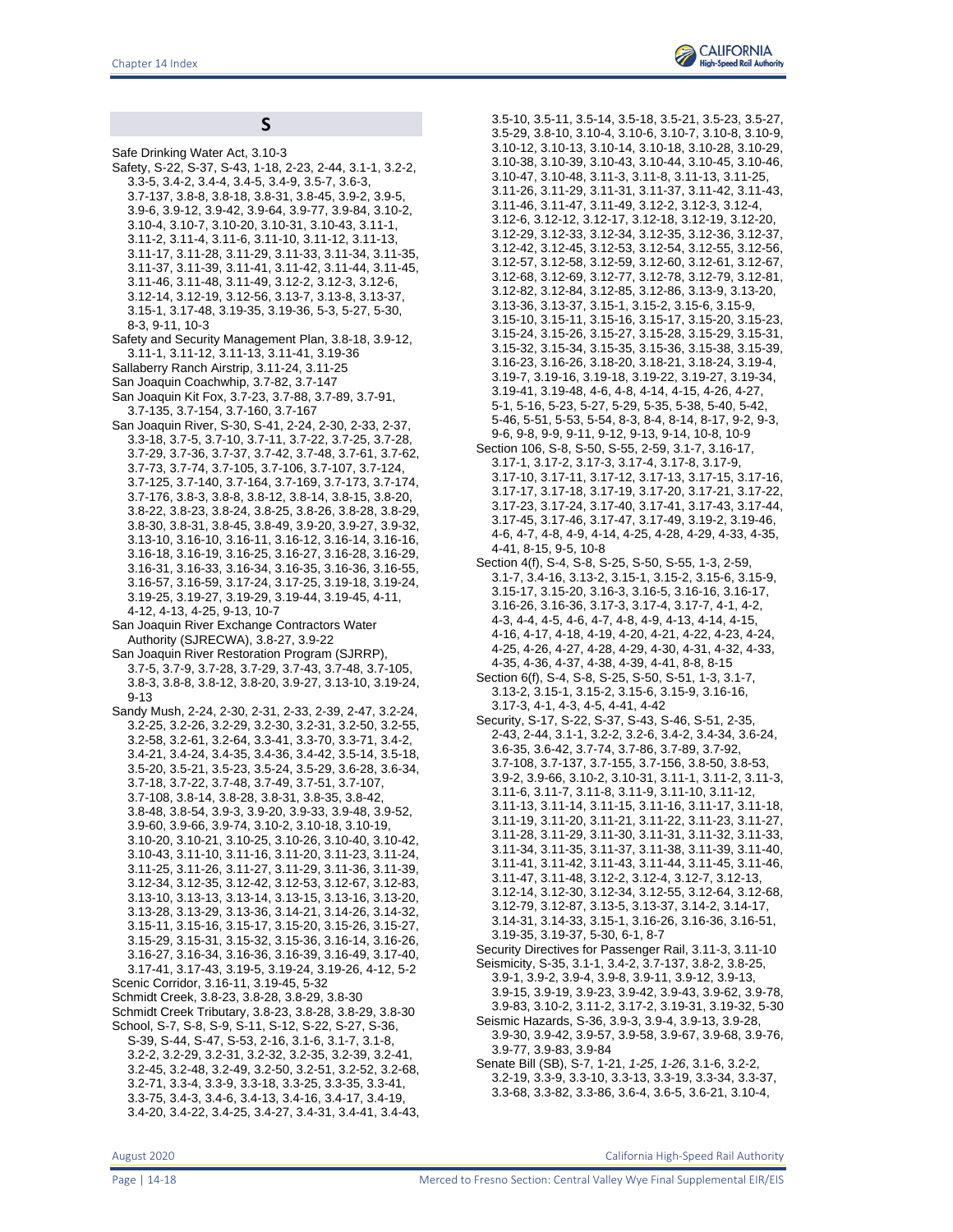

3.13-2, 3.13-6, 3.14-4, 3.14-5, 3.14-6, 3.18-3, 3.18-5, 3.18-8, 5-4 Sensitive Receptor, S-25, S-26, S-28, S-43, S-44, 3.3-16, 3.3-17, 3.3-18, 3.3-25, 3.3-34, 3.3-36, 3.3-40, 3.3-41, 3.3-53, 3.3-69, 3.3-70, 3.3-71, 3.3-87, 3.3-88, 3.3-90, 3.3-95, 3.4-2, 3.4-3, 3.4-8, 3.4-10, 3.4-11, 3.4-13, 3.4-14, 3.4-15, 3.4-16, 3.4-18, 3.4-19, 3.4-20, 3.4-22, 3.4-23, 3.4-24, 3.4-25, 3.4-26, 3.4-27, 3.4-28, 3.4-29, 3.4-30, 3.4-31, 3.4-32, 3.4-34, 3.4-36, 3.4-38, 3.4-39, 3.4-40, 3.4-41, 3.4-43, 3.4-44, 3.4-45, 3.5-1, 3.5-10, 3.5-11, 3.5-12, 3.5-18, 3.5-19, 3.5-21, 3.5-23, 3.5-28, 3.7-136, 3.10-7, 3.10-12, 3.10-31, 3.10-38, 3.10-39, 3.10-40, 3.10-47, 3.12-2, 3.12-20, 3.12-40, 3.12-54, 3.12-56, 3.12-57, 3.12-67, 3.12-77, 3.12-81, 3.12-83, 3.13-36, 3.15-28, 3.16-35, 3.16-52, 3.19-11, 3.19-12, 3.19-13, 3.19-14, 5-2, 5-30, 5-31, 5-33, 5-39, 5-43, 5-44, 5-48, 5-52, 7-1, 7-2, 8-13, 8-14, 8-19 Severance, S-53, 3.12-16, 3.12-18, 3.12-36, 3.12-38, 3.12-41, 3.12-66, 3.12-75, 3.12-79, 3.12-80, 3.12-83, 3.12-84, 3.12-87, 3.13-36, 3.14-1, 3.14-8, 3.14-10, 3.14-18, 3.14-21, 3.14-22, 3.14-23, 3.14-27, 3.14-32, 3.19-42, 5-27 Significant Irreversible Environmental Changes, 7-3 Silvery Legless Lizard, 3.7-82, 3.7-147 Sound Barrier, 3.4-25, 3.4-30, 3.4-32, 3.4-36, 3.4-37, 3.4-38, 3.4-39, 3.4-45, 3.7-148, 5-31, 5-44 Spadefoot, S-31, 3.7-41, 3.7-46, 3.7-62, 3.7-76, 3.7-77, 3.7-133, 3.7-143, 3.7-144, 3.7-164, 3.7-173 SR 152 (North) to Road 11 Wye, S-5, S-8, S-16, S-17, S-21, S-25, S-26, S-27, S-43, S-50, S-51, S-52, S-54, 2-10, 2-12, 2-37, 2-38, 2-39, 2-40, 2-41, 2-42, 2-44, 2-45, 2-49, 2-50, 2-52, 3.1-5, 3.1-7, 3.2-25, 3.2-29, 3.2-35, 3.2-38, 3.2-39, 3.2-40, 3.2-41, 3.2-42, 3.2-44, 3.2-45, 3.2-46, 3.2-47, 3.2-49, 3.2-50, 3.2-51, 3.2-52, 3.2-62, 3.2-64, 3.2-66, 3.2-68, 3.2-69, 3.3-41, 3.3-63, 3.3-64, 3.3-68, 3.3-69, 3.3-70, 3.3-81, 3.3-93, 3.3-95, 3.3-96, 3.4-22, 3.4-26, 3.4-29, 3.4-31, 3.4-34, 3.4-35, 3.4-36, 3.4-38, 3.4-41, 3.4-43, 3.4-45, 3.5-21, 3.5-23, 3.5-24, 3.5-25, 3.6-24, 3.6-28, 3.6-29, 3.6-30, 3.6-31, 3.6-32, 3.6-35, 3.6-36, 3.6-39, 3.7-27, 3.7-33, 3.7-45, 3.7-47, 3.7-51, 3.7-55, 3.7-56, 3.7-61, 3.7-70, 3.7-73, 3.7-76, 3.7-79, 3.7-80, 3.7-84, 3.7-87, 3.7-88, 3.7-89, 3.7-93, 3.7-94, 3.7-98, 3.7-99, 3.7-100, 3.7-102, 3.7-103, 3.7-104, 3.7-108, 3.7-126, 3.7-163, 3.7-168, 3.7-172, 3.7-173, 3.7-174, 3.7-180, 3.8-30, 3.8-34, 3.8-36, 3.8-37, 3.8-38, 3.8-40, 3.8-43, 3.8-44, 3.8-52, 3.8-53, 3.9-34, 3.9-39, 3.9-40, 3.9-44, 3.9-46, 3.9-48, 3.9-51, 3.9-52, 3.9-53, 3.9-54, 3.9-56, 3.9-57, 3.9-58, 3.9-59, 3.9-62, 3.9-64, 3.9-65, 3.9-66, 3.9-67, 3.9-68, 3.9-69, 3.9-71, 3.9-72, 3.9-73, 3.9-74, 3.9-76, 3.9-78, 3.9-79, 3.9-81, 3.9-82, 3.10-19, 3.10-20, 3.10-21, 3.10-23, 3.10-25, 3.10-26, 3.10-32, 3.10-33, 3.10-34, 3.10-36, 3.10-38, 3.10-39, 3.10-40, 3.10-45, 3.10-46, 3.10-47, 3.11-22, 3.11-23, 3.11-24, 3.11-25, 3.11-26, 3.11-27, 3.11-28, 3.11-29, 3.11-31, 3.11-32, 3.11-36, 3.11-37, 3.11-38, 3.11-39, 3.11-40, 3.11-42, 3.11-44, 3.11-47, 3.11-48, 3.12-2, 3.12-33, 3.12-35, 3.12-39, 3.12-40, 3.12-44, 3.12-45, 3.12-46, 3.12-47, 3.12-48, 3.12-49, 3.12-50, 3.12-51, 3.12-52, 3.12-53, 3.12-54, 3.12-57, 3.12-59, 3.12-60, 3.12-61, 3.12-62, 3.12-63, 3.12-64, 3.12-65, 3.12-66, 3.12-70, 3.12-71, 3.12-75, 3.12-80, 3.12-81, 3.12-82, 3.12-83, 3.12-85, 3.12-86, 3.13-18, 3.13-24, 3.13-27, 3.13-28, 3.13-29, 3.13-30, 3.13-32, 3.13-33, 3.13-35, 3.13-38, 3.13-39, 3.13-40, 3.13-41, 3.14-15, 3.14-17, 3.14-19, 3.14-20, 3.14-21, 3.14-22, 3.14-23, 3.14-24, 3.14-25, 3.14-26, 3.14-29, 3.14-30, 3.14-31, 3.14-32, 3.15-16, 3.15-17, 3.15-20, 3.15-24, 3.15-25, 3.15-26, 3.15-27, 3.15-28, 3.15-29, 3.15-30, 3.15-31, 3.15-32, 3.15-34, 3.15-37,

3.15-38, 3.15-39, 3.16-12, 3.16-14, 3.16-31, 3.16-32, 3.16-34, 3.16-35, 3.16-36, 3.16-37, 3.16-42, 3.16-43, 3.16-45, 3.16-46, 3.16-48, 3.16-51, 3.16-55, 3.16-57, 3.16-58, 3.16-59, 3.17-42, 3.17-44, 3.17-50, 3.17-51, 3.18-20, 3.18-21, 3.18-22, 3.18-23, 3.18-24, 3.18-29, 3.18-30, 3.19-10, 3.19-13, 3.19-21, 3.19-22, 3.19-24, 3.19-26, 3.19-34, 3.19-39, 3.19-49, 4-10, 4-13, 4-14, 4-15, 4-27, 4-29, 4-31, 4-34, 4-37, 4-38, 4-39, 4-40, 4-41, 5-31, 5-32, 5-33, 5-34, 5-37, 5-38, 5-39, 5-40, 5-42, 5-43, 5-44, 5-47, 5-48, 5-53, 5-54, 5-55, 7-1, 7-2, 8-1, 8-2, 8-6, 8-7, 8-8, 8-9, 8-10, 8-13, 8-14, 8-15, 8-16, 8-17, 8-18, 8-21, 8-22, 9-4 SR 152 (North) to Road 13 Wye, S-16, S-17, S-18, S-25, S-27, S-41, S-43, S-51, S-52, 2-10, 2-12, 2-23, 2-24, 2-25, 2-26, 2-27, 2-28, 2-35, 2-42, 2-44, 2-45, 2-46, 2-49, 2-50, 2-52, 3.2-22, 3.2-29, 3.2-35, 3.2-37, 3.2-38, 3.2-39, 3.2-40, 3.2-41, 3.2-42, 3.2-44, 3.2-45, 3.2-47, 3.2-49, 3.2-50, 3.2-51, 3.2-52, 3.2-53, 3.2-54, 3.2-55, 3.2-56, 3.2-66, 3.2-68, 3.2-69, 3.3-41, 3.3-57, 3.3-68, 3.3-69, 3.3-81, 3.3-93, 3.3-95, 3.4-20, 3.4-21, 3.4-22, 3.4-26, 3.4-31, 3.4-35, 3.4-38, 3.4-40, 3.4-41, 3.4-43, 3.4-45, 3.5-23, 3.5-25, 3.6-24, 3.6-28, 3.6-29, 3.6-30, 3.6-31, 3.6-32, 3.6-36, 3.6-39, 3.6-42, 3.7-27, 3.7-33, 3.7-45, 3.7-47, 3.7-51, 3.7-56, 3.7-61, 3.7-70, 3.7-73, 3.7-76, 3.7-79, 3.7-84, 3.7-87, 3.7-88, 3.7-89, 3.7-93, 3.7-94, 3.7-98, 3.7-99, 3.7-100, 3.7-102, 3.7-108, 3.7-163, 3.7-168, 3.7-173, 3.7-174, 3.7-180, 3.8-30, 3.8-34, 3.8-36, 3.8-37, 3.8-38, 3.8-40, 3.8-43, 3.8-44, 3.8-45, 3.8-52, 3.9-34, 3.9-40, 3.9-44, 3.9-46, 3.9-48, 3.9-51, 3.9-52, 3.9-53, 3.9-54, 3.9-56, 3.9-57, 3.9-58, 3.9-59, 3.9-62, 3.9-64, 3.9-65, 3.9-66, 3.9-67, 3.9-68, 3.9-69, 3.9-71, 3.9-72, 3.9-73, 3.9-74, 3.9-76, 3.9-78, 3.9-79, 3.9-80, 3.9-81, 3.9-82, 3.10-19, 3.10-20, 3.10-21, 3.10-23, 3.10-24, 3.10-25, 3.10-26, 3.10-32, 3.10-33, 3.10-34, 3.10-35, 3.10-36, 3.10-38, 3.10-39, 3.10-40, 3.10-45, 3.10-46, 3.10-47, 3.11-22, 3.11-23, 3.11-24, 3.11-25, 3.11-26, 3.11-27, 3.11-28, 3.11-29, 3.11-31, 3.11-32, 3.11-33, 3.11-36, 3.11-37, 3.11-38, 3.11-39, 3.11-40, 3.11-42, 3.11-44, 3.11-46, 3.11-47, 3.11-48, 3.12-33, 3.12-34, 3.12-35, 3.12-39, 3.12-40, 3.12-41, 3.12-42, 3.12-44, 3.12-45, 3.12-46, 3.12-47, 3.12-48, 3.12-49, 3.12-50, 3.12-51, 3.12-52, 3.12-53, 3.12-54, 3.12-58, 3.12-59, 3.12-60, 3.12-61, 3.12-62, 3.12-63, 3.12-64, 3.12-65, 3.12-66, 3.12-70, 3.12-71, 3.12-75, 3.12-80, 3.12-81, 3.12-82, 3.12-83, 3.12-85, 3.12-86, 3.13-18, 3.13-19, 3.13-21, 3.13-27, 3.13-29, 3.13-30, 3.13-32, 3.13-33, 3.13-35, 3.13-38, 3.13-39, 3.13-40, 3.13-41, 3.14-15, 3.14-17, 3.14-19, 3.14-20, 3.14-21, 3.14-22, 3.14-24, 3.14-25, 3.14-26, 3.14-29, 3.14-30, 3.15-10, 3.15-16, 3.15-17, 3.15-20, 3.15-24, 3.15-25, 3.15-26, 3.15-27, 3.15-28, 3.15-29, 3.15-30, 3.15-31, 3.15-32, 3.15-34, 3.15-35, 3.15-37, 3.15-38, 3.15-39, 3.16-12, 3.16-14, 3.16-16, 3.16-25, 3.16-26, 3.16-27, 3.16-29, 3.16-31, 3.16-32, 3.16-35, 3.16-37, 3.16-38, 3.16-39, 3.16-41, 3.16-42, 3.16-44, 3.16-45, 3.16-46, 3.16-47, 3.16-48, 3.16-51, 3.16-55, 3.16-57, 3.16-58, 3.16-59, 3.17-42, 3.17-43, 3.17-50, 3.17-51, 3.18-20, 3.18-21, 3.18-22, 3.18-23, 3.18-29, 3.19-13, 3.19-17, 3.19-21, 3.19-24, 3.19-32, 3.19-34, 3.19-47, 3.19-49, 4-10, 4-11, 4-12, 4-13, 4-14, 4-26, 4-27, 4-28, 4-29, 4-30, 4-31, 4-38, 4-39, 4-40, 5-31, 5-32, 5-33, 5-34, 5-37, 5-38, 5-39, 5-40, 5-42, 5-43, 5-44, 5-47, 5-48, 5-53, 5-54, 5-55, 7-1, 7-2, 8-1, 8-6, 8-9, 8-10, 8-14, 8-15, 8-17, 8-18, 8-19, 8-21, 9-4 SR 152 (North) to Road 19 Wye, S-16, S-17, S-19, S-25, S-27, S-41, S-43, S-48, S-51, S-52, 2-10,

2-12, 2-28, 2-29, 2-30, 2-31, 2-32, 2-33, 2-42, 2-43, 2-44, 2-45, 2-46, 2-49, 2-50, 2-52, 3.2-24, 3.2-29, 3.2-30, 3.2-35, 3.2-37, 3.2-38, 3.2-39, 3.2-40, 3.2-41,

California High-Speed Rail Authority August 2020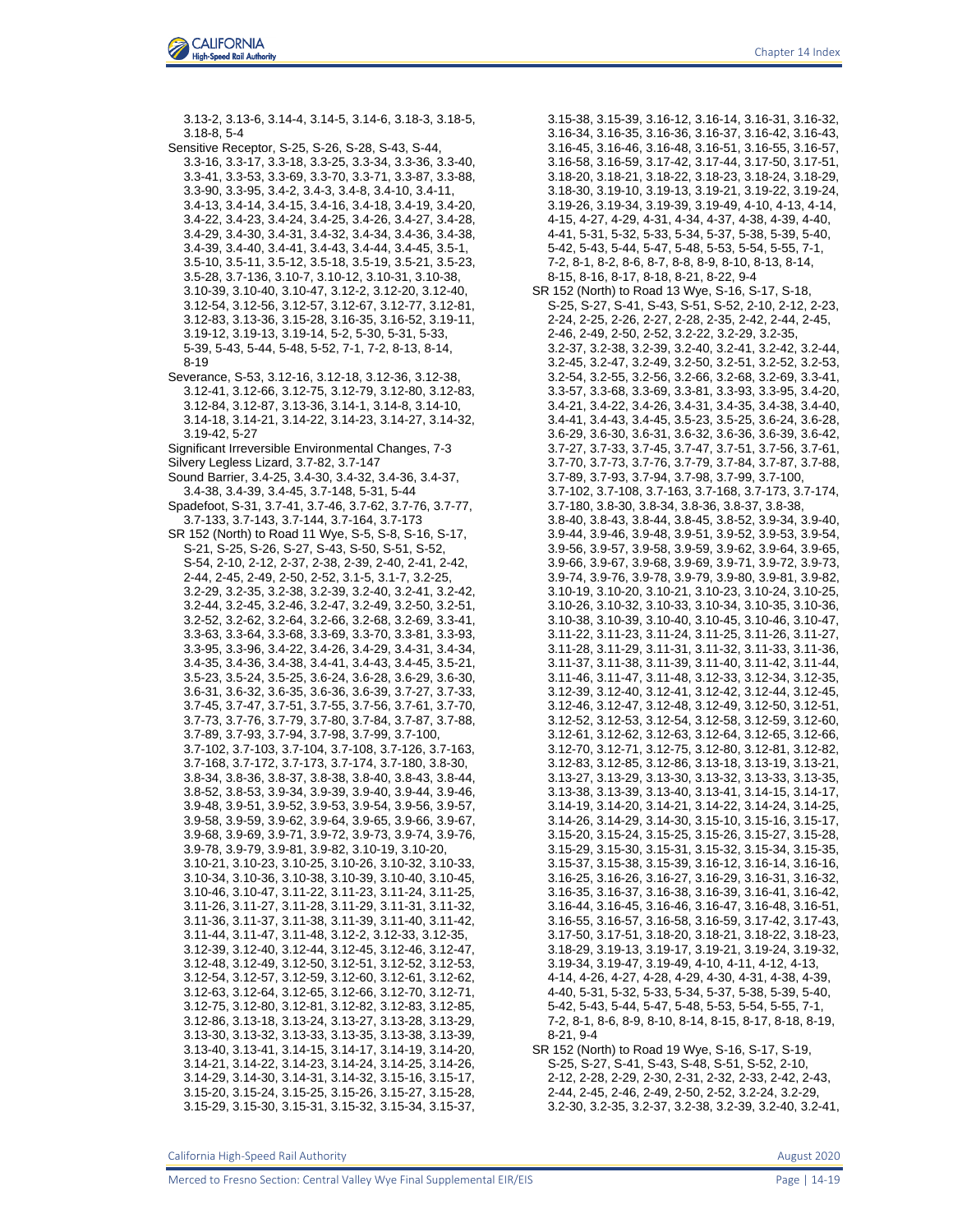

3.2-42, 3.2-44, 3.2-45, 3.2-47, 3.2-49, 3.2-50, 3.2-51, 3.2-52, 3.2-56, 3.2-57, 3.2-58, 3.2-66, 3.2-68, 3.2-69, 3.3-24, 3.3-41, 3.3-59, 3.3-67, 3.3-68, 3.3-69, 3.3-70, 3.3-81, 3.3-93, 3.3-95, 3.4-21, 3.4-25, 3.4-26, 3.4-27, 3.4-29, 3.4-31, 3.4-35, 3.4-36, 3.4-38, 3.4-40, 3.4-41, 3.4-43, 3.4-45, 3.5-14, 3.5-18, 3.5-21, 3.5-23, 3.5-24, 3.5-25, 3.5-29, 3.6-24, 3.6-28, 3.6-29, 3.6-30, 3.6-31, 3.6-32, 3.6-35, 3.6-36, 3.6-39, 3.6-41, 3.7-22, 3.7-27, 3.7-33, 3.7-45, 3.7-47, 3.7-48, 3.7-51, 3.7-55, 3.7-56, 3.7-61, 3.7-70, 3.7-73, 3.7-75, 3.7-76, 3.7-79, 3.7-84, 3.7-87, 3.7-88, 3.7-89, 3.7-93, 3.7-94, 3.7-98, 3.7-99, 3.7-100, 3.7-103, 3.7-104, 3.7-108, 3.7-163, 3.7-168, 3.7-172, 3.7-173, 3.7-174, 3.7-180, 3.8-28, 3.8-30, 3.8-34, 3.8-35, 3.8-36, 3.8-37, 3.8-38, 3.8-40, 3.8-41, 3.8-42, 3.8-43, 3.8-44, 3.8-48, 3.8-52, 3.8-53, 3.8-54, 3.9-33, 3.9-34, 3.9-40, 3.9-44, 3.9-45, 3.9-46, 3.9-48, 3.9-51, 3.9-52, 3.9-53, 3.9-54, 3.9-55, 3.9-56, 3.9-57, 3.9-58, 3.9-59, 3.9-60, 3.9-62, 3.9-64, 3.9-65, 3.9-66, 3.9-67, 3.9-68, 3.9-69, 3.9-74, 3.9-76, 3.9-78, 3.9-79, 3.9-80, 3.9-81, 3.9-82, 3.10-2, 3.10-18, 3.10-19, 3.10-20, 3.10-21, 3.10-22, 3.10-23, 3.10-25, 3.10-26, 3.10-30, 3.10-32, 3.10-33, 3.10-34, 3.10-36, 3.10-37, 3.10-38, 3.10-39, 3.10-40, 3.10-41, 3.10-42, 3.10-45, 3.10-46, 3.10-47, 3.11-22, 3.11-23, 3.11-24, 3.11-25, 3.11-26, 3.11-27, 3.11-28, 3.11-31, 3.11-32, 3.11-34, 3.11-36, 3.11-37, 3.11-38, 3.11-39, 3.11-40, 3.11-42, 3.11-44, 3.11-46, 3.11-47, 3.11-48, 3.12-20, 3.12-33, 3.12-34, 3.12-35, 3.12-39, 3.12-40, 3.12-42, 3.12-43, 3.12-45, 3.12-46, 3.12-47, 3.12-48, 3.12-49, 3.12-50, 3.12-51, 3.12-52, 3.12-53, 3.12-54, 3.12-57, 3.12-59, 3.12-60, 3.12-61, 3.12-62, 3.12-63, 3.12-64, 3.12-65, 3.12-66, 3.12-67, 3.12-70, 3.12-71, 3.12-75, 3.12-80, 3.12-81, 3.12-82, 3.12-83, 3.12-85, 3.12-86, 3.13-18, 3.13-22, 3.13-27, 3.13-28, 3.13-29, 3.13-30, 3.13-31, 3.13-32, 3.13-33, 3.13-35, 3.13-38, 3.13-39, 3.13-40, 3.13-41, 3.14-15, 3.14-17, 3.14-19, 3.14-20, 3.14-21, 3.14-22, 3.14-23, 3.14-24, 3.14-25, 3.14-26, 3.14-29, 3.14-30, 3.14-31, 3.14-32, 3.15-16, 3.15-17, 3.15-20, 3.15-24, 3.15-25, 3.15-26, 3.15-27, 3.15-28, 3.15-29, 3.15-30, 3.15-31, 3.15-32, 3.15-33, 3.15-34, 3.15-35, 3.15-36, 3.15-37, 3.15-38, 3.15-39, 3.16-12, 3.16-14, 3.16-25, 3.16-26, 3.16-27, 3.16-32, 3.16-35, 3.16-36, 3.16-37, 3.16-39, 3.16-40, 3.16-43, 3.16-45, 3.16-46, 3.16-48, 3.16-49, 3.16-51, 3.16-55, 3.16-56, 3.16-57, 3.16-58, 3.16-59, 3.17-41, 3.17-42, 3.17-43, 3.17-44, 3.17-50, 3.17-51, 3.18-20, 3.18-21, 3.18-22, 3.18-23, 3.18-24, 3.18-29, 3.18-30, 3.19-10, 3.19-13, 3.19-14, 3.19-17, 3.19-19, 3.19-21, 3.19-24, 3.19-26, 3.19-30, 3.19-31, 3.19-34, 3.19-39, 3.19-49, 4-10, 4-12, 4-13, 4-14, 4-27, 4-28, 4-29, 4-30, 4-31, 4-38, 4-39, 4-40, 5-31, 5-32, 5-33, 5-34, 5-37, 5-38, 5-39, 5-40, 5-41, 5-42, 5-43, 5-44, 5-45, 5-47, 5-48, 5-53, 5-54, 5-55, 7-1, 7-2, 8-6, 8-9, 8-10, 8-14, 8-15, 8-16, 8-17, 8-18, 8-19, 8-21, 9-4

- Stakeholder, S-15, S-54, 2-6, 2-10, 3.12-45, 4-32, 5-25, 5-35, 8-3, 8-6, 8-17, 8-19, 9-1, 9-2, 9-4
- Stakeholder Meetings, 8-3
- State Historic Preservation Office (SHPO), S-50, 3.9-7, 3.9-9, 3.9-10, 3.17-1, 3.17-3, 3.17-10, 3.17-12, 3.17-13, 3.17-19, 3.17-21, 3.17-24, 3.17-40, 3.17-44,
	- 3.17-47, 3.17-48, 3.17-49, 4-6, 4-7, 4-8, 4-9, 4-25, 4-26, 4-28, 4-29, 4-33, 4-35, 4-36, 4-39, 4-40, 4-41, 10-4
- State Implementation Plan (SIP), 1-20, 3.3-4, 3.3-10, 3.3-13, 3.3-18, 3.3-31, 3.3-32, 3.3-33, 3.3-48, 3.3-49, 3.3-88
- State Lands Commission, 1-27, 3.17-49, 10-3
- State Water Resources Control Board (SWRCB), S-11, 2-60, 3.6-6, 3.7-3, 3.7-4, 3.7-37, 3.7-97, 3.8-3, 3.8-4, 3.8-14, 3.8-19, 3.8-25, 3.8-26, 3.8-37, 3.9-5, 3.9-45,

9-8, 9-11, 9-12, 9-13, 9-14, 9-15, 10-4 Storm Water, 3.8-10, 3.10-25 Stormwater, S-34, 2-35, 2-60, 3.6-2, 3.6-6, 3.6-9, 3.6-10, 3.6-13, 3.6-14, 3.6-16, 3.6-23, 3.6-24, 3.6-34, 3.6-35, 3.6-40, 3.6-42, 3.6-43, 3.7-15, 3.7-36, 3.7-74, 3.7-75, 3.7-98, 3.7-102, 3.7-104, 3.7-105, 3.7-107, 3.7-114, 3.7-125, 3.7-135, 3.7-136, 3.7-137, 3.8-2, 3.8-3, 3.8-4, 3.8-5, 3.8-7, 3.8-9, 3.8-12, 3.8-13, 3.8-18, 3.8-19, 3.8-21, 3.8-22, 3.8-32, 3.8-33, 3.8-34, 3.8-35, 3.8-36, 3.8-37, 3.8-38, 3.8-39, 3.8-40, 3.8-41, 3.8-42, 3.8-43, 3.8-44, 3.8-46, 3.8-47, 3.8-48, 3.8-50, 3.8-51, 3.8-52, 3.8-53, 3.8-55, 3.9-12, 3.9-45, 3.9-56, 3.10-32, 3.10-42, 3.11-2, 3.11-22, 3.12-72, 3.12-73, 3.19-5, 3.19-16, 3.19-17, 3.19-25, 3.19-28, 3.19-29, 3.19-30, 5-8, 5-35

3.9-46, 3.9-79, 3.10-11, 3.10-26, 3.10-31, 8-5, 9-3,

- Stormwater Management, 3.6-10, 3.7-15, 3.8-4, 3.8-18, 3.19-17, 5-8
- Stormwater Pollution Prevention Plan (SWPPP),
	- 3.6-10, 3.7-15, 3.8-13, 3.8-18, 3.8-37, 3.8-44, 3.8-47, 3.8-50, 3.9-12, 3.19-30, 5-8
- Strategic Fire Plan for California, 3.11-5, 3.11-20
- Surface Transportation Board (STB), S-10, S-11, S-55, 1-1, *1-26*, 2-6, 2-59, 3.17-1, 4-35, 8-5, 9-5, 9-11, 9-12, 9-13, 9-14, 9-15, 10-2
- Sustainable Communities and Climate Protection Act of 2008, 3.6-5, 3.6-8, 3.13-2, 3.13-6, 3.14-4, 3.14-6, 3.14-7, 3.18-4, 3.18-20
- *Sustainable Communities Strategy*, *1-21*, *1-25*, *1-26*, 3.2-5, 3.2-8, 3.6-5, 3.12-7, 3.13-3, 3.14-4, 3.18-4, 3.18-5
- Swainson's Hawk, S-31, 3.7-24, 3.7-40, 3.7-42, 3.7-65, 3.7-84, 3.7-85, 3.7-133, 3.7-135, 3.7-150, 3.7-151, 3.7-159, 3.7-160, 3.7-165, 3.7-173
- System Safety Program, 3.11-4, 3.11-33, 3.12-55

#### **T**

- Tadpole Shrimp, 3.7-158
- Tax, S-12, S-24, S-39, S-40, 3.7-137, 3.12-3, 3.12-12, 3.12-17, 3.12-18, 3.12-19, 3.12-28, 3.12-29, 3.12-32, 3.12-36, 3.12-37, 3.12-57, 3.12-60, 3.12-63, 3.12-64, 3.12-65, 3.12-68, 3.12-71, 3.12-75, 3.12-78, 3.12-79, 3.12-82, 3.12-83, 3.12-84, 3.12-86, 3.12-87, 3.14-2, 3.14-3, 3.14-27, 3.18-2, 3.18-20, 3.18-25, 3.19-39, 3.19-40, 9-2
- Technical Working Group (TWG), 8-4
- Temporary Road Closures and Detours, 3.2-35, 3.14-25
- Terrorist, 3.11-28, 3.11-29, 3.11-41, 3.11-45, 3.11-49 Tiger Salamander, 3.1-3, 3.7-76, 3.7-77, 3.7-143, 3.7-159
- Title VI, 3.12-10, 3.12-49, 3.12-58, 3.12-68, 5-3, 5-23, 5-37, 5-38, 5-45
- Tourism, S-13, S-14, 1-8, 1-17, 3.12-8, 3.18-19, 4-10
- Toxic, 2-57, 3.3-2, 3.3-4, 3.3-7, 3.3-9, 3.3-29, 3.3-30, 3.3-31, 3.3-34, 3.3-39, 3.3-40, 3.6-16, 3.8-48, 3.10-3, 3.10-4, 3.10-5, 3.10-20, 3.10-26, 3.10-30, 3.10-41, 3.10-47, 3.19-11, 10-3
- Toxic Air Contaminant (TAC), 3.3-2, 3.3-9, 3.3-26, 3.3-40
- Toxic Substances Control Act, 3.10-3
- Traction Power Substation (TPSS), S-1, S-5, S-16, 2-23, 2-26, 2-30, 2-31, 2-35, 2-39, 3.1-4, 3.3-64, 3.3-69, 3.5-2, 3.5-8, 3.5-10, 3.5-12, 3.5-13, 3.5-25,
- 3.7-111 Traffic Noise Analysis Protocol, 3.4-5, 3.4-8, 3.4-9, 3.19-13
- Transit-Oriented Development (TOD), 3.13-1, 3.18-3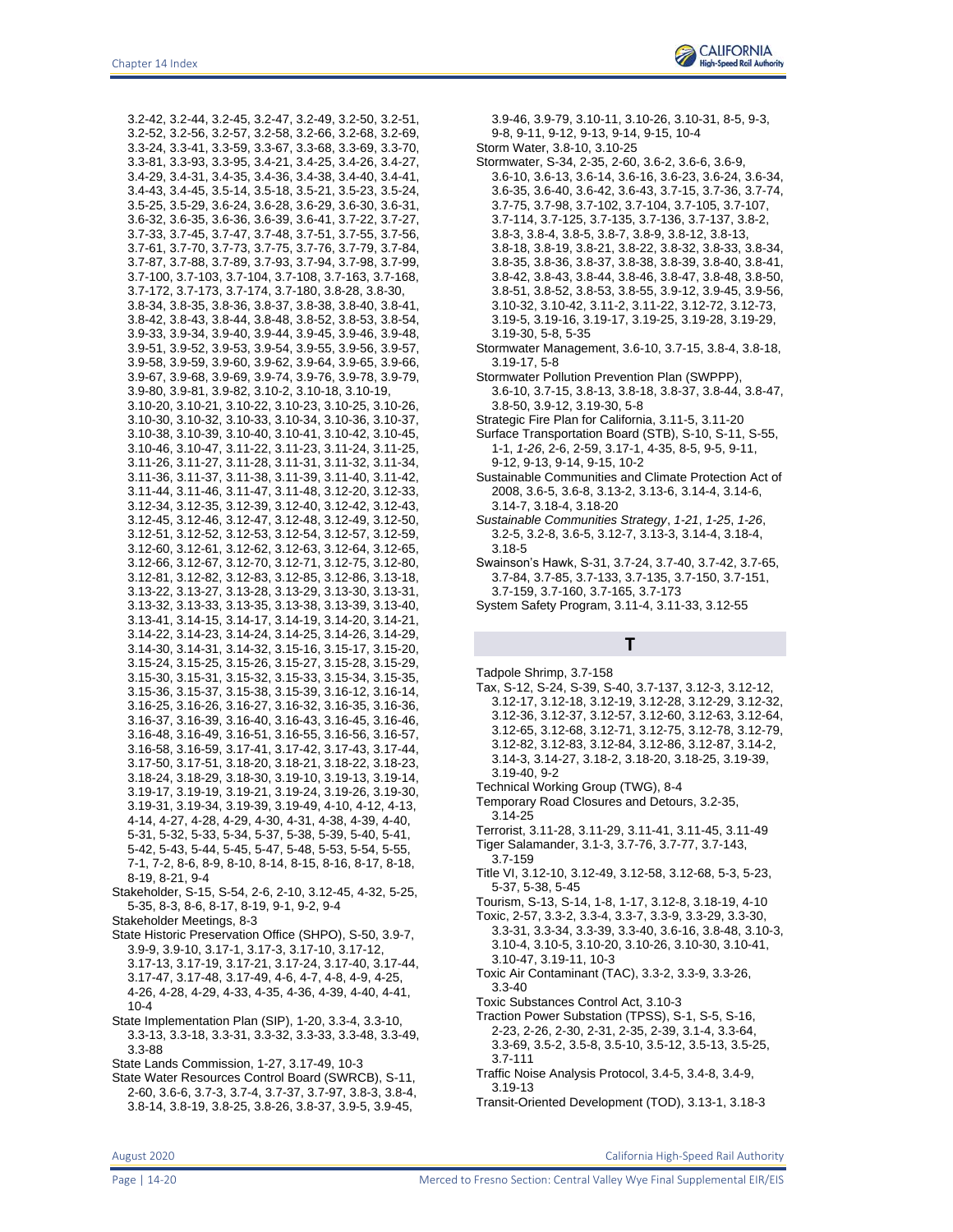Transportation, S-1, S-5, S-7, S-8, S-9, S-11, S-12, S-13, S-14, S-15, S-17, S-22, S-23, S-27, S-40, S-43, S-44, S-51, S-54, S-55, 1-7, 1-8, 1-10, 1-11, 1-13, 1-14, 1-15, 1-17, 1-18, 1-19, 1-20, *1-21*, *1-22*, *1-25*, *1-26*, 2-3, 2-12, 2-14, 2-15, 2-16, 2-17, 2-18, 2-19, 2-20, 2-22, 2-23, 2-28, 2-33, 2-37, 2-48, 2-52, 2-54, 2-57, 2-59, 2-60, 3.1-1, 3.1-4, 3.1-6, 3.1-7, 3.1-8, 3.1-13, 3.2-1, 3.2-2, 3.2-3, 3.2-4, 3.2-5, 3.2-6, 3.2-7, 3.2-8, 3.2-9, 3.2-12, 3.2-13, 3.2-14, 3.2-15, 3.2-18, 3.2-19, 3.2-20, 3.2-22, 3.2-24, 3.2-25, 3.2-26, 3.2-29, 3.2-31, 3.2-32, 3.2-33, 3.2-34, 3.2-35, 3.2-36, 3.2-39, 3.2-40, 3.2-41, 3.2-43, 3.2-44, 3.2-46, 3.2-47, 3.2-48, 3.2-49, 3.2-50, 3.2-51, 3.2-52, 3.2-56, 3.2-59, 3.2-62, 3.2-65, 3.2-66, 3.2-68, 3.2-69, 3.3-2, 3.3-8, 3.3-11, 3.3-12, 3.3-13, 3.3-14, 3.3-15, 3.3-16, 3.3-24, 3.3-31, 3.3-32, 3.3-33, 3.3-37, 3.3-39, 3.3-49, 3.3-50, 3.3-66, 3.3-68, 3.3-72, 3.3-81, 3.3-82, 3.3-87, 3.4-2, 3.4-3, 3.4-5, 3.4-6, 3.4-8, 3.4-9, 3.4-12, 3.4-23, 3.4-39, 3.5-9, 3.5-13, 3.5-18, 3.5-19, 3.5-26, 3.6-2, 3.6-3, 3.6-4, 3.6-5, 3.6-12, 3.6-13, 3.6-17, 3.6-22, 3.6-23, 3.6-35, 3.6-36, 3.6-37, 3.6-39, 3.7-9, 3.7-19, 3.7-32, 3.7-33, 3.7-54, 3.7-69, 3.7-126, 3.7-129, 3.7-135, 3.7-136, 3.7-137, 3.8-5, 3.8-32, 3.8-33, 3.8-36, 3.8-47, 3.8-51, 3.9-8, 3.9-43, 3.9-45, 3.9-46, 3.9-48, 3.9-51, 3.9-52, 3.9-53, 3.9-54, 3.9-55, 3.9-56, 3.9-57, 3.9-58, 3.9-60, 3.9-61, 3.9-62, 3.9-64, 3.9-65, 3.9-66, 3.9-67, 3.9-68, 3.9-69, 3.9-70, 3.10-1, 3.10-11, 3.10-14, 3.10-16, 3.10-28, 3.10-29, 3.10-30, 3.10-31, 3.10-36, 3.10-42, 3.10-44, 3.10-45, 3.11-2, 3.11-3, 3.11-7, 3.11-10, 3.11-12, 3.11-13, 3.11-14, 3.11-16, 3.11-18, 3.11-21, 3.11-22, 3.11-30, 3.11-31, 3.11-33, 3.11-35, 3.11-36, 3.11-41, 3.11-43, 3.11-44, 3.11-47, 3.12-2, 3.12-3, 3.12-4, 3.12-5, 3.12-6, 3.12-7, 3.12-8, 3.12-10, 3.12-11, 3.12-13, 3.12-14, 3.12-18, 3.12-28, 3.12-32, 3.12-36, 3.12-37, 3.12-38, 3.12-39, 3.12-43, 3.12-45, 3.12-53, 3.12-55, 3.12-56, 3.12-60, 3.12-61, 3.12-66, 3.12-67, 3.12-71, 3.12-73, 3.12-75, 3.12-77, 3.12-78, 3.12-79, 3.12-80, 3.12-81, 3.12-82, 3.12-84, 3.12-86, 3.13-2, 3.13-3, 3.13-4, 3.13-5, 3.13-6, 3.13-7, 3.13-8, 3.13-9, 3.13-18, 3.13-20, 3.13-25, 3.13-26, 3.13-28, 3.13-29, 3.13-30, 3.13-31, 3.13-32, 3.13-33, 3.13-35, 3.13-36, 3.13-37, 3.13-38, 3.13-39, 3.13-40, 3.13-41, 3.14-2, 3.14-4, 3.14-5, 3.14-6, 3.14-8, 3.14-9, 3.14-10, 3.14-17, 3.14-18, 3.14-25, 3.14-31, 3.15-1, 3.15-2, 3.15-6, 3.15-7, 3.15-23, 3.15-30, 3.15-32, 3.15-35, 3.15-36, 3.16-2, 3.16-3, 3.16-5, 3.16-7, 3.16-8, 3.16-17, 3.16-21, 3.16-30, 3.16-33, 3.16-34, 3.16-36, 3.16-54, 3.17-3, 3.17-4, 3.17-7, 3.17-38, 3.17-39, 3.17-49, 3.17-50, 3.18-1, 3.18-2, 3.18-3, 3.18-4, 3.18-5, 3.18-6, 3.18-7, 3.18-8, 3.18-9, 3.18-10, 3.18-12, 3.18-13, 3.18-14, 3.18-19, 3.18-20, 3.18-25, 3.18-26, 3.18-27, 3.18-28, 3.18-30, 3.19-2, 3.19-3, 3.19-4, 3.19-5, 3.19-6, 3.19-7, 3.19-8, 3.19-9, 3.19-11, 3.19-12, 3.19-13, 3.19-14, 3.19-15, 3.19-16, 3.19-17, 3.19-18, 3.19-19, 3.19-20, 3.19-22, 3.19-23, 3.19-26, 3.19-27, 3.19-28, 3.19-29, 3.19-30, 3.19-31, 3.19-32, 3.19-33, 3.19-34, 3.19-35, 3.19-36, 3.19-37, 3.19-38, 3.19-39, 3.19-40, 3.19-41, 3.19-42, 3.19-44, 3.19-45, 3.19-46, 3.19-48, 4-1, 4-6, 4-7, 4-9, 4-10, 4-32, 4-33, 4-35, 5-2, 5-3, 5-8, 5-28, 5-29, 5-30, 5-32, 5-33, 5-34, 5-40, 5-45, 5-46, 5-47, 5-48, 5-52, 5-53, 6-2, 6-3, 7-3, 7-4, 8-6, 8-7, 8-8, 8-14, 8-15, 8-16, 8-17, 8-18, 8-20, 9-2, 9-3, 9-6, 9-8, 9-14, 9-15, 10-3, 10-6, 10-7

Transportation Research Board (TRB), 3.2-15, 3.2-18 Travel, S-1, S-4, S-7, S-12, S-13, S-14, S-17, S-22, 1-3, 1-7, 1-8, 1-10, 1-11, 1-12, 1-13, 1-14, 1-15, 1-16, 1-17, 1-18, 1-20, *1-21*, *1-23*, 2-1, 2-3, 2-6, 2-17, 2-20, 2-21, 2-43, 2-44, 2-53, 2-54, 2-57, 3.1-4, 3.1-6,

3.1-10, 3.2-3, 3.2-8, 3.2-12, 3.2-13, 3.2-14, 3.2-18, 3.2-19, 3.2-31, 3.2-34, 3.2-35, 3.2-36, 3.2-40, 3.2-41, 3.2-43, 3.2-44, 3.2-45, 3.2-46, 3.2-50, 3.2-52, 3.2-67, 3.3-14, 3.3-22, 3.3-23, 3.3-27, 3.3-28, 3.3-29, 3.3-54, 3.3-71, 3.3-75, 3.3-77, 3.3-83, 3.3-85, 3.3-86, 3.3-88, 3.3-94, 3.4-27, 3.6-12, 3.6-22, 3.6-34, 3.6-36, 3.6-37, 3.6-38, 3.6-42, 3.10-42, 3.11-6, 3.11-21, 3.11-31, 3.11-32, 3.11-37, 3.12-2, 3.12-6, 3.12-8, 3.12-18, 3.12-33, 3.12-41, 3.12-42, 3.12-43, 3.12-44, 3.12-53, 3.12-54, 3.12-55, 3.12-56, 3.12-61, 3.12-67, 3.12-71, 3.12-80, 3.12-82, 3.13-31, 3.13-37, 3.13-39, 3.14-24, 3.14-25, 3.14-28, 3.14-32, 3.15-10, 3.15-28, 3.15-35, 3.18-6, 3.18-25, 3.18-28, 3.19-7, 3.19-8, 4-9, 4-10, 4-11, 4-12, 4-13, 4-26, 4-32, 4-33, 4-39, 4-40, 4-41, 5-22, 5-45, 5-53, 6-5, 6-6, 7-3, 8-6, 8-16, 8-20 Travel Demand, S-4, S-7, S-13, 1-8, 1-10, 1-11, 1-13, 1-15, 1-16, 1-17, *1-23*, 2-1, 2-21, 2-53, 3.1-4, 3.1-6, 3.2-3, 3.2-13, 3.2-14, 3.2-36, 3.2-43, 3.2-45, 3.2-52, 3.3-14, 3.3-22, 3.3-28, 3.3-29, 3.6-12, 3.6-38, 3.12-8, 4-9, 4-32, 6-5, 7-3 Travel Time, S-1, S-12, S-13, S-14, S-17, 1-7, 1-8,

- 1-14, 1-17, 1-18, 2-3, 2-6, 2-20, 2-43, 2-44, 2-54, 3.1-10, 3.2-34, 3.3-77, 3.12-2, 3.14-24, 3.18-28, 4-9, 4-32, 4-33, 4-39, 4-40, 4-41, 6-5, 6-6, 7-3
- Tribal Consultation Plan, 3.17-4, 3.17-7
- Turlock Lake Formation, 3.9-20, 3.9-37, 3.9-41, 3.9-72, 3.9-74, 3.9-82, 3.19-33

### **U**

- U.S. Department of Housing and Urban Development (HUD), 3.10-16
- U.S. Department of Transportation (U.S. DOT), 1-16, 1-17, 3.2-11, 3.3-33, 3.5-6, 3.8-3, 3.8-5, 3.10-11, 3.17-4, 3.17-7, 4-1, 4-2, 5-3, 5-10, 6-6, 8-8
- U.S. Environmental Protection Agency (USEPA), S-11, S-12, S-54, 1-19, *1-26*, 2-7, 2-10, 2-58, 2-59, 3.3-2, 3.3-3, 3.3-4, 3.3-5, 3.3-7, 3.3-8, 3.3-10, 3.3-11, 3.3-12, 3.3-23, 3.3-24, 3.3-25, 3.3-27, 3.3-29, 3.3-31, 3.3-32, 3.3-39, 3.3-40, 3.3-48, 3.3-49, 3.3-77, 3.3-84, 3.3-86, 3.3-87, 3.3-88, 3.3-90, 3.4-9, 3.6-2, 3.6-3, 3.6-4, 3.6-17, 3.7-9, 3.7-11, 3.7-12, 3.8-3, 3.8-22, 3.8-27, 3.8-47, 3.10-3, 3.10-10, 3.10-11, 3.10-16, 3.10-17, 3.10-37, 3.12-4, 3.12-5, 3.12-9, 3.19-2, 8-1, 8-4, 8-5, 8-6, 8-21, 8-22, 9-3, 9-4, 9-6, 9-8, 9-9, 9-11, 9-12, 9-13, 9-14, 9-15, 10-1, 10-3
- U.S. Transportation Security Administration (TSA), 3.11-3, 3.11-10
- United States Code on Railroad Safety, 3.11-3 United States Department of Agriculture (USDA), 3.7-21, 3.12-5, 3.13-6, 3.14-5, 3.14-6

#### **V**

Valley Fever, 3.3-38, 3.3-40, 3.11-1, 3.11-3, 3.11-14, 3.11-27, 3.11-29, 3.11-31, 3.11-37, 3.11-38, 3.11-45, 3.11-46, 3.11-48, 3.19-37

Vehicle, S-14, S-23, S-24, S-37, S-45, S-46, 1-7, 1-13, 1-14, 1-20, 2-17, 2-54, 3.2-2, 3.2-9, 3.2-14, 3.2-15, 3.2-20, 3.2-32, 3.2-35, 3.2-36, 3.2-37, 3.2-39, 3.2-40, 3.2-41, 3.2-43, 3.2-44, 3.2-45, 3.2-52, 3.2-56, 3.2-66, 3.2-67, 3.2-70, 3.3-8, 3.3-11, 3.3-16, 3.3-23, 3.3-27, 3.3-28, 3.3-29, 3.3-30, 3.3-31, 3.3-38, 3.3-39, 3.3-49, 3.3-50, 3.3-51, 3.3-52, 3.3-53, 3.3-54, 3.3-68, 3.3-71, 3.3-72, 3.3-75, 3.3-76, 3.3-77, 3.3-81, 3.3-82, 3.3-83, 3.3-86, 3.3-87, 3.3-88, 3.3-89, 3.3-91, 3.3-93, 3.3-94, 3.3-96, 3.3-97, 3.4-2, 3.4-3, 3.4-6, 3.4-8, 3.4-16, 3.4-30, 3.4-32, 3.4-37, 3.4-39, 3.4-44, 3.6-2, 3.6-3, 3.6-5, 3.6-12, 3.6-37, 3.6-38, 3.7-15, 3.7-77, 3.7-79,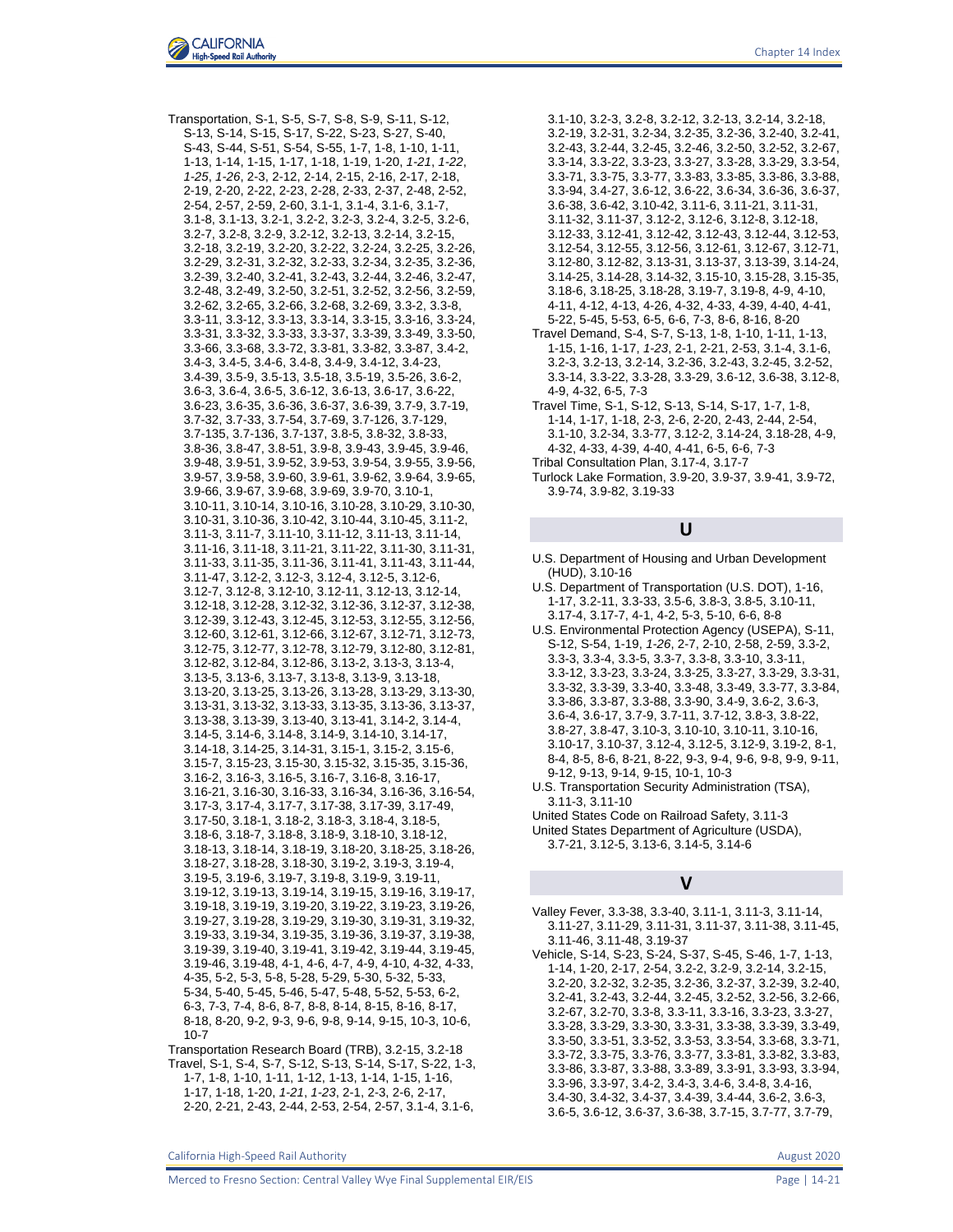3.7-81, 3.7-83, 3.7-87, 3.7-88, 3.7-89, 3.7-91, 3.7-108, 3.7-109, 3.7-113, 3.7-115, 3.7-129, 3.7-134, 3.7-136, 3.7-169, 3.10-17, 3.10-31, 3.10-42, 3.11-4, 3.11-11, 3.11-14, 3.11-19, 3.11-21, 3.11-29, 3.11-31, 3.11-32, 3.11-34, 3.11-35, 3.11-37, 3.11-43, 3.11-44, 3.11-46, 3.11-47, 3.11-48, 3.12-26, 3.12-35, 3.12-39, 3.12-54, 3.12-55, 3.12-56, 3.12-67, 3.14-4, 3.14-7, 3.15-35, 3.16-19, 3.18-8, 3.19-7, 3.19-11, 3.19-19, 3.19-21, 5-32, 6-3, 8-21

- Vehicular, 3.2-9, 3.2-15, 3.2-20, 3.2-21, 3.3-14, 3.3-27, 3.3-86, 3.4-6, 3.4-21, 3.7-85, 3.7-121, 3.7-122, 3.7-123, 3.11-21, 3.11-31, 3.11-35, 3.11-43, 3.12-72, 3.12-81, 3.15-28, 3.16-48, 3.17-45, 3.19-23, 3.19-24, 3.19-25, 3.19-46, 4-26, 4-29, 5-35, 5-53, 5-54
- Vernal Pool Fairy Shrimp, 3.7-39, 3.7-46, 3.7-47, 3.7-61, 3.7-71, 3.7-102, 3.7-133, 3.7-158, 3.19-23, 8-12
- Vernal Pool Tadpole Shrimp, 3.7-39, 3.7-46, 3.7-47, 3.7-61, 3.7-71, 3.7-102, 3.7-133, 3.7-158, 3.19-23, 8-12
- Vibration, S-9, S-12, S-22, S-28, S-43, S-44, S-51, 2-53, 3.1-1, 3.1-8, 3.4-1, 3.4-2, 3.4-3, 3.4-4, 3.4-5, 3.4-8, 3.4-9, 3.4-10, 3.4-11, 3.4-12, 3.4-13, 3.4-14, 3.4-15, 3.4-16, 3.4-19, 3.4-20, 3.4-22, 3.4-23, 3.4-24, 3.4-25, 3.4-27, 3.4-28, 3.4-30, 3.4-31, 3.4-32, 3.4-36, 3.4-37, 3.4-38, 3.4-39, 3.4-40, 3.4-41, 3.4-44, 3.7-2, 3.7-85, 3.7-86, 3.7-91, 3.7-126, 3.7-136, 3.7-174, 3.11-42, 3.12-2, 3.12-13, 3.12-18, 3.12-36, 3.12-38, 3.12-40, 3.12-54, 3.12-55, 3.12-57, 3.12-61, 3.12-62, 3.12-66, 3.12-68, 3.12-69, 3.12-70, 3.12-78, 3.12-79, 3.12-82, 3.12-84, 3.12-86, 3.13-7, 3.13-8, 3.13-36, 3.14-1, 3.14-2, 3.15-1, 3.15-7, 3.15-32, 3.16-2, 3.17-2, 3.17-3, 3.17-12, 3.17-13, 3.17-15, 3.17-16, 3.17-38, 3.17-42, 3.17-45, 3.17-46, 3.17-51, 3.17-53, 3.19-6, 3.19-12, 3.19-13, 3.19-14, 3.19-41, 4-7, 4-26, 4-27, 4-36, 5-8, 5-10, 5-26, 5-28, 5-29, 5-30, 5-31, 5-33, 5-43, 5-44, 5-48, 5-52, 7-1, 7-2, 8-13, 9-2, 9-10
- Volume I, S-5, S-7, S-9, S-23, S-35, S-53, 1-3, 1-4, 2-1, 2-12, 2-23, 2-24, 2-28, 2-30, 2-31, 2-33, 2-37, 2-39, 2-44, 2-52, 2-54, 2-56, 2-57, 2-58, 3.1-2, 3.1-5, 3.1-6, 3.1-8, 3.2-1, 3.3-2, 3.4-1, 3.5-1, 3.6-1, 3.7-1, 3.8-1, 3.8-32, 3.8-39, 3.8-41, 3.8-49, 3.8-52, 3.8-53, 3.8-55, 3.8-56, 3.9-56, 3.10-1, 3.11-35, 3.12-1, 3.13-1, 3.14-1, 3.16-2, 3.17-3, 3.19-30, 4-8, 5-1, 6-1, 9-2, 9-5
- Volume II, S-5, S-7, S-9, S-23, 1-3, 1-4, 2-1, 2-12, 2-23, 2-24, 2-28, 2-30, 2-31, 2-33, 2-37, 2-39, 2-44, 2-52, 2-54, 2-56, 2-57, 2-58, 3.1-2, 3.1-5, 3.1-6, 3.1-8, 3.2-1, 3.3-2, 3.4-1, 3.5-1, 3.6-1, 3.7-1, 3.8-1, 3.10-1, 3.11-35, 3.12-1, 3.13-1, 3.14-1, 3.16-2, 3.17-3, 5-1, 6-1, 9-2, 9-5
- Volume III, S-5, S-7, 1-3, 1-4, 2-1, 2-12, 2-23, 2-24, 2-30, 2-33, 2-39, 3.1-5, 3.1-6
- Volume IV, S-7, S-53, 1-3, 1-4, 2-1, 3.1-6, 4-8

#### **W**

- Washington Elementary School, S-39, 3.2-29, 3.2-49, 3.2-50, 3.3-41, 3.3-70, 3.4-20, 3.5-14, 3.5-18, 3.5-21, 3.5-23, 3.10-18, 3.10-19, 3.10-38, 3.11-25, 3.11-26, 3.11-42, 3.12-35, 3.12-54, 3.12-67, 3.12-77, 3.12-81, 3.13-36, 3.15-11, 3.15-17, 3.15-19, 3.15-23, 3.15-27, 3.15-28, 3.15-29, 3.15-31, 3.15-32, 3.15-35, 3.15-36, 3.16-26, 3.16-36, 10-9
- Water, S-11, S-16, S-22, S-23, S-25, S-28, S-30, S-34, S-43, S-45, S-52, 1-20, 1-27, 2-7, 2-16, 2-42, 2-59, 2-60, 3.1-1, 3.3-3, 3.3-4, 3.3-13, 3.3-18, 3.3-39, 3.3-41, 3.3-90, 3.4-16, 3.6-1, 3.6-2, 3.6-5, 3.6-6, 3.6-7, 3.6-8, 3.6-9, 3.6-10, 3.6-11, 3.6-13, 3.6-14,

3.6-15, 3.6-16, 3.6-23, 3.6-24, 3.6-27, 3.6-28, 3.6-29, 3.6-30, 3.6-32, 3.6-33, 3.6-34, 3.6-37, 3.6-39, 3.6-40, 3.6-41, 3.6-42, 3.6-43, 3.7-2, 3.7-3, 3.7-4, 3.7-5, 3.7-6, 3.7-7, 3.7-8, 3.7-9, 3.7-11, 3.7-15, 3.7-16, 3.7-19, 3.7-22, 3.7-26, 3.7-27, 3.7-29, 3.7-31, 3.7-35, 3.7-36, 3.7-39, 3.7-46, 3.7-48, 3.7-54, 3.7-55, 3.7-56, 3.7-69, 3.7-72, 3.7-73, 3.7-74, 3.7-75, 3.7-97, 3.7-99, 3.7-101, 3.7-104, 3.7-106, 3.7-107, 3.7-115, 3.7-116, 3.7-120, 3.7-122, 3.7-123, 3.7-124, 3.7-125, 3.7-133, 3.7-134, 3.7-136, 3.7-137, 3.7-139, 3.7-140, 3.7-141, 3.7-146, 3.7-155, 3.7-157, 3.7-163, 3.7-164, 3.7-168, 3.7-170, 3.7-172, 3.7-176, 3.7-179, 3.7-180, 3.8-1, 3.8-2, 3.8-3, 3.8-4, 3.8-6, 3.8-7, 3.8-8, 3.8-9, 3.8-10, 3.8-11, 3.8-12, 3.8-13, 3.8-14, 3.8-15, 3.8-18, 3.8-19, 3.8-21, 3.8-22, 3.8-23, 3.8-24, 3.8-25, 3.8-26, 3.8-27, 3.8-28, 3.8-30, 3.8-31, 3.8-32, 3.8-33, 3.8-34, 3.8-36, 3.8-37, 3.8-38, 3.8-39, 3.8-40, 3.8-41, 3.8-43, 3.8-44, 3.8-45, 3.8-46, 3.8-47, 3.8-48, 3.8-49, 3.8-50, 3.8-51, 3.8-52, 3.8-53, 3.8-54, 3.8-55, 3.8-56, 3.9-2, 3.9-3, 3.9-5, 3.9-12, 3.9-22, 3.9-23, 3.9-25, 3.9-26, 3.9-27, 3.9-28, 3.9-30, 3.9-32, 3.9-43, 3.9-44, 3.9-45, 3.9-46, 3.9-48, 3.9-52, 3.9-54, 3.9-55, 3.9-56, 3.9-58, 3.9-59, 3.9-62, 3.9-68, 3.9-70, 3.9-78, 3.9-80, 3.10-4, 3.10-5, 3.10-7, 3.10-13, 3.10-14, 3.10-18, 3.10-21, 3.10-26, 3.10-30, 3.10-31, 3.10-42, 3.11-2, 3.11-4, 3.11-6, 3.11-8, 3.11-9, 3.11-10, 3.11-18, 3.11-19, 3.12-52, 3.12-62, 3.13-4, 3.13-10, 3.13-19, 3.13-32, 3.13-35, 3.14-2, 3.14-18, 3.14-23, 3.15-2, 3.15-5, 3.15-10, 3.15-11, 3.15-33, 3.16-7, 3.16-8, 3.16-17, 3.16-19, 3.16-24, 3.16-28, 3.16-29, 3.17-13, 3.17-20, 3.17-24, 3.17-25, 3.17-42, 3.17-51, 3.18-3, 3.18-4, 3.18-6, 3.18-8, 3.19-4, 3.19-5, 3.19-16, 3.19-17, 3.19-25, 3.19-27, 3.19-28, 3.19-29, 3.19-30, 3.19-38, 3.19-39, 3.19-42, 4-15, 4-25, 4-28, 4-34, 4-35, 5-9, 5-10, 5-16, 5-28, 5-29, 5-30, 5-34, 5-35, 5-39, 5-43, 5-47, 5-50, 5-52, 5-53, 5-55, 8-3, 8-4, 8-16, 8-17, 8-20, 9-3, 9-10, 9-11, 9-12, 9-15, 10-6, 10-7 Water Conservation Act of 2009, 3.6-5, 3.6-8

- Water Resources, S-22, S-23, S-34, S-43, 3.1-1, 3.3-90, 3.4-16, 3.6-2, 3.7-2, 3.7-137, 3.8-1, 3.8-2, 3.8-11, 3.8-12, 3.8-13, 3.8-14, 3.8-18, 3.8-19, 3.8-21, 3.8-22, 3.8-23, 3.8-25, 3.8-26, 3.8-30, 3.8-31, 3.8-32, 3.8-33, 3.8-36, 3.8-51, 3.8-55, 3.9-2, 3.9-22, 3.9-27, 3.9-52, 3.9-54, 3.9-56, 3.9-59, 3.9-68, 3.10-14,
- 3.11-2, 3.14-2, 3.19-27, 4-34, 9-11, 9-15
- Waters, S-26, S-34, 2-59, 3.3-9, 3.7-1, 3.7-3, 3.7-4, 3.7-9, 3.7-11, 3.7-13, 3.7-17, 3.7-26, 3.7-35, 3.7-36, 3.7-37, 3.7-45, 3.7-46, 3.7-57, 3.7-69, 3.7-93, 3.7-97, 3.7-98, 3.7-99, 3.7-100, 3.7-101, 3.7-102, 3.7-105, 3.7-107, 3.7-131, 3.7-164, 3.7-168, 3.7-171, 3.8-3, 3.8-7, 3.8-12, 3.8-14, 3.8-19, 3.8-24, 3.8-25, 3.8-31, 3.8-36, 3.8-37, 3.8-38, 3.8-39, 3.8-50, 3.9-5, 3.9-45, 3.9-60, 3.9-69, 3.18-4, 3.19-3, 3.19-22, 3.19-23, 3.19-27, 3.19-29, 4-39, 4-40, 4-41, 5-40, 8-1, 8-8, 8-9, 8-10, 8-13, 8-19, 8-20

Waters of the State, 3.7-3, 3.7-4, 3.7-97, 3.7-131 Waters of the U.S., 2-59, 3.7-11, 3.7-131, 4-39

- Waters of the United States, S-26, 3.7-1, 3.7-3, 3.7-17, 3.7-27, 3.7-35, 3.7-45, 3.7-57, 3.7-69, 3.7-93, 3.7-99, 3.7-100, 3.7-171, 3.8-24, 4-39, 4-40, 4-41, 8-1
- Western Pond Turtle, 3.7-81, 3.7-134, 3.7-145, 3.7-146

Western Spadefoot, 3.7-77, 3.7-134, 3.7-143

Wetland, S-6, S-7, S-25, S-26, S-29, S-30, S-33, S-34, S-45, S-46, S-51, *1-21*, 2-59, 3.1-1, 3.1-5, 3.1-7, 3.4-2, 3.7-1, 3.7-2, 3.7-3, 3.7-4, 3.7-5, 3.7-6, 3.7-7, 3.7-8, 3.7-9, 3.7-11, 3.7-12, 3.7-13, 3.7-14, 3.7-15, 3.7-16, 3.7-17, 3.7-18, 3.7-21, 3.7-24, 3.7-26, 3.7-27, 3.7-28, 3.7-29, 3.7-30, 3.7-31, 3.7-34, 3.7-36, 3.7-37, 3.7-39, 3.7-42, 3.7-43, 3.7-45, 3.7-46, 3.7-47, 3.7-49, 3.7-51, 3.7-52, 3.7-54, 3.7-55, 3.7-56, 3.7-58, 3.7-60,